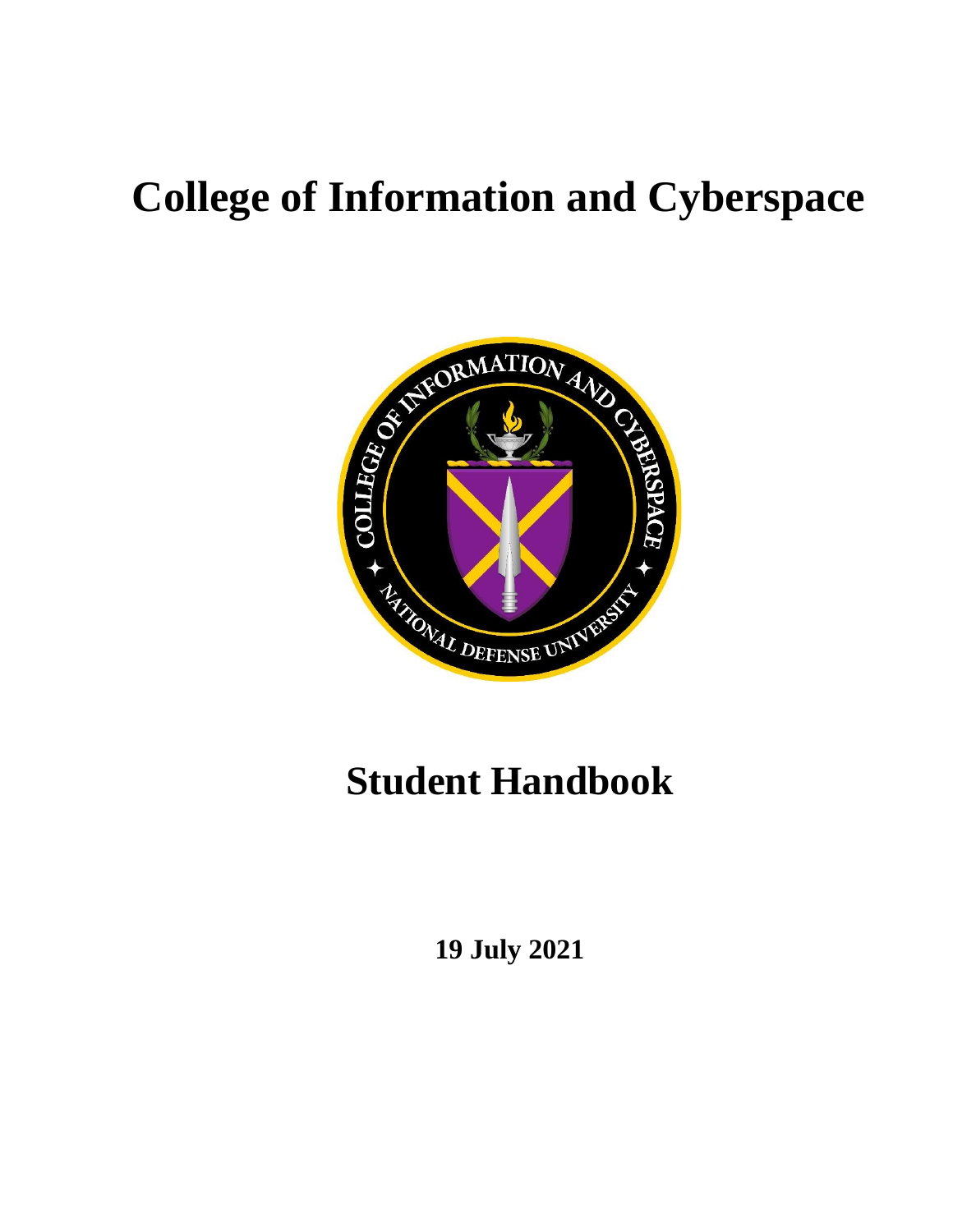## **HISTORY**

In 1965, the Department of Defense Computer Institute (DODCI) was established to teach DoD students the fundamentals of digital computer capabilities. For 25 years, DODCI met that mission by providing excellent training to personnel who were only beginning to learn how computers might be put to work to help tackle tedious, detail-oriented work for the Department. As DoD's use of, and uses for, computers grew, it became widely recognized that DoD needed to provide more than just computer workforce training. It needed to provide an opportunity for more sophisticated education about how computer-based systems and technologies could be real force multipliers across the spectrum of military uses – in the office and in the field. As a result, the decision was made in 1988 to transform DODCI into the Information Resources Management College (IRMC). In 1990, IRMC became the fourth college of the National Defense University (NDU). The change upgraded the level and focus of the faculty and its academic programs and morphed it from a computer trade school into a graduate level educational institution for rising senior leaders. The college relocated from the Navy Yard to Fort Lesley J. McNair (Washington DC waterfront) in 1992, and over the next 25 years developed numerous graduate certificate programs, cyber laboratories (SCADA, Attack & Defend), national and international partnerships, and, eventually, its own master's degree.

The IRMC, which later became known as the iCollege, became the center of gravity for developing senior leaders who understood how to invest, manage, operate and leverage information and information technologies as an advantage for DoD, as well as to its interagency, private sector and international partners. IRMC also fielded innovative programs that helped solidify a whole of government approach to national security in the information environment.

During IRMC's 26 years of existence, a transformation in how DoD views information and information technology took place. DoD now recognizes that advanced information technology not only plays a role in how we conduct the business and functional support operations for our military and our nation, but that it also plays a role in the defense of our nation and in the conduct of military operations. As DoD's cyber operations joined the mainstream of military capabilities, IRMC evolved to meet strategic educational needs of the force. As part of this transformation, Congress renamed IRMC as the College of Information and Cyberspace (CIC) a name better aligned with the college's new mission. Additionally, the Joint Staff J7 directed NDU to begin a Joint Professional Military Education level II (JPME-II) pilot program focusing on the information instrument of national power and the cyberspace domain. On 1 May 2019, the Joint Staff J7 accredited this JPME-II program under the Process of Accreditation for Joint Education for six years. This handbook is for students enrolled in all CIC programs.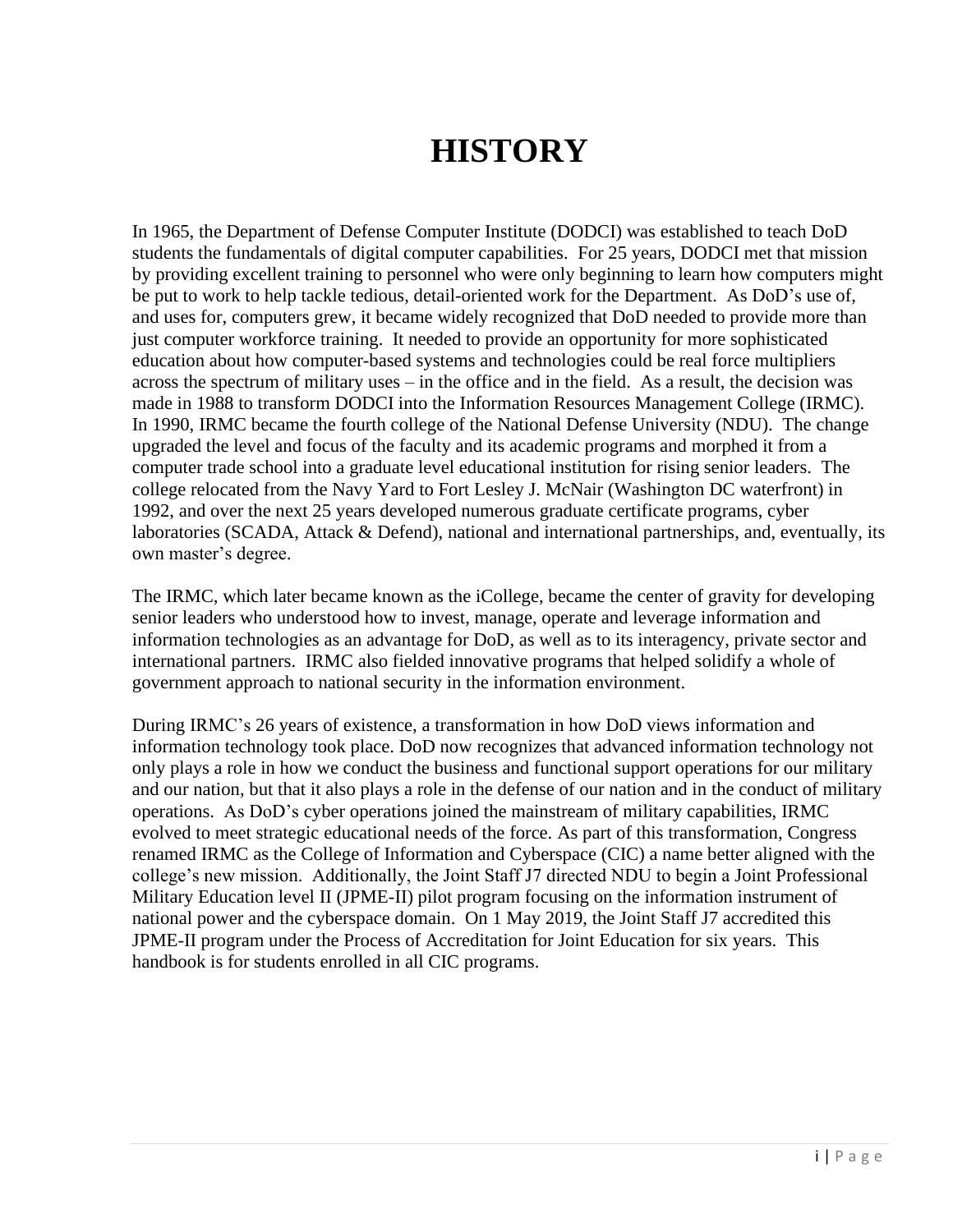| <b>Table of Contents</b> |  |
|--------------------------|--|
|--------------------------|--|

| DISTANCE LEARNING PROGRAMS OVERVIEW 10                 |  |
|--------------------------------------------------------|--|
|                                                        |  |
|                                                        |  |
| EDUCATIONAL PROCEDURES AND REQUIREMENTS  11            |  |
|                                                        |  |
|                                                        |  |
|                                                        |  |
|                                                        |  |
| <b>EVALUATING ACHIEVEMENT OF COURSE OBJECTIVES  14</b> |  |
| REMEDIATION OF DEFICIENT STUDENT PERFORMANCE 14        |  |
|                                                        |  |
|                                                        |  |
|                                                        |  |
|                                                        |  |
|                                                        |  |
| MILITARY PHYSICAL FITNESS TESTING & WEIGHT STDS  18    |  |
|                                                        |  |
|                                                        |  |
|                                                        |  |
|                                                        |  |
|                                                        |  |
|                                                        |  |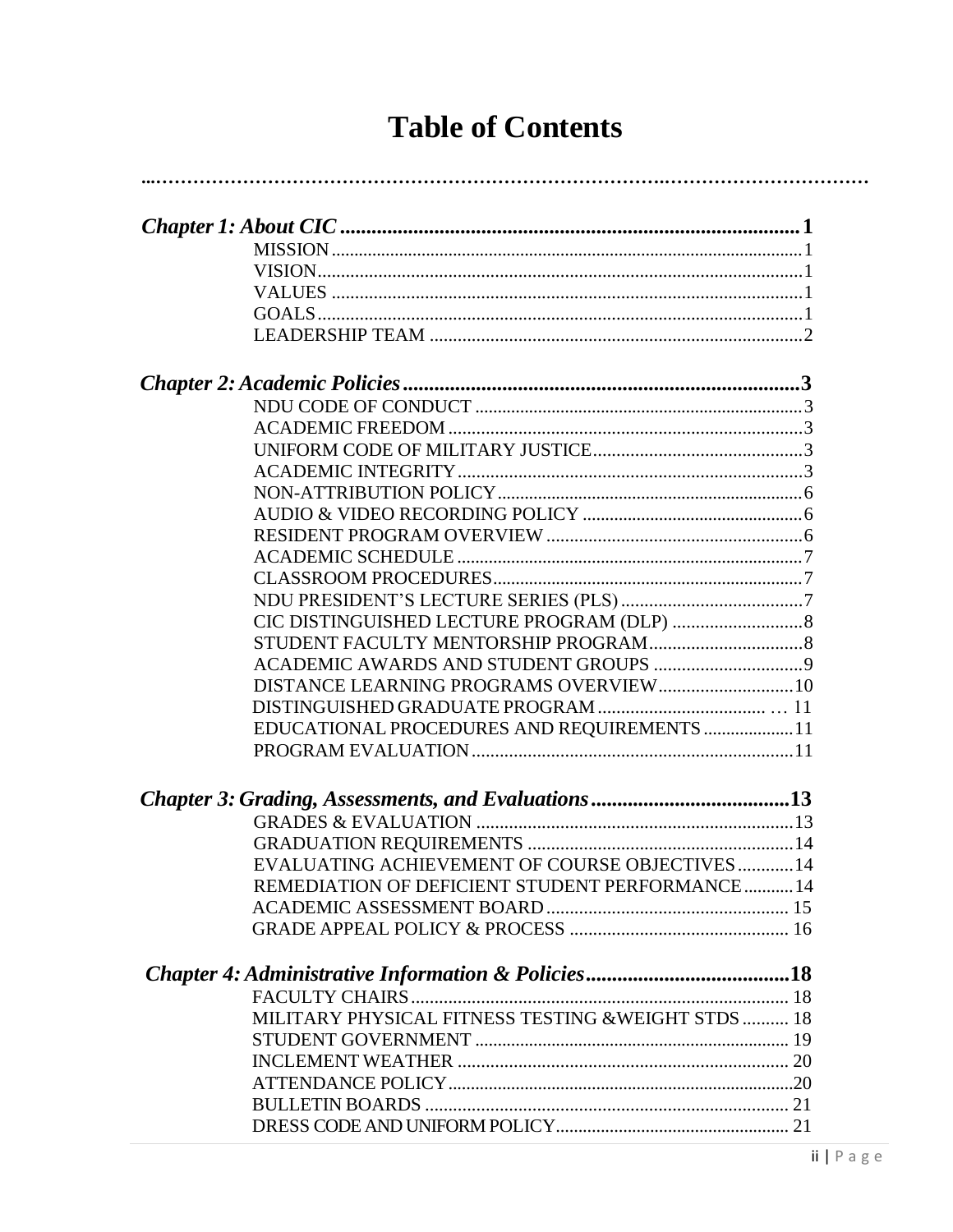<span id="page-3-0"></span>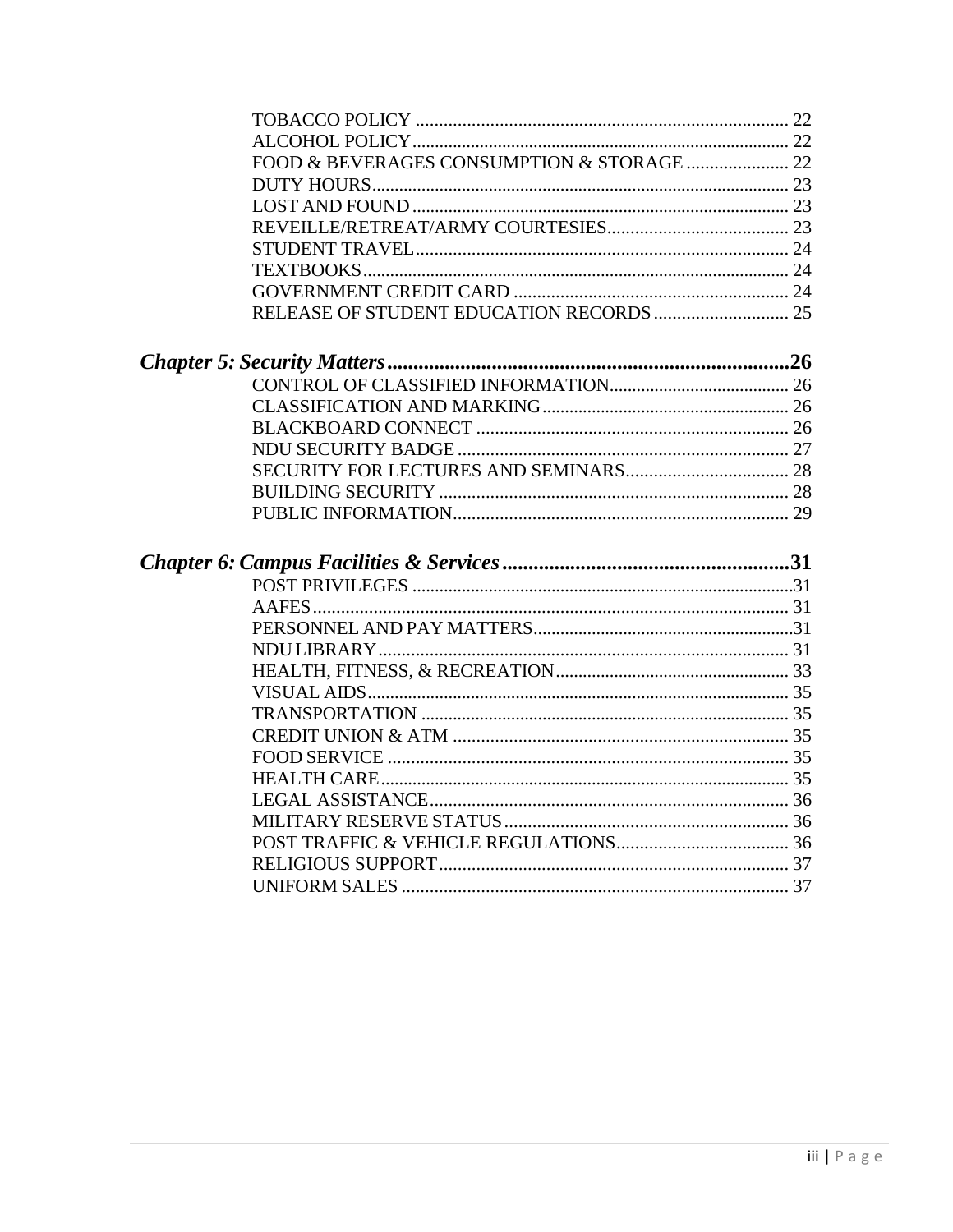## **Chapter 1**

## **About CIC**

### <span id="page-4-0"></span>**MISSION**

CIC educates national security leaders and the cyber workforce on the cyber domain and information environment to lead, advise, and advance national and global security.

### **VISION**

CIC is the premier senior national security educational institution focused on the information environment. CIC is the desired educator of leaders who perform national and military actions within the cyberspace domain using the information instrument of national power.

### **ENVIRONMENT**

CIC supports and encourages advanced research in understanding the information environment, cyberspace, and technology in support of national security. It promotes physical and mental health and well-being of its students, staff, and faculty. CIC also strives to provide its students, faculty and staff state-of-the-art technology to support mission accomplishment. Finally, CIC seeks to create an environment reflective of CIC's values.

### **VALUES**

CIC adheres to a set of values guiding the behavior of its staff, faculty, and students. These values are reflected in the College's governance, culture, and curriculum. These values are:

- Academic Freedom: An educational and research climate that fosters and protects free expression, rigorous analysis, and open intellectual exchange.
- Integrity: An organizational culture based on openness, honesty, trust and ethical conduct.
- Excellence: A determined commitment to teaching, scholarship, knowledge development, institutional agility, innovation and creativity.
- Community: The embracement of diverse peoples, ideas and cultures in a spirit of lifelong professional cooperation and collaboration.
- Growth and Development: An environment that fosters individual growth and develops intellectual and physical wellbeing.

## **GOALS**

The following four goals establish a framework to help ensure alignment with the National Defense University (NDU) Strategic Plan, as well as to enhance unity of focus and effort among CIC's faculty and staff:

• Goal 1. Provide a top quality, accredited, graduate-level joint professional military education academic program that further develops leaders in accordance with [CJCS Instruction 1800.01F](https://www.jcs.mil/Portals/36/Documents/Doctrine/education/cjcsi_1800_01f.pdf?ver=2020-05-15-102430-580) [Officer Professional Military Education Policy](https://www.jcs.mil/Portals/36/Documents/Doctrine/education/cjcsi_1800_01f.pdf?ver=2020-05-15-102430-580) (OPMEP), with special emphasis on the employment of the information pillar of national power for strategic effect.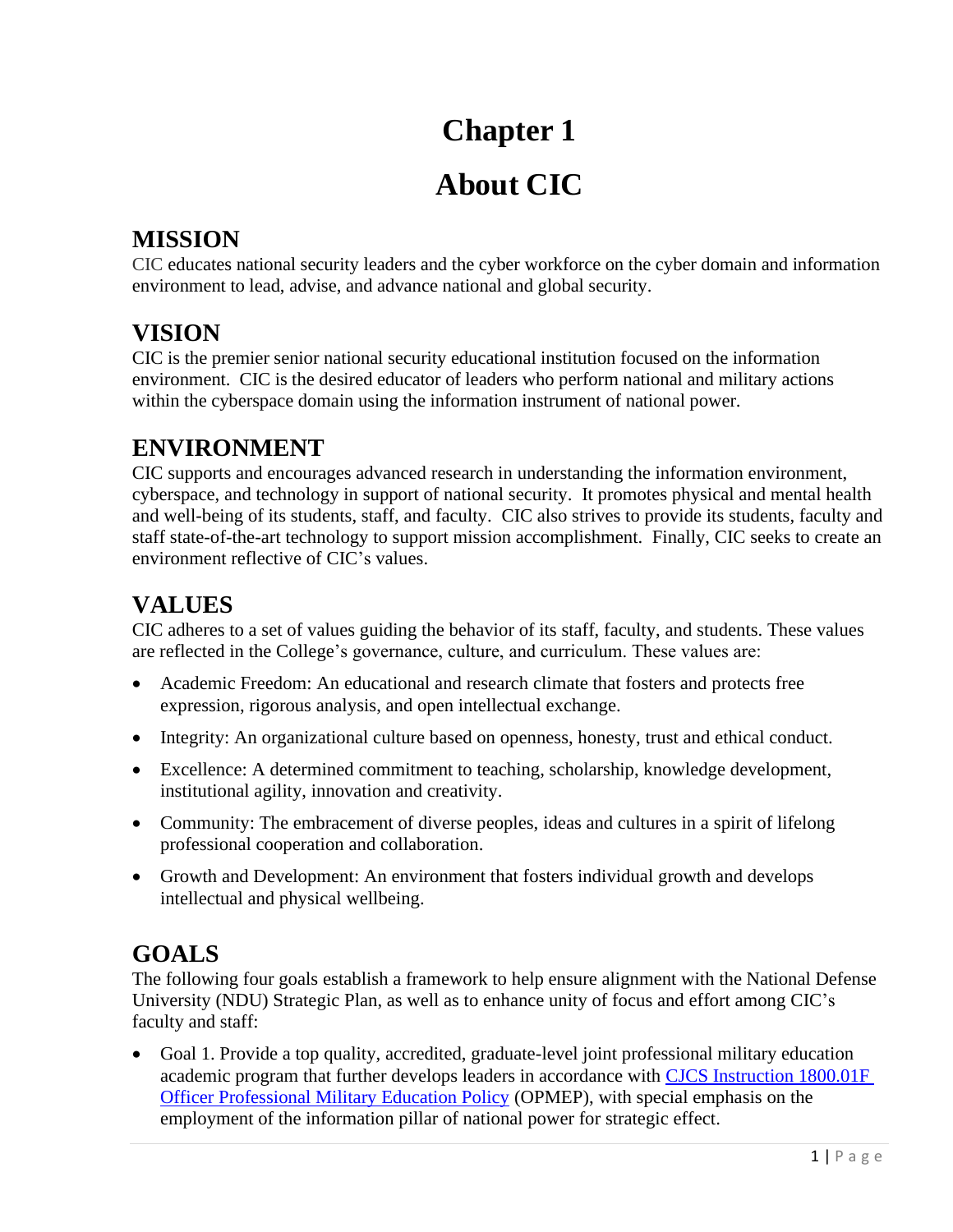- Goal 2. In support of the CIC academic program, create and disseminate scholarship and knowledge focused on national security, resource strategy, and leader development.
- Goal 3. Ensure the resources required (people, facilities, and services support) are available to accomplish the CIC mission.
- Goal 4. Regularly assess the students', stakeholders', and nation's requirements and adapt the CIC strategy, culture, processes, practices, and structures as necessary.

### **LEADERSHIP TEAM**

Chancellor: Dr. Cassandra Lewis (Acting)

 Dean of Faculty and Academics: Dr. Cassandra Lewis Associate Dean of Faculty and Academics: COL Jonathan Beasley (Army)

Cyber Strategy and Infrastructure Chair: Dr. Roxanne Everetts

Information Strategy and Disruptive Technologies Chair: Dr. Joseph Schafer

Dean of Administration: Russell Quirici

<span id="page-5-0"></span> Dean of Students: COL Jonathan Beasley (Army) Director Office of Student Services: Nakia Logan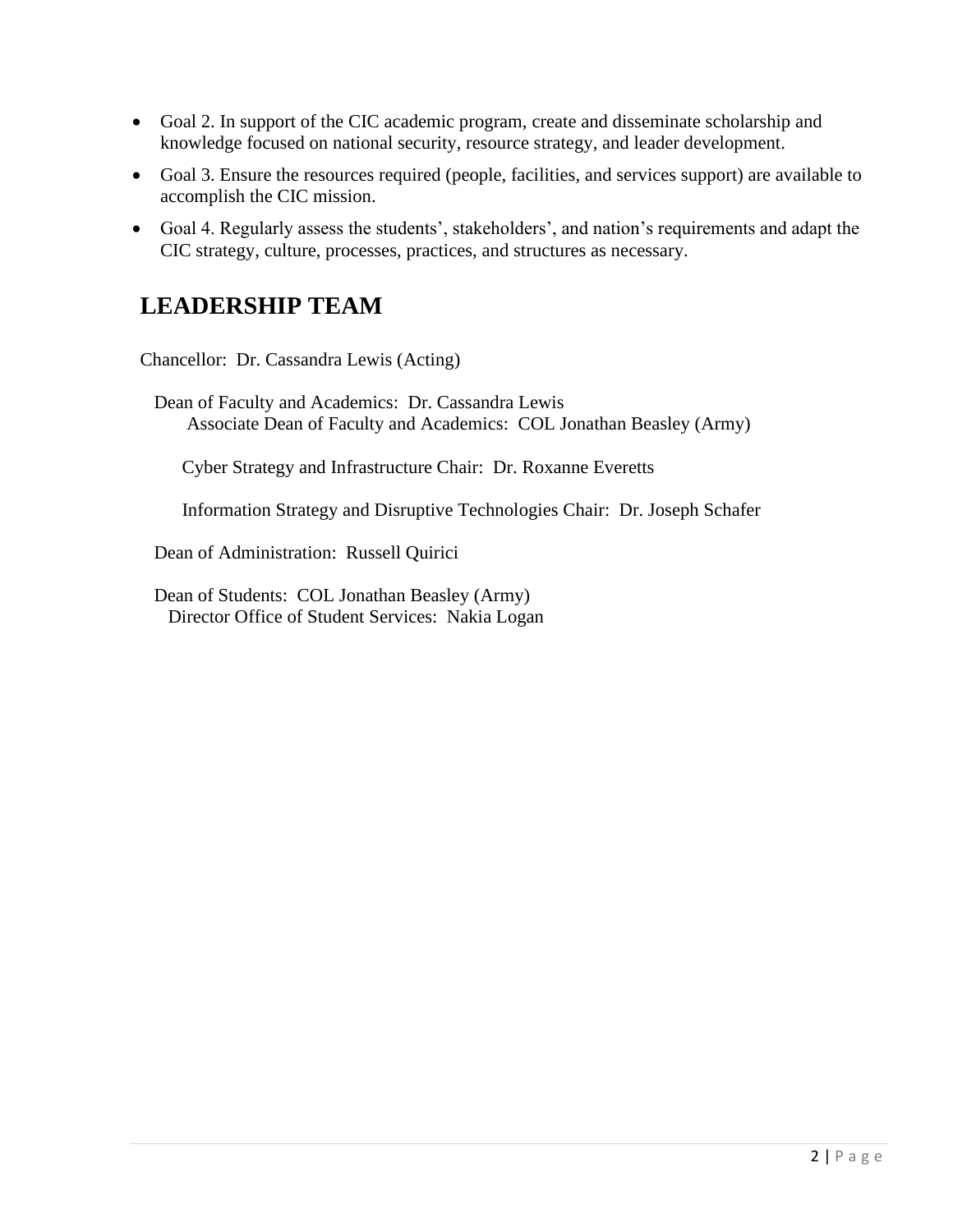## **Chapter 2 Academic Policies**

**NDU Code of Conduct.** To advance the mission of educating, developing, and inspiring National Security Leaders, we must continually create and maintain an academic environment founded in a community of trust that demands excellence in professional conduct and ethical standards. Students must adhere to the highest standards of honor. Specifically, students will not lie, cheat, steal or otherwise behave in any way that discredits themselves or impugns on the reputation of their fellow students at National Defense University. Failure to follow these standards may result in administrative action, including dismissal from the University in accordance with NDU Regulation 5.12 [\(https://www.ndu.edu/Portals/59/Documents/AA\\_Documents/AA 5.12.pdf\)](https://www.ndu.edu/Portals/59/Documents/AA_Documents/AA%205.12.pdf).

**Academic Freedom**. The Chairman, Joint Chiefs of Staff, in accordance with provisions and requirements of Title 10, United States Code, directs the President, National Defense University, to establish a climate of academic freedom within the University that fosters and properly encourages thorough open and lively academic debate and examination of national security issues. The CIC adheres to the academic policy established by NDU. As future policy makers, advisors, and leaders, CIC graduates must be ready to discuss, challenge, and question current national policy and strategy. Academic freedom at CIC is essential to the learning and teaching process and involves two elements. First, there is freedom to teach, conduct research, and publish research findings; to discuss in the classroom any material relevant to the subject matter as delineated in the course objectives; and to seek changes in academic and institutional policies. Academic freedom provides for open discussion of diverse perspectives on critical issues; it does not provide for the freedom of the faculty to deviate from the course objectives as determined by the School, recommended by the Curriculum Committee, and approved by the Chancellor. Faculty members shall strive to protect not only his/her own right to freedom of inquiry, teaching, and expression, but also his/her colleagues' and students' right to the same freedoms. Additionally, faculty members shall ensure that they conduct their seminars in a manner that exhibits cultural sensitivity, respect for differing religious beliefs, and provides intellectual balance. Second, there is responsibility to pursue excellence, intellectual honesty, and objectivity in teaching; to encourage faculty, students, and colleagues to engage in free discussion and inquiry; to nurture innovative thinking, discussion, and publication concerning national security issues; and to enhance the standing and credibility of professional military education. Both elements are crucial to the success of the CIC and its JPME-II program.

**Uniform Code of Military Justice.** Active duty members of the armed forces, are subject to Article 88 of the Uniform Code of Military Justice. In brief, Article 88 prohibits the use of "contemptuous words" against the President, Vice President, Congress, Secretary of Defense, and other named officials. Nothing in the principles of academic freedom operates as an exception to Article 88. Additional information on Article 88 is available from the NDU Legal Counsel.

**Academic Integrity.** The NDU CIC has a zero tolerance policy toward plagiarism and other breaches of academic integrity, and will enforce the National Defense University Statement on Academic Integrity as summarized below. Students should consult the NDU website [\(http://www.ndu.edu/Academics/AcademicPolicies.aspx\)](http://www.ndu.edu/Academics/AcademicPolicies.aspx) for the complete and/or most current NDU academic integrity policy.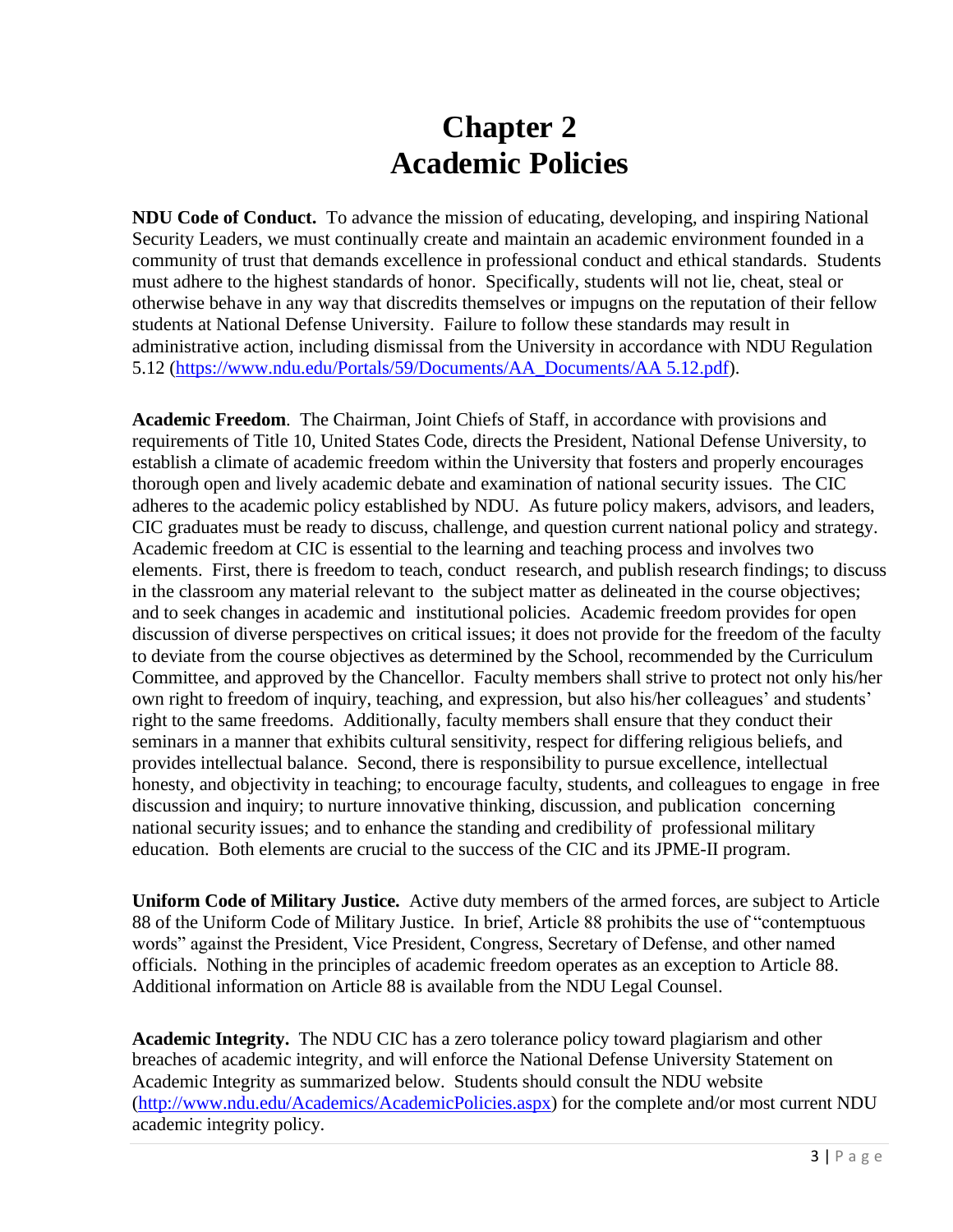**Statement on Academic Integrity.** NDU shall always foster and promote a culture of trust, honesty, and ethical conduct. This statement on academic integrity supports the above guiding principle and applies to all components of the National Defense University. The purpose of this broad university policy is to establish a clear statement for zero tolerance for academic dishonesty and to promote consistent treatment of similar cases across the University on academic integrity and the integrity of the institution. This document should not be interpreted to limit the authority of the University President or the Vice President for Academic Affairs. This policy includes two key areas: academic integrity as it applies to students and participants at National Defense University; and academic integrity as it applies to assigned faculty and staff.

**Breaches of Academic Integrity.** Breaches of academic integrity are not tolerated. Breaches include, but are not limited to: falsification of professional and academic credentials; obtaining or giving aid on an examination; having unauthorized prior knowledge of an examination; doing work or assisting another student to do work without prior authority; unauthorized collaboration; multiple submissions; and plagiarism.

- Falsification of professional and academic credentials: Students are required to provide accurate and documentable information on their educational and professional background. If a student is admitted to the University with false credentials, he or she will be sanctioned.
- Unauthorized collaboration is defined as students working together on an assignment for academic credit when such collaboration is not authorized in the syllabus or by the instructor.
- Multiple submissions are instances in which students submit papers or work (whole or multiple paragraphs) that were or are currently being submitted for academic credit to other courses within NDU or at other institutions. Such work may not be submitted at the National Defense University without prior written approval by both the National Defense University professor/instructor and approval of the other institution.
- Plagiarism is the unauthorized use of intellectual work of another person without providing proper credit to the author. While most commonly associated with writing, all types of scholarly work, including computer code, speeches, slides, music, scientific data and analysis, and electronic publications are not to be plagiarized. Plagiarism may be more explicitly defined as:
	- o Using another person's exact words without quotation marks and a footnote/endnote.
	- o Paraphrasing another person's words without a footnote/endnote.
	- o Using another person's ideas without giving credit by means of a footnote/endnote.
	- o Using information from the web without giving credit by means of a footnote/endnote. (For example: If a student/professor/instructor/staff member enrolled or assigned to NDU copies a section of material from a source located on the internet (such as Wikipedia) into a paper/article/book, even if that material is not copyrighted, that section must be properly cited to show that the original material was not the student's).
	- To remind students of possible breaches of academic integrity, they are encouraged to submit their papers and assessments for review by plagiarism detection software prior to turning the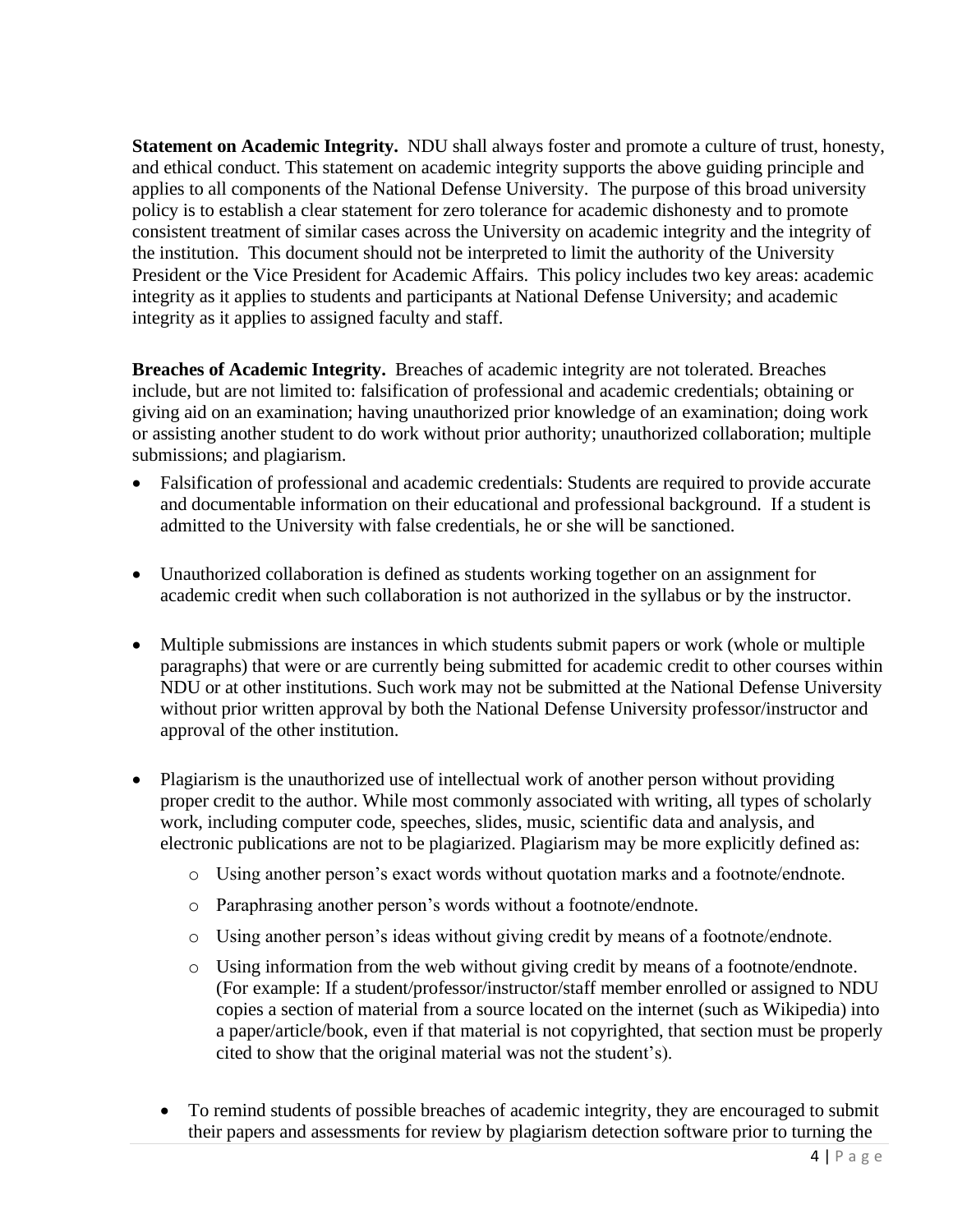products in for grading.

**Sanctions for Breaches of Academic Integrity:** Sanctions for breaching the academic integrity standards include but are not limited to: disenrollment, suspension, denial or revocation of degrees or diplomas, a grade of no credit with a transcript notation of "academic dishonesty;" rejection of the work submitted for credit, a letter of admonishment, or other administrative sanctions. Additionally, members of the United States military may be subject to non-judicial punishment or court-martial under the Uniformed Code of Military Justice. The authority for decisions and actions rests at the NDU CIC.

### **Academic Review Board**

- The NDU CIC Academic Review Board is responsible for reviewing cases of student performance that include breaches of the College's academic integrity policy.
- The student will be notified by the CIC department chair or Associate Dean that he or she has been referred to the Academic Review Board. The communication will include a summary of the reason for the referral and invite the student to appear before the Academic Review Board.
- When a student's work is referred to the Academic Review Board, his or her record will be placed on "Academic Hold" status. All actions affecting their coursework, including grading, will be suspended pending outcome of the Academic Review Board's inquiry.

**Sanctions.** Sanctions for violating the academic integrity standards range from expulsion, suspension, denial or revocation of degrees or diplomas, a grade of no credit with a transcript notation of "academic dishonesty", rejection of the work submitted for credit, or a letter of admonishment. Additionally, members of the United States military may be subject to non-judicial punishment under the Uniformed Code of Military Justice. The authority for decisions and actions lies with the college or component. Component policies must allow for appeal by students to the Chancellor, director, or head of the component. In all cases, a board will be convened to assess the allegation and make an informed decision.

**Boards.** Suggested boards include faculty and may include students when feasible. If the recommendation is made for expulsion, suspension, or revocation of a degree or diploma, the Office of Academic Affairs (AA) and General Counsel must be consulted before the final action is taken. When the identification of academic dishonesty is made after a student departs the university, the AA will consult with the component to decide on the appropriate course of action.

**Academic Integrity Applicable to Faculty and Staff.** The faculty and staff of the University are also expected to adhere to the highest standards of integrity and academic responsibility. Publications or presentations must give credit to the intellectual property of others. A member of the faculty or staff accused of dishonesty in scholarly work is called before a board within the component to assess the situation and make a recommendation to the component head. To protect the institution and the individual, final actions should be taken after consultation with the Office of General Counsel, Human Resources Directorate (HRD), Office of the Chief of Staff, and the AA.

**Non-Attribution Policy.** CIC has a strict non-attribution policy. This policy assures guest speakers,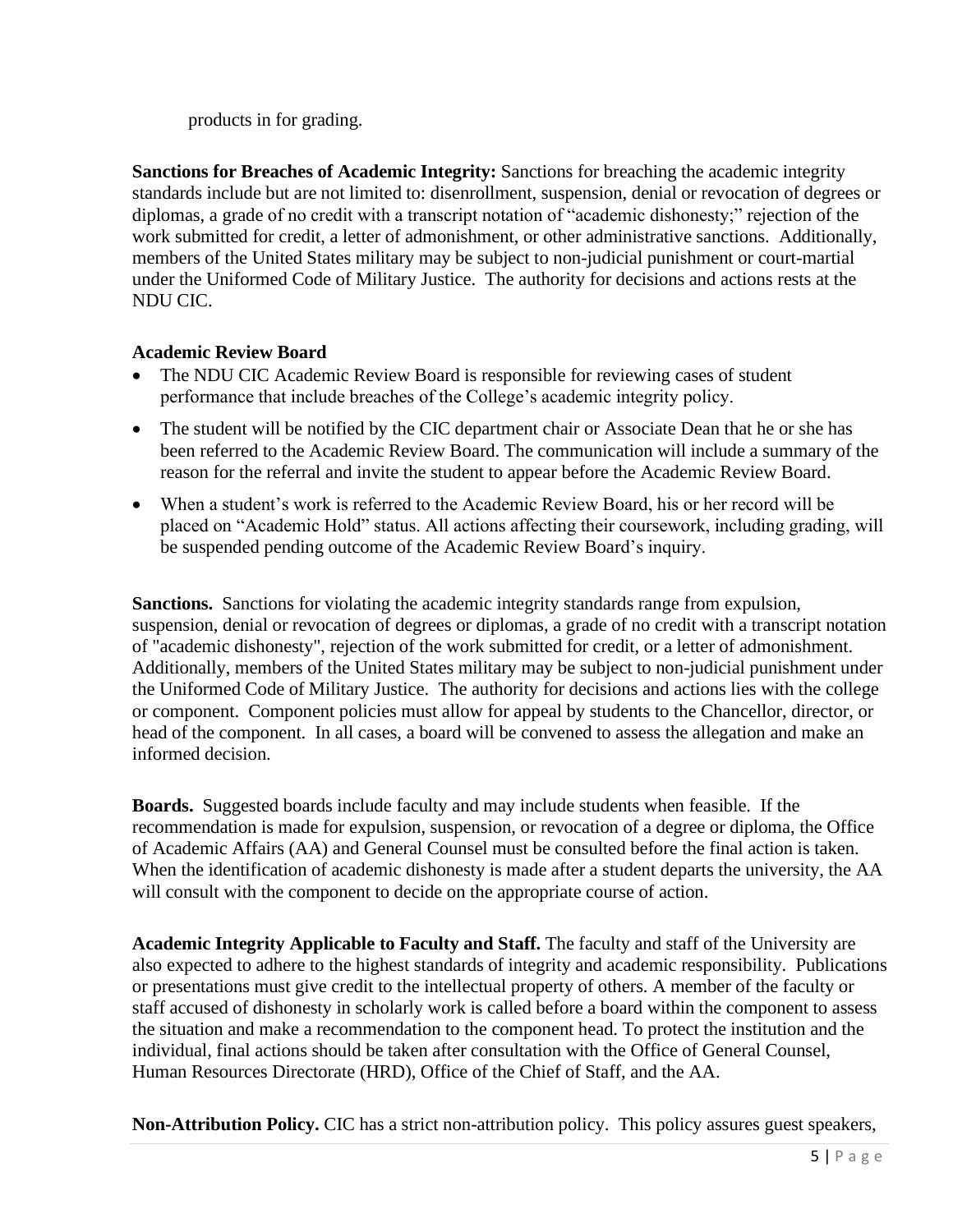seminar leaders, panelists, faculty, and students that nothing stated by the speaker will be attributed to her/him by name without the speakers' express permission. Attribution by name is not permitted, directly to or indirectly, in the presence of anyone who was not authorized to attend the presentation, conference, site visit, or seminar in which the speaker's original comments occurred. This policy also applies to the distribution of any materials, in any format or medium, prepared by speakers for presentation as a part of the academic program at the CIC. This policy is binding on all who participate in CIC programs. This policy is not intended to hinder academic exchange. Rather, the policy is designed to enhance and support an environment of candid discussion. This policy does allow a previous speaker to be referenced, if the reference to the speaker's comment is prefaced by a generic statement, such as "A previous speaker said ..." and if the content of the statement does not allow the audience/guest to deduce who is being quoted or paraphrased.

- **Discussions within the Academic Environment.** This policy does not intend to preclude student and faculty discussions of opinions and views expressed by speakers within the academic environment; however, students may not attribute views and opinions to one speaker by name or other identification while questioning the speakers who appear subsequently. The NDU nonattribution policy states that all attendees must protect classified information acquired during presentations in accordance with applicable regulations and policies. Students may use unclassified information obtained during lectures, briefings, panels, discussions, and seminars freely within the academic environment. Do not identify the speaker, the university or the colleges as the originator of the information without prior consent.
- **Violations of non-attribution policy.** All violations of the non-attribution policy are considered serious and will result in disciplinary action. All students, faculty and staff will ensure that comments made by a speaker (to include other faculty and students) will not be attributed to her/him by name without the speakers' express permission. Attribution by name is not permitted, directly to or indirectly, in the presence of anyone who was not authorized to participate in the presentation, conference, site visit, seminar, or discussion in which the speaker's original comments occurred. This policy applies to both verbal statements and to the release or distribution of any materials, presentations, or handouts prepared for use at the CIC or NDU.
- **Audio and Video Recording Policy.** The college's policy on video/audio recording of lectures is subject to the consent of the speaker. The CIC will respect the wishes of the speaker if consent to record presentations is withheld. All video/audio records are subject to disclosure to members of the public pursuant to the Freedom of Information Act of 1974. The Visitor's Bureau notifies all speakers of this policy in writing in the letter of invitation. Each speaker is requested to sign a release prior to the lecture. If a speaker prefers not to have the lecture recorded and does not sign the release, the lecture will not be professionally recorded. Personal digital video or audio recordings of virtual/online or in-person presentations are strictly forbidden.

### **Resident Program Overview**

CIC's resident program provides a graduate education focused on the information instrument of national power and the cyberspace domain. Graduates of the program will be national security leaders and advisors who lead, develop, and apply the policies, strategies, and doctrine to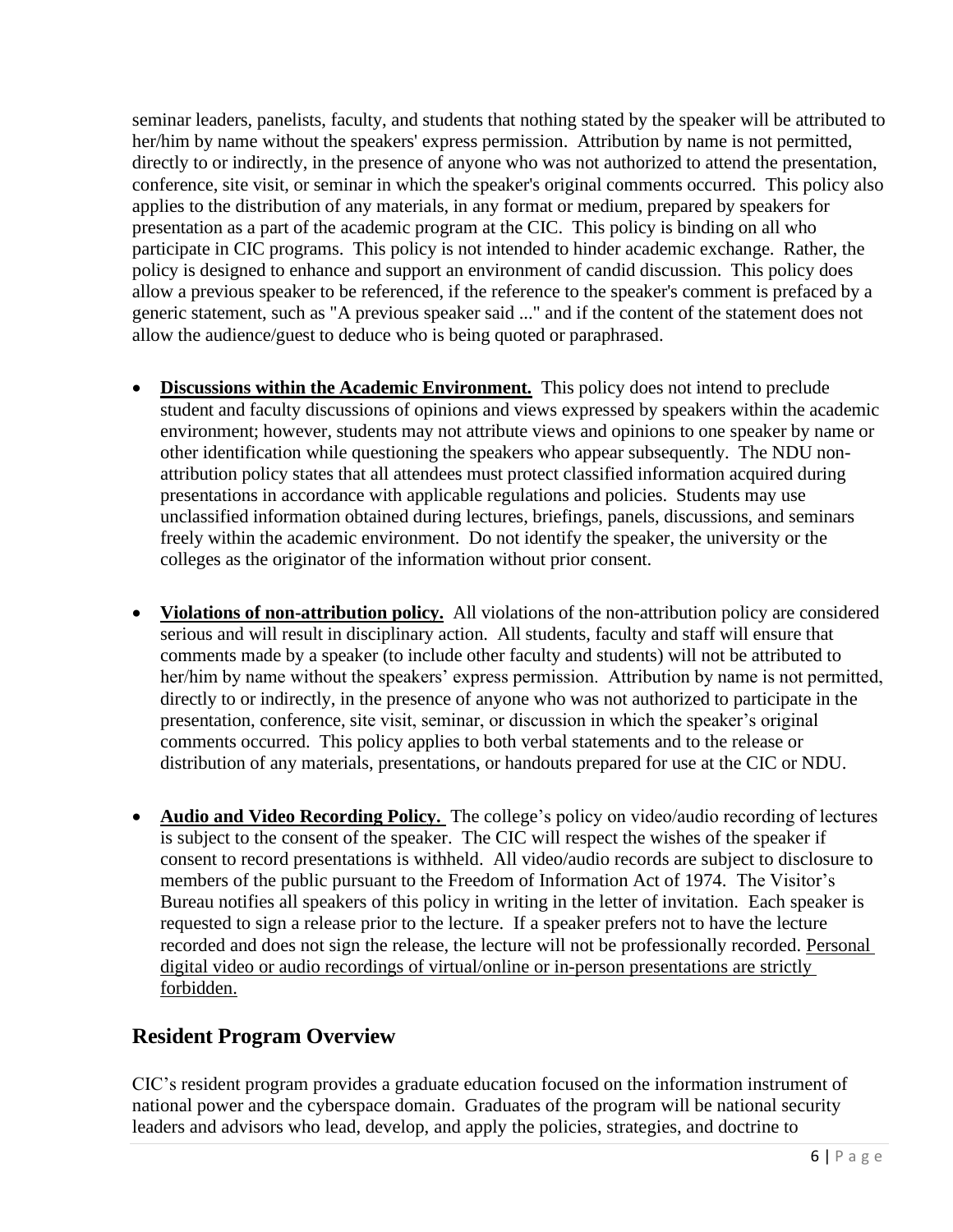successfully leverage information and cyberspace operations within the broader national security framework.

The resident program's core curriculum incorporates the program initially approved by the Joint Chiefs of Staff in November 1987 and later refined in CJCS Instruction 1800.01F, Officer Professional Military Education Policy (OPMEP), last updated by the CJCS on May 15, 2020. The CIC JPME core curriculum covers all the JPME learning objectives the Chairman has identified in the OPMEP, and completion of the CIC JPME academic program fulfills the educational requirements for Joint Qualification Level-II for commissioned officers. In addition to the coverage of the required JPME objectives in the core curriculum, students have the opportunity to expand their study of joint matters through the wide variety of electives offered by CIC and by the other academic programs at NDU.

<span id="page-10-2"></span>A fundamental strength of CIC is its joint, interagency, and multinational approach to studying the information environment and cyberspace. Students and faculty are drawn from across the U.S. armed forces, U.S. defense and other federal departments, and from our international allies and partners.

**Academic Schedule.** Duty hours are based on the academic schedule. All scheduled activities (lectures, seminars, field studies, exercises, meetings with individual student research paper (ISRP) advisors, etc.) constitute the duty day. The normal class day begins at 0830 and can last as late as 1730 depending on the student's elective course schedule. The curriculum is designed to provide an average of 18 hours per week in class. This allows students to focus most of their time on research and study in order to prepare for lectures and seminars. An average of 40 pages of reading is assigned for each classroom hour. Research, writing, and study days are considered duty days and are not normally authorized for leave. Students will be provided access to a CIC Resident Program calendar currently located in their M365 account. The academic schedule changes periodically; therefore, students are required to check the calendar and their email regularly. CIC leadership generally adheres to a two-week calendar "lock" for planning purposes, but extraordinary circumstances can arise.

<span id="page-10-0"></span>**Classroom Procedures.** Students are encouraged to take notes during lectures and seminars and may retain notes of unclassified material permanently. A container for storing classified notes and other material is available for each student in the NDU Library's Classified Documents Center (Room 316, Marshall Hall). Notes of classified material must be destroyed by the close of the school year.

### <span id="page-10-1"></span>**NDU President's Lecture Series (PLS).**

The CIC JPME program includes many guest speakers and is complemented by a series of NDU PLS presentations. As an enhancement to the core and elective courses, NDU sponsors joint lectures to permit national leaders to share their considerable insights and experience with students from CIC, the Eisenhower School (ES), National War College (NWC), and the College of International Security Affairs (CISA). This program consists of a number of lectures scheduled throughout the academic year, as high-level government officials and military commanders are invited to address joint sessions of NDU students. The College will hold a facilitated discussion that analyzes the content of the lecture and its implications for leading and decision-making at the strategic level. Attendance at these lectures and post-lecture discussions is mandatory. Service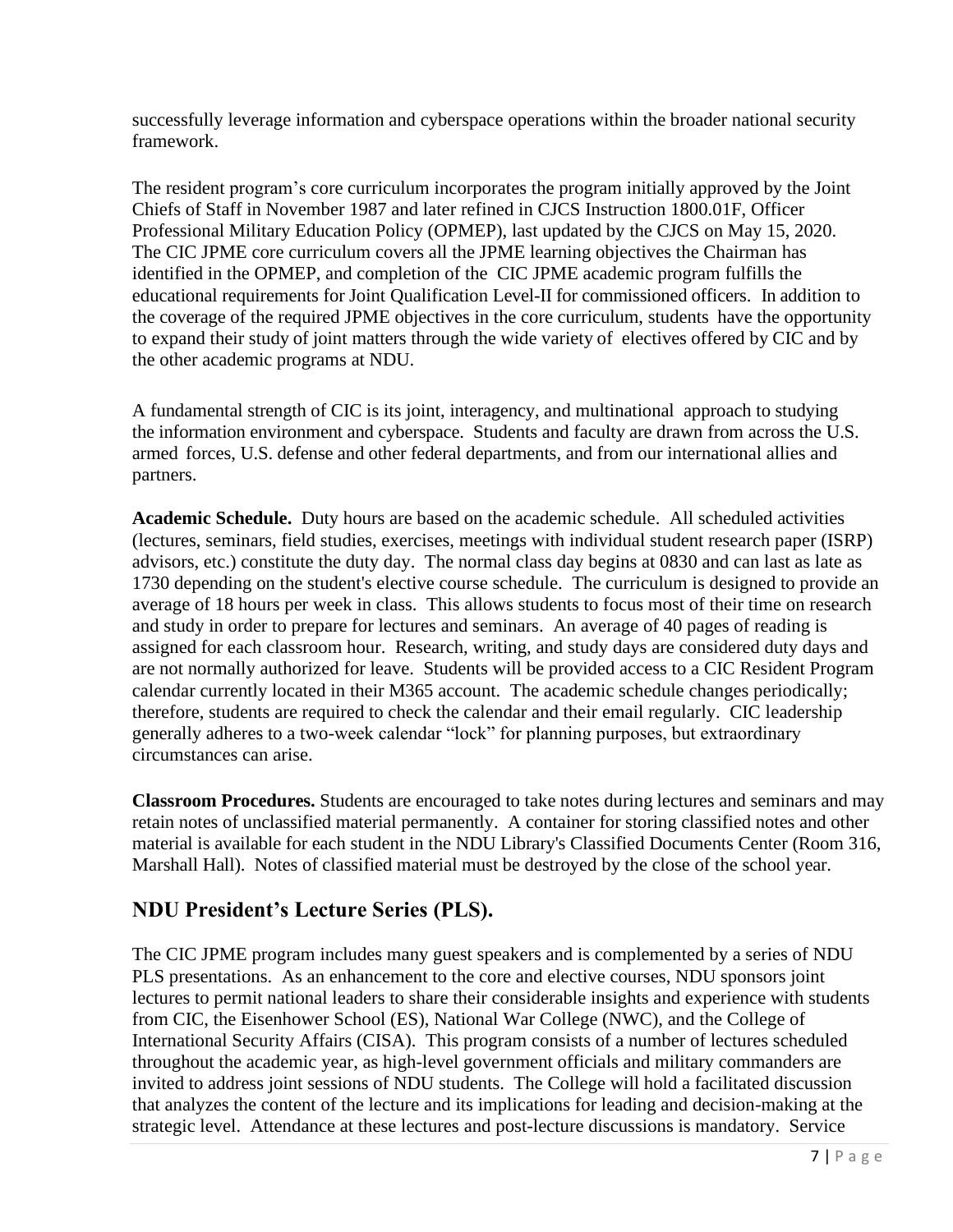dress uniform or civilian business suit is required attire for all DLPs.

In-Person PLS Process.

The general process for the PLS is as follows:

- o Pre-lecture coffee. Senior NDU leaders meet with the guest lecturer in Lincoln Hall Room 1301 about 15 minutes prior to the lecture. Then approximately 5 minutes prior to the lecture, all senior leaders (except the NDU-P) depart the room for their seats in the auditorium to allow the NDU-P and the lecturer time for any final coordination, to allow time for the wireless microphone to be prepared, and to give the lecturer a few moments (if needed) to mentally transition.
- o Entrance of speaker. The student introducer will direct the audience to stand on a signal pre-coordinated by NDU Protocol.
- o Introduction of speaker. Once the guest is on stage and seated, a student introducer will ask everyone to be seated and begin the concise, prepared introduction.
- o Departure of speaker. The lecturer will make remarks and complete a question- and-answer session, and then the NDU-P (or his/her designated representative) will thank the guest and escort him/her from the stage back to Room 1301 to remove the microphone and then depart. (During the question-and-answer session, please stand and wait for a mic-runner to give you a hand-held microphone. There will be 2-4 mic-runners in the auditorium.)
- o Upon completion of the lecture, students return to the seminar classroom for a facultyfacilitated analysis of the lecture. Unless stated otherwise, student have 15 minutes after the lecture is complete to be seated in the classroom.
- Modifications. This standard format for the PLS can be uniquely modified for the speaker; therefore, NDU Academic Affairs as the planning, coordinating, and executing office for all PLSs will be the only office providing guidance to the speaker, student introducer, and senior leadership.PLS attendance. The PLS presentations are normally held in the Lincoln Hall auditorium, and seating is restricted to CIC, ES, NWC and CISA students.
	- Overflow and Faculty viewing. NDU Operations generally provides several different pathways to access PLSs for those unable to be seated in the Lincoln Hall Auditorium. These are generally provided a day or two in advance of the PLS.

### **CIC Distinguished Lecture Program (DLP).**

The CIC Distinguished Lecture Program features guest speakers invited by the CIC Chancellor, similar to the NDU PLS. These DLP sessions occur about once a month, and the topics directly support the curriculum, or reflect relevant current events. Attendance at these lectures and any associated post-lecture discussions is mandatory. Service dress uniform or civilian business suit is generally the required attire for all CIC DLPs.

### **Student Faculty Mentorship Program.**

In order to create a positive environment promoting professional and individual growth, students participate in periodic check points with an assigned faculty mentor allowing students to gain insights, wisdom, and assistance in growing professionally while completing the JPME-II program. Four meeting times are included during the academic calendar: an initial, a Fall Semester, Spring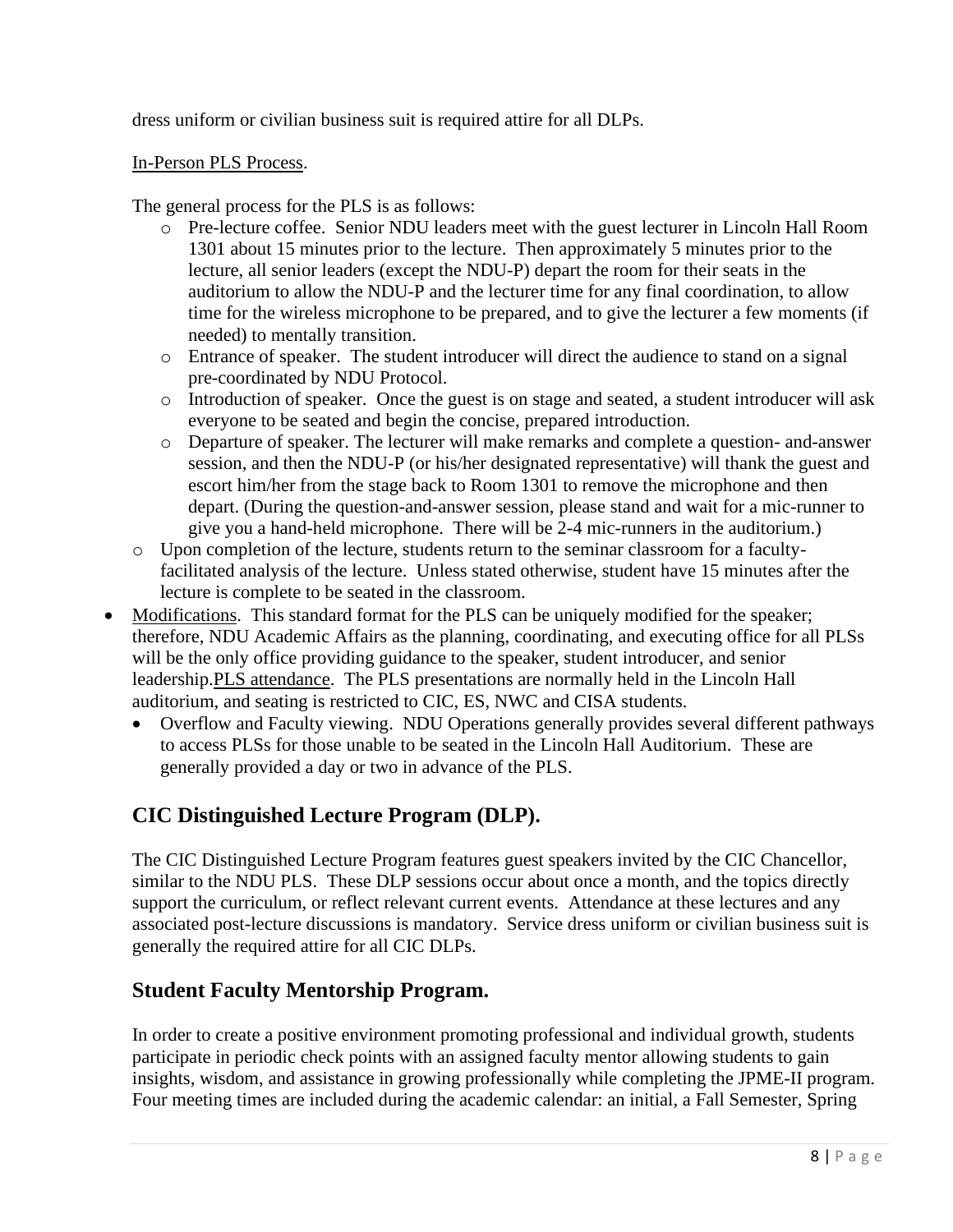Semester, and after Practicum. Students or the Faculty Mentor can schedule additional sessions depending on personal preference and calendar availability.

### **Academic Awards and Student Groups**

*Distinguished Graduate Program.* The CIC has a Distinguished Graduate (DG) Program that recognizes the top graduates for the JPME-II program. These students (10-15% of the class, or otherwise determined by the Chancellor) with the greatest number of DG points will be recommended as Distinguished Graduates at the end of the academic year. Faculty will rank the top four students in each seminar for each core course. Each of these students will receive DG points (4 points for #1, 3 points for #2, etc.) that is multiplied by the credit hours of the course. In courses that are not divided into seminar, the course director will rank the top 25% students and award DG points using the same point scale. The final listing of Distinguished Graduates is reviewed by a Chancellorconvened awards committee and approved by the Chancellor. The final approved list of Distinguished Graduates is announced at graduation and is noted on the students' official transcript. All JPME-II students in the program are eligible for the Distinguished Graduate.

*Inter-Service School Essay Competitions.* CIC students compete against students from the other senior-level professional military education schools for prestigious awards in the Chairman of the Joint Chiefs of Staff (CJCS) and Secretary of Defense (SECDEF) essay competitions. The CJCS essay competition includes two categories, including a 1500-word article on national strategy and a 5000-word strategic research paper. The SECDEF essay competition is a 5000-word paper on a national security issue of the student's choice.

*The Military Cyber Professional Association***.** The Association sponsors awards for excellence in research and writing. For 2020-2021, these awards will go to the best ISRPs as judged by a panel from the college and the association as well as input from fellow students and CIC faculty.

*NDU Ambassador's Award*. Each year, the International Student Management Office (ISMO) collaborates with the colleges to award the Ambassador's Award to the school's outstanding International Fellow (IF). This award recognizes the contributions of the IFs to each of their respective colleges. As circumstances permit, the Award has typically been presented by Ambassador, often accompanied by the Director ISMO. But it is the purview of each college to select.

The IF selected should be the one who best represents the concept of "warrior-diplomat" and who has done the most to bridge cultural gaps among IFs and between IFs and U.S. students. The individual should demonstrate an expansive understanding and acceptance of cultural, philosophical, and geopolitical differences and work to build bridges between them.

The CIC Chancellor will convene a faculty awards committee to review nominations for this award. This committee will convene and then recommend the IF who best meets the criteria for this award for the Chancellor's determination.

### *NDU Women Peace and Security (WPS) Student Research and Writing Competition.*All students are encouraged to submit a paper addressing how a gendered understanding, perspective and/or approach (i.e. consideration of the gendered norms and values attached to the status of women, men, girls and boys within a societal or institutional context) relate to: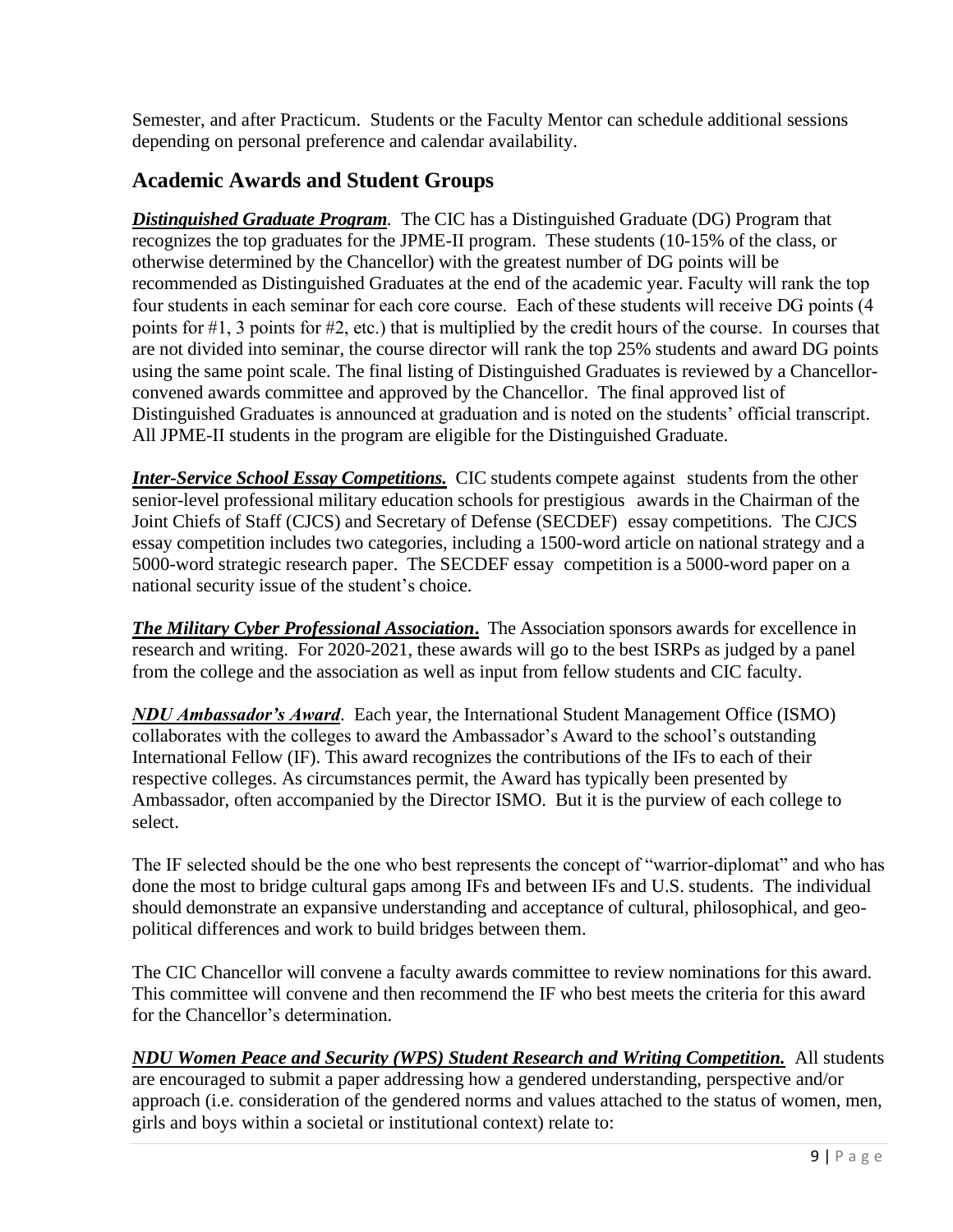- Participation of women in advancing peace, national security, economic and social development, and/or international cooperation
- Conflict resolution
- Peacebuilding
- Conflict prevention
- Protection of rights
- Protection from gender-based harms
- Protection of women and girls during and post-conflict
- Access to relief and recovery
- Humanitarian Assistance/Disaster Relief
- Leadership
- Counterterrorism efforts
- Gender equality in military, law enforcement, and other security services

Papers may be submitted to the WPS Selection Committee anytime during the year but must be submitted no later than the date announced by the Committee, usually in May. The paper may be dually submitted to meet the requirements of a CIC core course or NDU elective, as long as they are in a narrative, research paper format.

*Women in National Security (WINS):* WINS is an affinity group open to all interested students and faculty. WINS seeks to enhance student experience by promoting diversity and ensuring a fuller, more inclusive understanding of national security challenges and policymaking. The organization helps promote better strategic decision-making skills tailored to different styles of leadership and prepares graduates to lead and interact more effectively in the diverse interagency workforce. WINS also advances professional growth and mentoring opportunities focused on women as strategic leaders. Typical WINS activities include coordinating brown bag/webinar events and discussions, networking with alumni and other component WINS chapters, film screenings, and skill-building presentations.

For information on the WPS Award or WINS see CIC Assistant Professor Linda Jantzen, [linda.c.jantzen.civ@ndu.edu.](mailto:linda.c.jantzen.civ@ndu.edu)

### **Distance Learning Programs Overview**

Many CIC courses are available via distance learning. Courses delivered this way can satisfy continuing education requirements for professional development and can lead to a graduate certificate or the CIC Master of Science degree. All CIC courses prepare leaders to play critical roles in national security. Specific program and course requirements and descriptions can be found in the Course Catalog.

**Academic Schedule.** Distance learning courses are offered in the Fall, Spring and Summer semesters. Content is delivered via a combination of synchronous and asynchronous methods, and course deliverables range from participation in synchronous seminars and asynchronous forums for posting and responding to classmates, to formal papers of various lengths, culminating with the Capstone research paper. The specific mix of each will be spelled out in the course syllabus.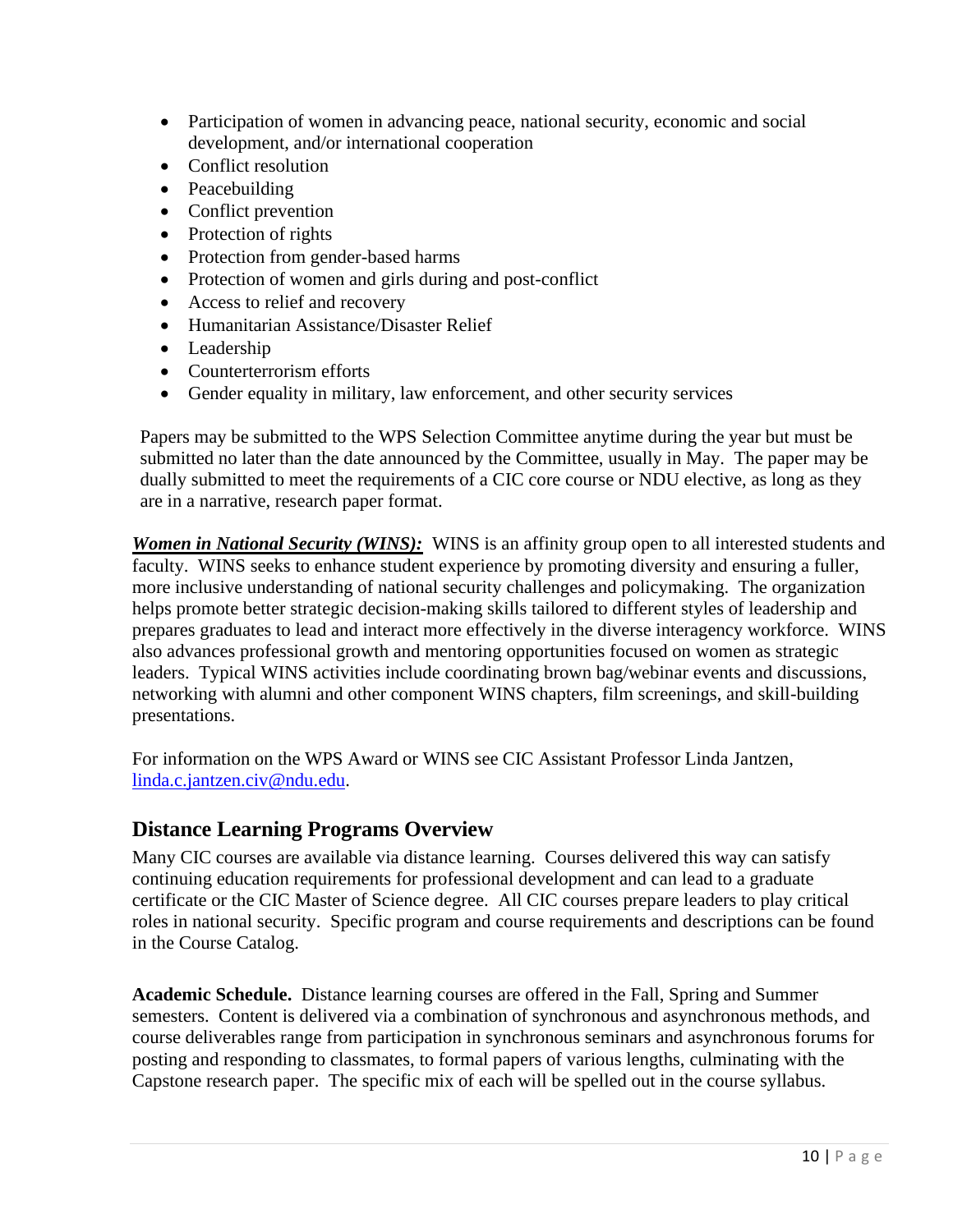### **Distinguished Graduate (DG) Program**

CIC has a DG program recognizing the top 10-15% of Masters' students per graduating class. Faculty will rank the top four students in each seminar/section for each core course (electives do not count), and each of them will receive "DG points" that will be tabulated just prior to graduation. DGs will have their status noted on their diplomas, in their transcripts, and if military, on their performance evaluations/fitness reports.

### **Educational Procedures and Requirements**

The exchange of ideas among faculty and students in the seminar is the primary learning vehicle of the College. Student preparation and active participation in classroom discussions is crucial to the success of this active seminar approach. The seminar experience is enhanced by the reading material provided, lectures by CIC faculty, and by guest speakers who provide unique perspectives on strategic leadership and national security issues.

CIC provides students with syllabi, books, and required course readings for each course. Students do not have to purchase these materials. While books are distributed, syllabi and readings are made available via Blackboard, an online collaboration software tool. Course syllabi describe the course's scope, purpose, objectives and structure, student requirements, and topics covered. For each course topic, the syllabus will list that topic's learning objectives, provide background information on the subjects to be addressed, suggest questions for discussion, and indicate the teaching methods that will be used.

### **Program Evaluation**

- Assessing the effectiveness of the CIC JPME-II program is an ongoing, dynamic process. Faculty and students engage in a collaborative effort to evaluate and improve the quality of teaching and learning. Active, thoughtful participation by both faculty and students is critical to the success of this evaluation process.
- As part of their professional responsibilities, students are expected to provide feedback on the program by providing thoughtful, constructive feedback in hot-washes, by completing the end-ofcourse core and elective surveys, and by fully participating in a comprehensive exit survey prior to graduation. This assessment addresses the character and quality of instruction, course workload, the quality of course readings, and the attainment of course learning outcomes. Students are also asked to assess specific exercises throughout the academic year, to comment on invited speakers, and, at the end of the academic year, to provide an overall critique of their educational experiences.
- Confidential surveys. This information is critical in assessing mission and educational objectives. The primary value of these assessments is to provide CIC leadership with information on the quality of the curriculum, instruction, and general educational program. Student feedback is typically solicited via web-based surveys. All student comments are confidential and used only in aggregate form.
- In addition, at the end of each semester, the college conducts a face-to-face meeting with students from the seminar to have candid, in-depth discussions on all aspects of the program.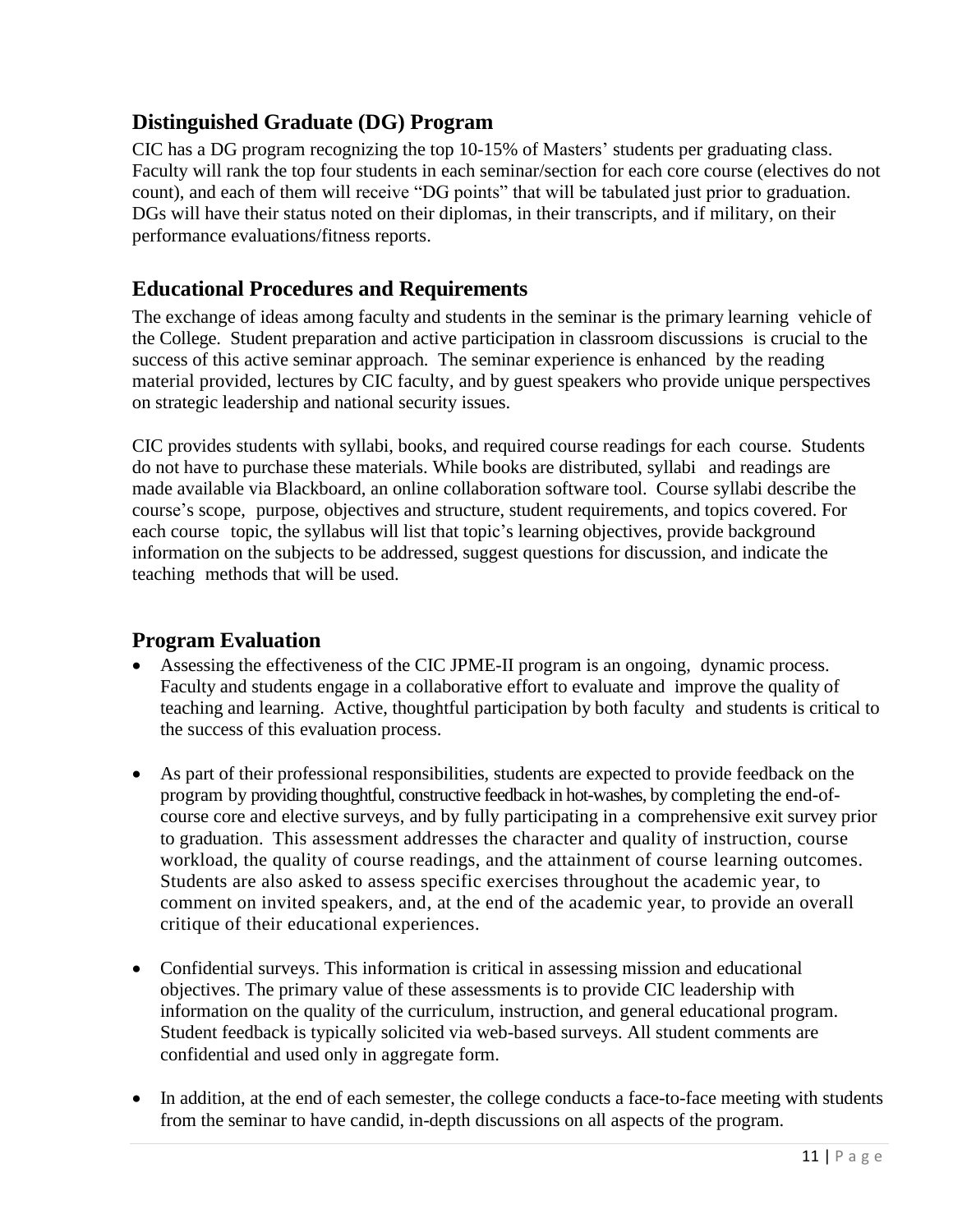• Finally, students are also encouraged to provide informal feedback on the JPME-II program at any point during the academic year. The Chancellor, the Dean of Faculty, the Dean of Students, the Service Chairs, all course leaders and faculty advisors have an open door policy to promote the sharing of ideas and concerns regarding the overall effectiveness of the curriculum. In each of these instances, students are encouraged to contribute suggestions for improvement.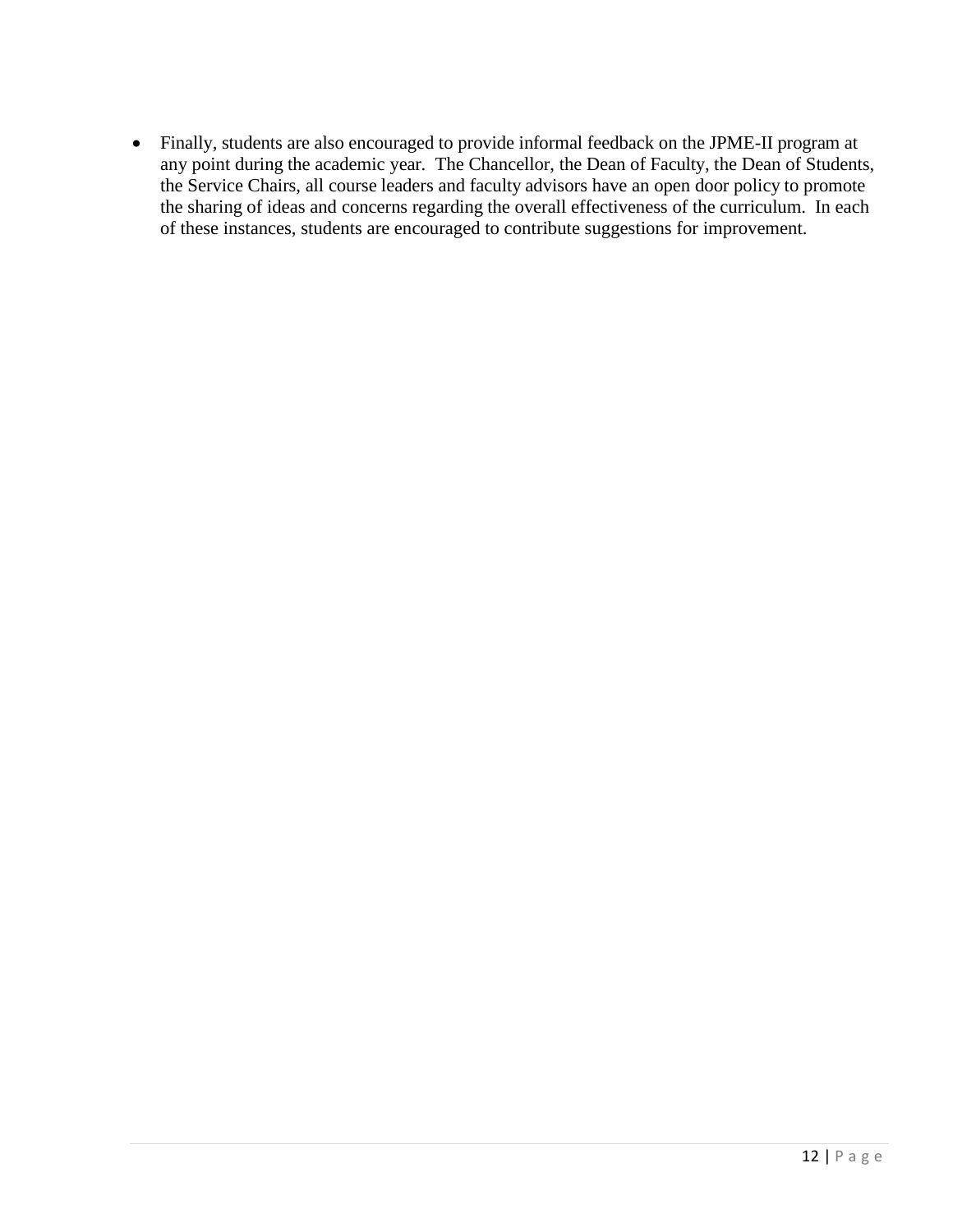## **Chapter 3 Grading, Assessments, and Evaluations**

**Grades and Evaluation.** Throughout the year, students are evaluated on their academic performance, including contributions in the classroom and written assignments. The evaluation process is focused on providing students with substantive feedback to facilitate their professional growth. The faculty will evaluate students in all courses.

- **Objective Assessment.** The faculty are directed to assign grades based upon objective assessment of student performance in accordance with the published grading criteria. They will take into consideration that students develop subject matter knowledge and sophistication in analysis of course materials and policy issues as the course progresses, as well as a final evaluation of the level of work the student demonstrates at the conclusion of the course.
- **Course grades.** Course grades reflect the quality of student work at the executive/graduate level. Evaluation is based on each student's participation in course seminars, and exercises, on both written assignments and class presentations, on seminar contribution, and on exams. The assessment of student work takes into consideration a demonstrated understanding of course readings and discussions; a competent analysis, evaluation, and application course constructs at the strategic level; an active engagement in personal learning; and, an effective contribution to the learning of others.
	- o Evaluation factors. Faculty members take a variety of factors into consideration when evaluating student performance. These include:
		- Understanding of course materials and constructs
			- o Balance between "listening" and contributing"
			- o Contributions to seminar discussions
			- o Organization of arguments and presentations
			- o Use of assumptions and cultural/historical perspectives
			- o Demonstrated strategic and critical-thinking skills
			- o Analytical rigor
			- o Clarity and fluency of English composition, syntax, and grammar
			- o Seminar preparation
			- o Timely completion of assignments
	- o Description of letter grades. Course grades are grouped into several categories: A, A-, B+, B, B-, C, and F. Grades are determined by course faculty and reflect the demonstrated quality of student performance. The syllabus of every course has an assessment section that clearly articulates the requirements for the course and how student performance is evaluated. Students are strongly encouraged to thoroughly review the syllabus to understand the expectations of performance.
	- **Course Deliverables**. Deliverables (papers, in-class exams, presentations, etc.) must be provided to instructors in accordance with due dates assigned. If an emergency or other unanticipated personal situation arises that prevents meeting deadlines, the student must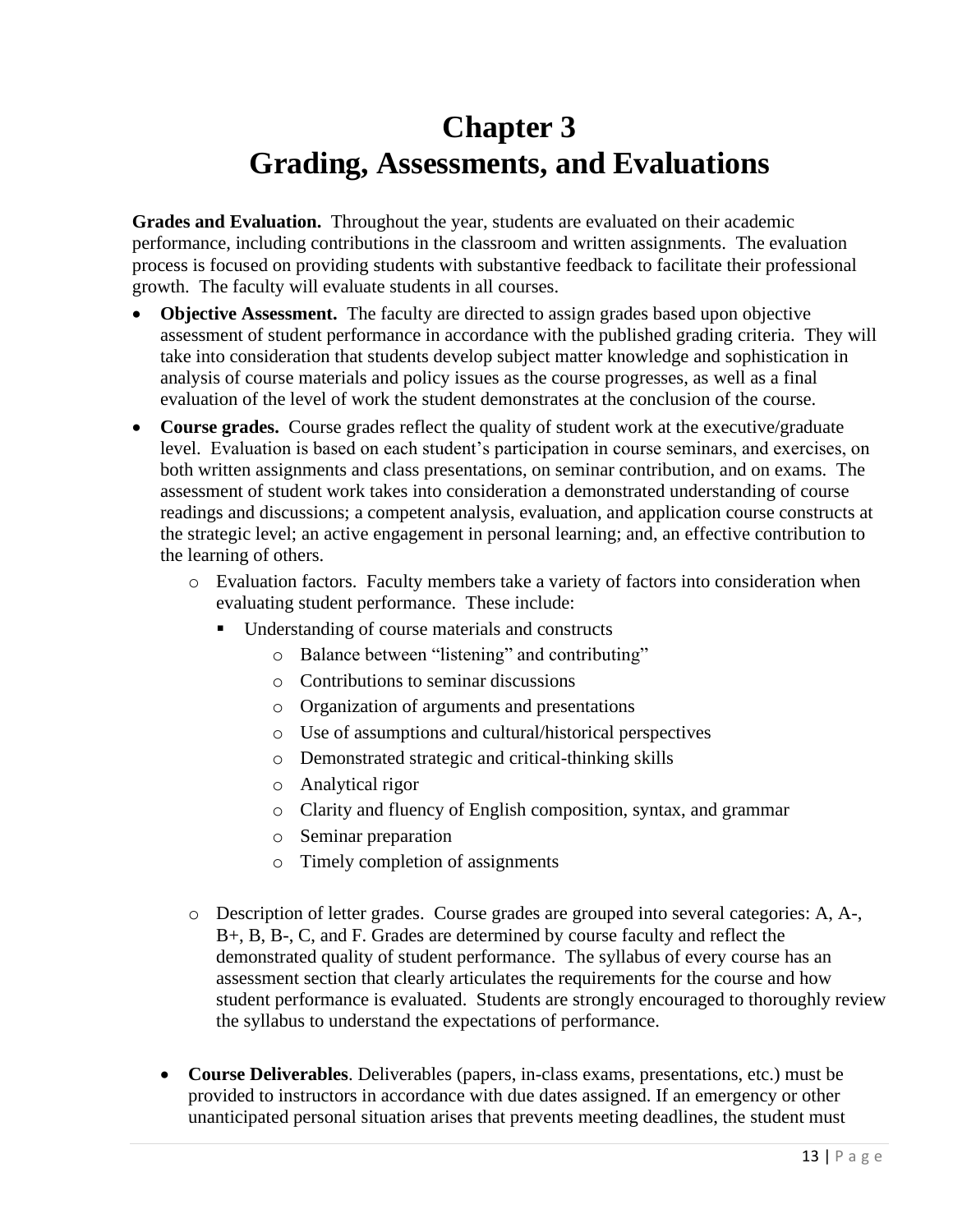notify the faculty member(s) to determine an alternate due date for the assignment(s) for a grade without penalty. If an assignment deadline is missed without cause or notification as stated above, the faculty/advisor may then employ grade reduction penalties. The standard grade reduction is the loss of a letter grade for every 48 hours late (i.e. any grade turned in after 48 hours could be no higher than a "C" and anything turned after 96 hours would be an automatic "F"). Deliverables that have been revised after receiving a failing grade, or deliverables submitted after the suspense date without permission will be eligible to receive a grade no higher than a "B" on the resubmission/late submission. This policy applies to all graded work.

#### • **Graduation Requirements. To graduate with a Master of Science degree, students must:**

- o Maintain an average GPA for all core courses of at least 3.0 with no course grade lower than a "B-".
- o Successfully complete the ISRP with a grade of "B-" or higher.
- o Successfully complete required elective courses with a grade of "B-" or higher.
- o Not fail (no grade of "F") any course taken for credit.
- $\circ$  Have an overall GPA of at least 3.0 across all core and elective courses (GPA = Total points/Total credit hours).
- o Successfully complete all requirements for the International Practicum (when assigned) and the Capstone Exercise (CAPEX, when assigned).
- <span id="page-17-0"></span>• **Evaluating Achievement of Course Objectives**. In each core and elective course, the course leader will devise a scheme of assessment activities that, along with a student's performance in seminar discussions, will allow faculty to judge whether each of their students has achieved each course objective and assign overall grades. Assessment activities could include, *inter alia,*  exams, papers, oral reports, case analyses, problem sets, and practical exercises. Faculty will use grading rubrics as a guideline for their overall evaluation of each activity. Performance standards for each of the course assignments are identified in the grading rubrics, which are included in the course syllabus or provided to the students prior to the assignment due dates.

**Remediation of Deficient Student Performance.** CICs' goal is to maximize learning for all students and provide the opportunity for all to meet graduation standards. Consequently, the College has established a robust remediation process, which is described below.

• **Probation.** Students are expected to maintain an overall B average in their coursework (3.0) GPA). Students can remain in good standing with individual B-minus grades on their transcript if their overall GPA meets or exceeds 3.0. If a student's GPA falls below 3.0, a remedial program will be developed in coordination with the Associate Dean of Academic Programs, the Dean of Students, the student's service/agency chair, the student, and anyone else deemed pertinent to the particular case to determine what steps need to be taken to bring the student's GPA up to 3.0. Once the Associate Dean of Academic Programs has approved the remedial program, he/she will counsel the student in question. Anytime a student is placed on probation, counseling documentation will be accomplished and maintained by the Associate Dean of Academic Programs, as well as recorded in the University Student Management System (USMS)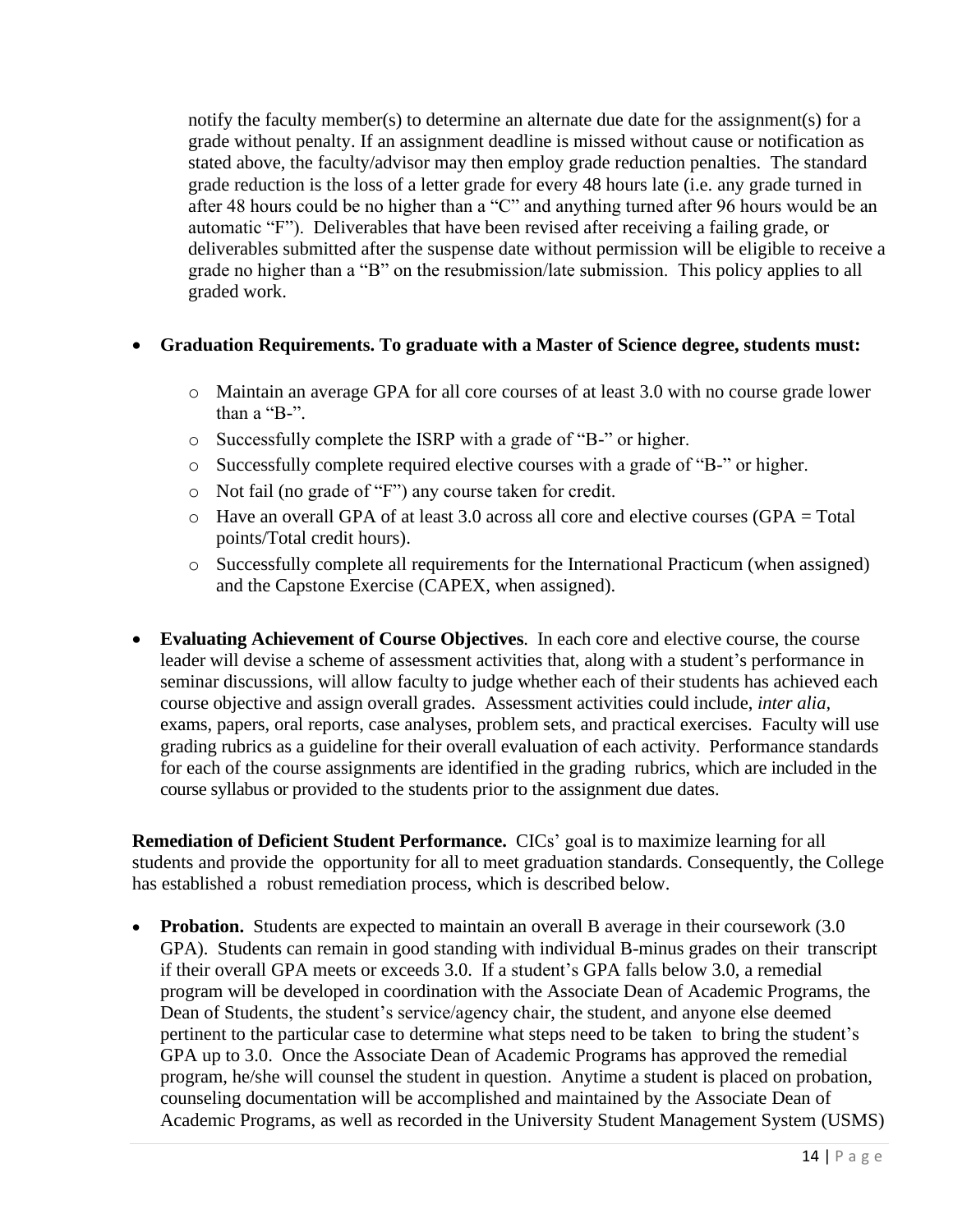as part of the student's official record. The student's progress will be tracked until the student is off probation. Students will be removed from probation upon demonstration that the reasons for placement on probation no longer exist. Students on probation may not graduate and *Academic Assessment Board proceedings* may apply. The Associate Dean of Academic Programs, through the Dean of Students and the Dean of Faculty and Academic Programs will notify students on probation of their status. The Associate Dean of Academic Programs will submit the names of any student on probation to the CIC Chancellor.

• **Remediation of Overall Grades of "C" in a Course.** If a student receives a grade of C in a course (core or elective), he/she will enter remediation to conduct additional study and raise his/her performance to an acceptable level. The procedures for establishing the remediation plan is described under "Probation" above. If a student refuses remediation or fails in the process, the grade will transfer to an F.

#### o **Remediation Process.**

- Appropriate remediation plans may employ a variety of activities such as: counseling, tutoring, additional work, re-accomplishment of course assignments/graded work, or re-administration of an oral evaluation. The remediation plan will set a time frame for completion of the remediation and identify the faculty member assigned to carry out the remediation.
- When, either during or at the conclusion of a remediation program, the faculty member charged with conducting the remediation determines that the student now meets the course objective(s) under question, that faculty member will notify the Associate Dean of Academic Programs, who will then direct that the student's grade for the course be changed as appropriate. In no case may the revised grade be higher than a B-. If, however, at the conclusion of a remediation program, plus whatever extension(s) to the program the Dean of Faculty may have approved, the faculty member responsible for the remediation determines that the student still does not meet the established standards for the requirement(s) under question, that faculty member will notify the Associate Dean of Academic Programs.
- If the remediation was for deficient performance in a course, the Associate Dean will then direct that the student's grade for the course be changed to Fail (F). If the remediation was for deficient performance on an oral evaluation, the Associate Dean will then direct that the student be scheduled as soon as feasible to retake the evaluation. If the student meets standards for the performance requirement(s) being re-tested, the evaluation team will so inform the Associate Dean, who will then direct that the student's overall grade for the evaluation be changed to Pass (P). If, however, the student still does not meet standards for performance requirements being re-tested, the evaluation team will so notify the Associate Dean, who will then direct that the student's grade for the course be changed to Fail (F).

**Academic Assessment Board.** When a student receives a final grade of F (or an unresolved Incomplete), an Academic Assessment Board will be convened by the Dean of Faculty and Academic Programs. The Board will review the student's academic record, interview the student and pertinent faculty members, and assess the student's academic and professional potential. Upon conclusion of its deliberations, the Board will decide by majority vote whether to recommend: 1)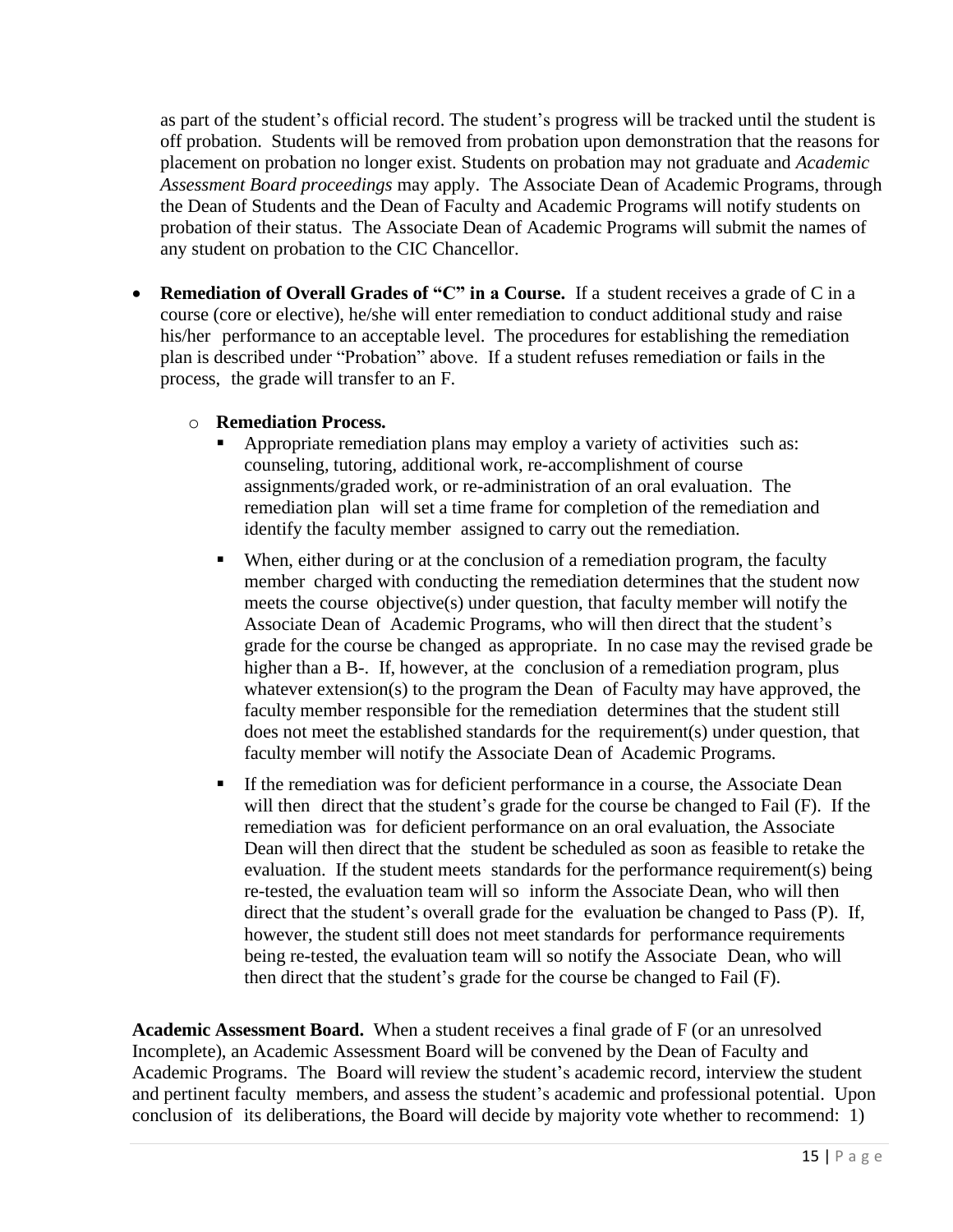awarding the student a specified letter grade in the course in question; 2) providing further remediation; or 3) disenrollment without award of a master's degree or diploma. The Board will forward that recommendation in writing to the Chancellor. The Chancellor will make the final decision on dispensation of the case and report his/her decision in writing to the Dean of Faculty and Academic Programs. Should the decision be for disenrollment, the Dean of Students will take the actions necessary to process that decision through the University President.

- <span id="page-19-0"></span>• **Grade Appeal Policy & Process**. **A student may challenge a final course grade if the student has a reasonable belief the grade was assigned in an arbitrary or capricious manner and is unable to resolve his or her concerns with the faculty member who assigned the grade. This policy applies only to final course grades and does not apply to course work or other grades awarded during the course.**
	- o A student may only challenge a final course grade under this policy if the student has discussed the concern with the faculty member and can demonstrate that the grade was awarded in an arbitrary or capricious manner. For purposes of this policy, arbitrary or capricious means:
		- the assignment of a final course grade was made on a basis other than the student's academic performance in the course or,
		- the assignment of a final course grade in a manner that substantially or unreasonably departed from the instructor's articulated standards.
	- o This policy will not be used to review the judgment of an instructor in assessing the quality of a student's work, to require another faculty member to re-grade or re-examine a student's work, or in cases involving alleged violations of academic integrity.
	- o If after discussion with the faculty member the student believes, in good faith, that the grade is arbitrary or capricious, or if there is an inability to reach the faculty member, the student may challenge the grade by sending a letter to the department chair no later than 30 calendar days after the grade has been posted. This letter must:
		- identify the course, date, and faculty member that awarded the grade;
		- state the basis of the challenge, including all facts relevant to the challenge;
		- and the reasons the student believes the grade is arbitrary or capricious;
		- indicate the date(s) the student consulted with the faculty member regarding his or her concern(s) and summarize the outcome of those discussion(s); and
		- attach any supporting documentation the student believes should be considered in the challenge, including the syllabus.
	- o Upon receiving a written challenge to a final course grade, the chair shall forward a copy of the challenge to the faculty member who assigned the grade. The faculty member then has 15 calendar days from receipt of the challenge to provide a written response. The student will receive a copy of the faculty member's response; however, any information that would violate the privacy rights of other individuals will not be released to the student.
		- The chair will review the submissions and, if necessary, investigate to determine if the grade was arbitrary or capricious based on the definition outlined in this policy. A written decision will be issued to both parties within 15 calendar days.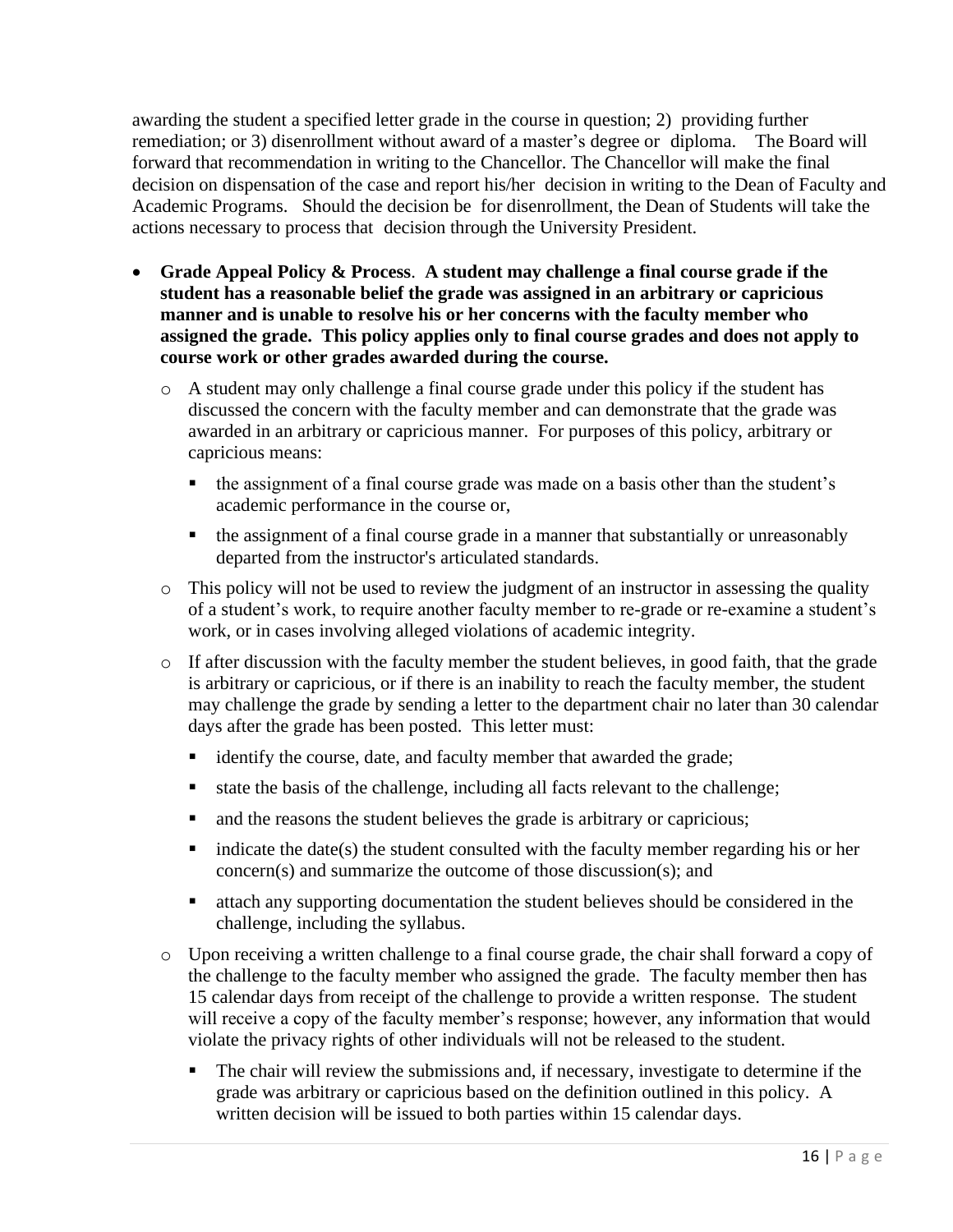- **Both parties have a right to appeal the chair's decision by filing a written appeal**within 10 business days to the Dean of Faculty and Academic Programs. The written appeal should state the basis for the appeal and attach all relevant written documentation.
- The Dean shall forward the appeal to the NDU CIC Academic Policy Committee.
- The Academic Policy Committee will review the submissions and may, at the Committee's discretion decide to hear statements from the parties. Following deliberations, the Committee will issue a recommendation to the Dean (or designee) indicating:
	- (a) whether the Committee finds the grade to be arbitrary or capricious and;
	- (b) the Committee's recommendations for the disposition of the appeal.
- The Dean (or designee) will review the Committee recommendation and render a finaldecision in writing to the student, the faculty member, and the chair within 10 calendar days of receipt of the Committee's recommendation. The Dean's decision shall be final without further appeal.

NOTE: CIC students enrolled in non-CIC electives courses may also appeal their grades. They must, however, follow the appeals procedure in place at the college or component offering the course.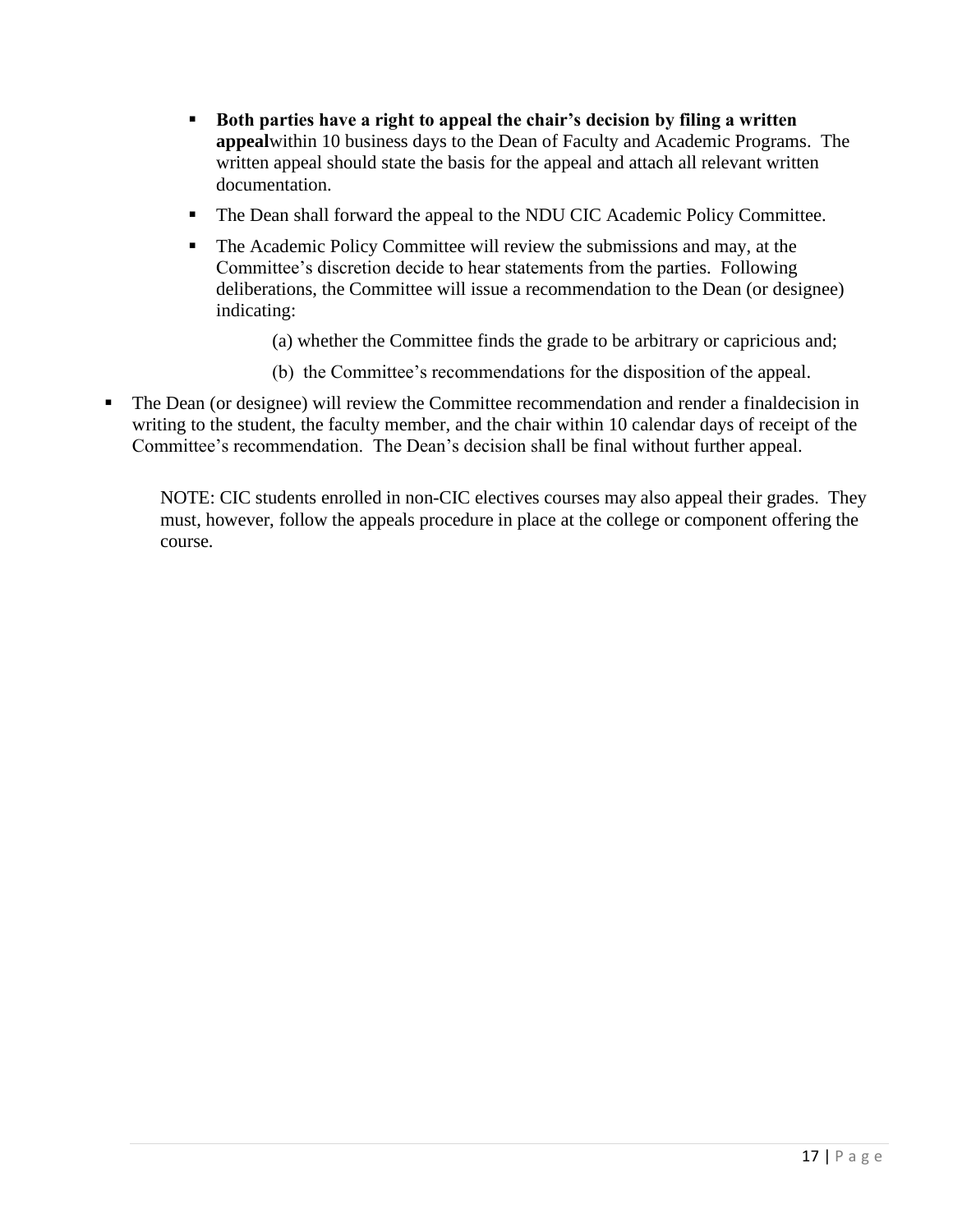## **Chapter 4 Administrative Information and Policies**

<span id="page-21-0"></span>**Rotational Faculty Chairs.** Rotational faculty chairs serve as a direct liaison with the agency, industry, or service to communicate ideas and interests to the faculty and students. These chair holders are full-time teaching faculty members.

- CJCS Chair: The CJCS Chair acts as the liaison with Chairman's Commander's Action Group. The CJCS Chair enriches the colleges understanding of strategic and operational issues and provide an opportunity to gain insights and perspectives from the Chairman.
	- o Chairman, Joint Chiefs of Staff Chair: TBD
- Service Chairs: Each service is represented on the faculty. The Service Chairs enrich the college's understanding of operational matters and provide service-unique perspectives. They also advise students on issues and activities related to their service, and coordinate and supervise service briefings, physical fitness testing, and senior officer visits. They also serve as the main advisor on academic and administrative matters throughout the academic year and as the immediate administrative senior in the chain of command for their service's students. Therefore, students will send all special requests for leave and other administrative actions through their Service Chair in conjunction with the Dean of Students. Service Chairs are responsible to the Chancellor for monitoring and reporting students' progress and welfare throughout the year, and for preparing the initial draft of each student's end-of-year academic performance report. For AY20-21 the service chairs are:
	- o Chief of Staff of the Army Chair: Lieutenant Colonel Brent Kauffman
	- o Chief of Staff of the Air Force Chair: Colonel Bryan Eberhardt
	- o Sea Services Chair: Commander John Giuseppe
- Visiting Faculty Agency Chairs: Numerous federal agencies are represented on the CIC faculty by Agency Chairs. They enrich the college's understanding of matters dealing with national security by advising students and faculty on current issues in their respective agencies. They also serve as the main advisor on academic and administrative matters throughout the academic year and as the immediate senior in the chain of command for their agency's students. Therefore, students will send all special requests for leave and other administrative actions through their Agency Chair in conjunction with the Dean of Students. The Agency Chairs are responsible to the Chancellor for monitoring and reporting students' progress and welfare throughout the year, and for preparing the initial draft of each student's end-of-year academic report. For AY20-21 the Agency Chairs at CIC are:
	- o Defense Information Systems Agency Chair: Mr. Rob Richardson
	- o Department of Homeland Security: Mr. Michael Brody
	- o National Geospatial-Intelligence Agency: TBD

**Military physical fitness testing and weight standards**. CIC strictly enforces physical readiness standards and is not obligated to enroll students who do not meet the prescribed requirements. Military students are expected to maintain their appropriate level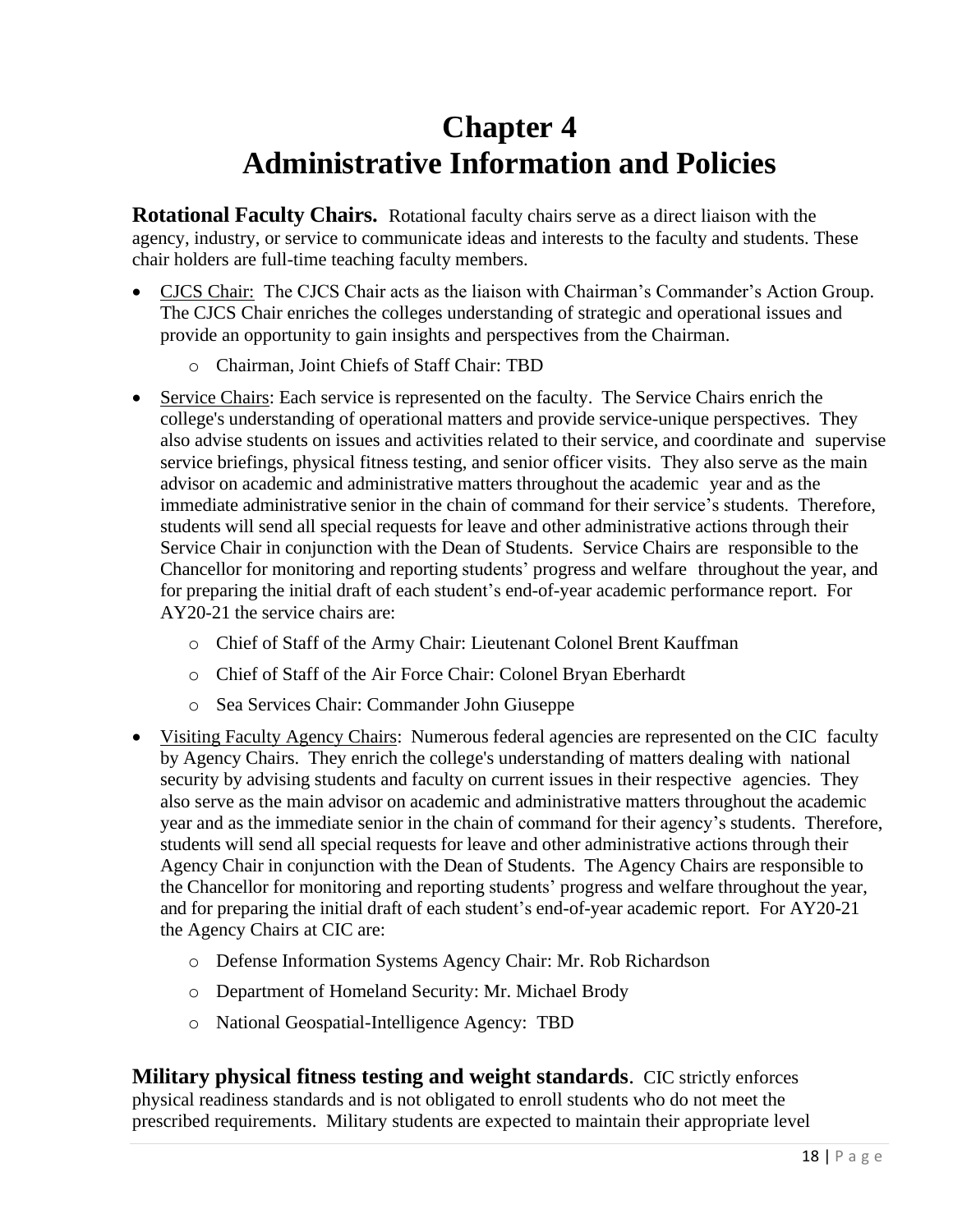of physical fitness and control their weight according to their respective service's directives. Students who fail to conform to weight standards may have their diplomas withheld until compliance with service requirements has been verified. Military students will be weighed during in-processing and immediately referred to their service chairs if they do not comply with service standards. The service chairs ensure that physical fitness testing for military students is conducted in accordance with individual service directives and that it is coordinated with the NDU-level service physical fitness monitors. In response to the pandemic, CIC will defer to Service modifications and guidance.

### **Student Government**

### **Executive Committee**

The Executive Committee (EXCOM), composed of the class president, vice president, the student chairperson from each of the 3 student class committees, provides class leadership and accomplishes class business. A senior military member is normally appointed class president and a senior civilian member is the vice president. Committee chairs are appointed as described below. With the guidance of the Dean of Students, the EXCOM oversees the activities of the class and disseminates information of mutual interest to all members of the class. It meets at the request of the class president and/or the Dean of Students.

#### **Class Committees**

Committees assist in the execution of class administration and social functions. There are 3 class committees (homerooms/study rooms) of approximately 10 students; students remain together throughout the year. A senior military or civilian student serves as the committee chair. Committee chairs are responsible for maintaining accountability of students in the committee, ensuring distribution of information to the committee, and serving as the primary spokesperson for the committee with the college's leadership. Committee leaders are responsible for notifying the Dean of Students each duty day of any students absent from scheduled core course events during the duty day. Note: Committee chairs do not grant or deny permission to miss class.

#### **Special Positions**

Seminar students will self-organize, and identify to the Dean of Students, who is filling the following positions:

- **Class Social Officer:** Responsible for coordinating social activities for the class.
- **Class Historian:** Responsible for collecting information, pictures, and other artifacts of the Class's year at the CIC.
- **Class Logistician:** Responsible for coordinating with the CIC Operations and Logistics teams for classroom supplies and travel supplies as required.
- **Class Athletic Officer.** Coordinates all CIC intramural athletic activities. Coordinates with CISA to field joint teams for as many NDU athletic events as possible. Each class committee has an athletic program representative.
- **Hopps Manager.** Responsible for managing the student bar and lounge known as 'Hopps.'

**NOTE:** These are the minimum of positions and may be augmented by the class or committees.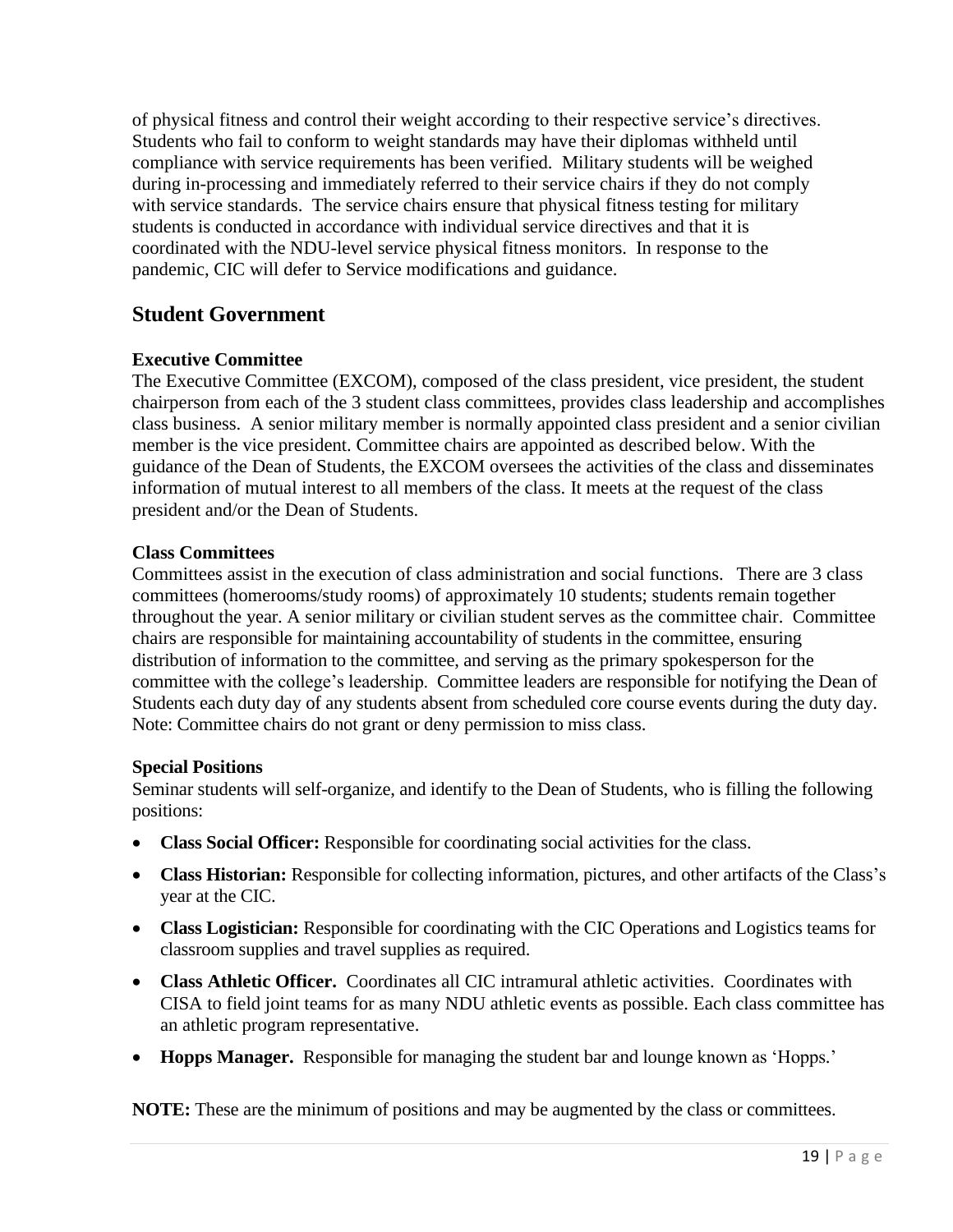<span id="page-23-1"></span>**Inclement Weather and Continuity of Operations Plan.** When adverse weather conditions or other circumstances in the Washington, D.C. area necessitate closing federal offices, NDU will normally follow OPM guidance regarding closures, delays, and dismissals. Students will follow NDU's instructions, as well as the guidance of the course leader, as to what to do if there is such an occurrence.

<span id="page-23-0"></span>**Attendance Policy**. Students attending CIC are here on official duty and are expected to work at least forty hours/week unless they are on official Federal holiday or granted leave.

Time away from scheduled classes will not normally be granted to attend such events as meetings related to prior or upcoming assignments, changes of command, promotions, retirements, speaking engagements, reunions, reserve duty, jury duty, civilian schooling, or other similar occasions. Research, writing, and study days are not to be construed as days off. Since unforeseen changes to the weekly schedule may require class attendance, no plans involving irrevocable financial commitments should be made based on the research, writing, and study days published in the schedule. Students will make every attempt to schedule all appointments during personal time, not during scheduled classes.

**Excused Absence Process**. Students who need to miss a scheduled academic event must request permission from the Dean of Students to be absent. These requests should be submitted with the maximum amount of advance notice. Requests submitted inside 3 working days will normally not be approved. Students request permission to miss a scheduled academic event via e-mail to the Dean of Students with the following individuals as copy addressees:

- o All affected faculty seminar leaders (core and elective courses)
- o Service Chair for military students and civilian students from that service
- o Senior agency faculty member for civilian agency students (or Associate Dean of Academic Programs for those civilian students whose agency/department has not assigned a faculty member to the College)
- o ISMO Director for International Fellows
- o Copy addressees may non-concur with the student's request if they believe the student will miss critical program requirements or will be out of compliance with service/agency policy or regulation. The Dean of Students will review the recommendations and make the final decision. Once the Dean of Students determines whether to approve/disapprove the request, he/she will notify the student (and all copy addressees) with a "reply to all" email response to the student's request.
- **Leave.** Normally, leave will not be granted during the academic year except during holiday periods when classes are not in session. During these periods, students traveling out of the local area for periods in excess of 72 hours must take leave (see below for definition of local area). Note that NDU policy prohibits leave in conjunction with students' official travel except in unusual circumstances. Military students will submit the standard leave form appropriate to their service to the NDU HRD, via their Service/Agency Chair. Civilian students will submit an Office of Personnel Management (OPM) 71 form, "request for leave or approved absence," to the HRD, via their Service/Agency Chair or via the Dean of Students if no chair is available. Civilian students must coordinate approved leave through their agency channels as well as through NDU.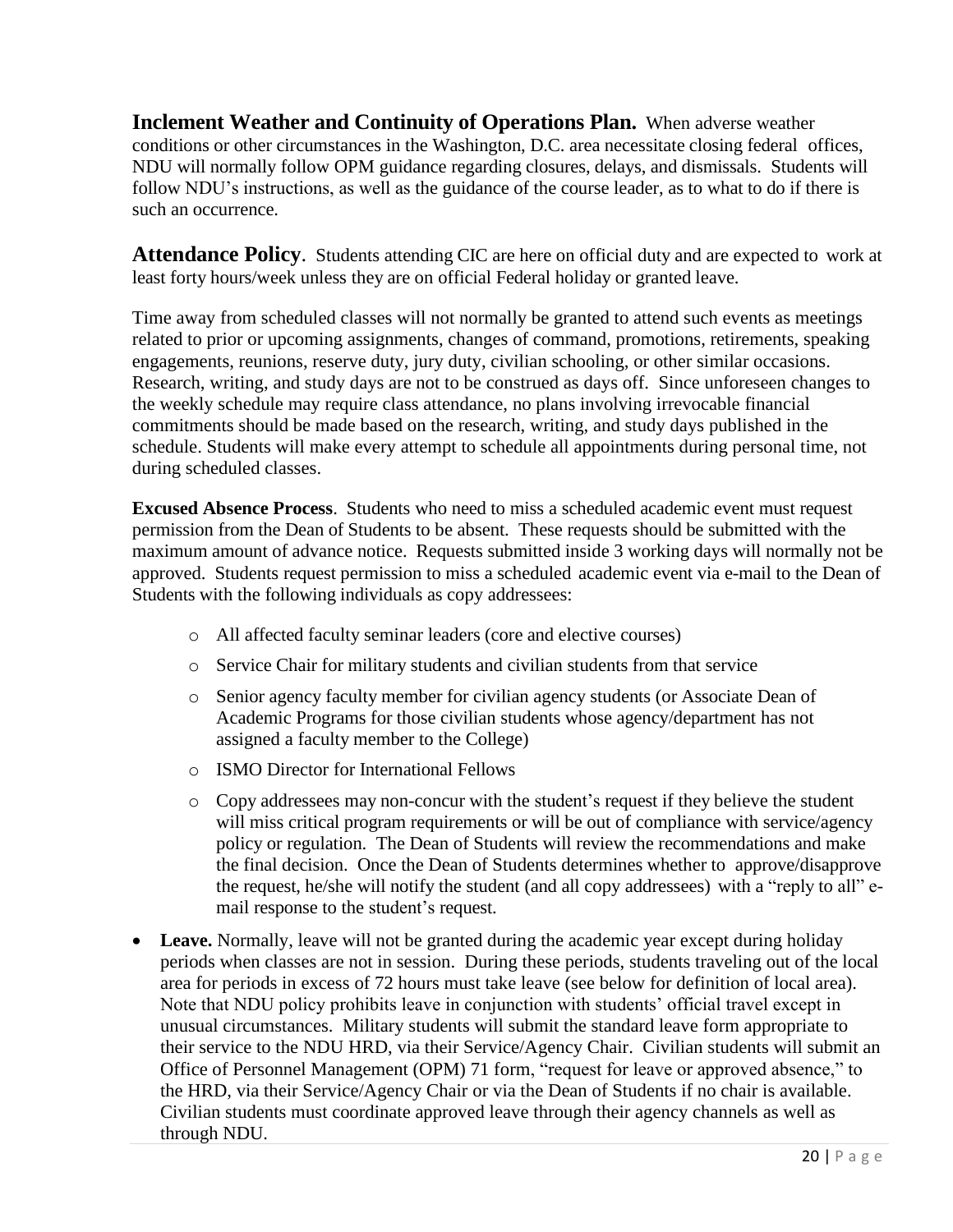- Liberty. Military personnel traveling outside of the local area for periods in excess of 72 hours, or whose absence exceeds an authorized pass period, must be on approved official leave. Local area, as defined by NDU is an area within 300 miles of Washington, DC; i.e., an area that approximates a distance that can easily be driven within a workday. For a graphic depiction, if you were to draw an arc with Washington, DC at the center, the arc would roughly pass through Charlotte, NC, to the south; Columbus, OH, to the west; and Albany, NY, to the north. If you are traveling anywhere within this arc during an authorized period of absence, you are not required to be on leave. Contact information must be left with your seminar leader.
	- **Federal Holidays.** The CIC follows U.S. OPM guidelines for the observance of federal holidays. Federal holidays will be annotated on the academic calendar. These are considered days of liberty and not charged as leave if students remain within the local area, as defined above.
- **Unexcused Absence.** Students unable to attend a scheduled academic function due to sickness or personal emergency will report the absence via email to the student seminar leader, faculty seminar leader, Service/Agency Chair and the Dean of Students. Repeated absences may adversely affect a student's grade and their status as a CIC student.

<span id="page-24-0"></span>**Bulletin Boards.** Doors and walls in the College are not to be used to post notices, messages, etc. Committee Room bulletin boards are to be used and should be cleared periodically for late-breaking official and committee-specific information. Items will not be taped or tacked to walls or windows.

### <span id="page-24-1"></span>**Dress Code and Uniform Policy.**

Military and civilian personnel are expected to exemplify high standards of dress and appearance. A business suit or conservative sport coat with tie is considered appropriate dress for men; commensurate attire is expected of women. Suit jackets and sport coats may be removed in study rooms and during seminar sessions with no outside speakers. During normal duty hours, including those designated for research and study, students are expected to comply with the dress code on campus.

**Military Uniform Policy.** Military students may wear either their service's duty uniform or civilian attire as described above. A uniform with blouse is mandatory for military personnel on the following occasions:

- When attending a NDU PLS, college DLP, and during visits or lectures by a three- or four-star flag or general officer or the civilian equivalent within the Department of Defense or other governmental departments or agencies.
- When personally receiving or escorting distinguished visitors, including international visitors.
- When participating in a platform presentation as speaker, introducer, or moderator.
- As indicated on the official academic schedule or invitations to specific social events.
- The uniform hat/cover is not required at any time while walking between Lincoln, Marshall, Eisenhower and Roosevelt Halls and the associated parking lots. Uniform hats/covers will be worn when coming and going on Fort McNair outside the previously described area (i.e., walking to the Officers' Club.) Also, military salutes are not recommended inside the "no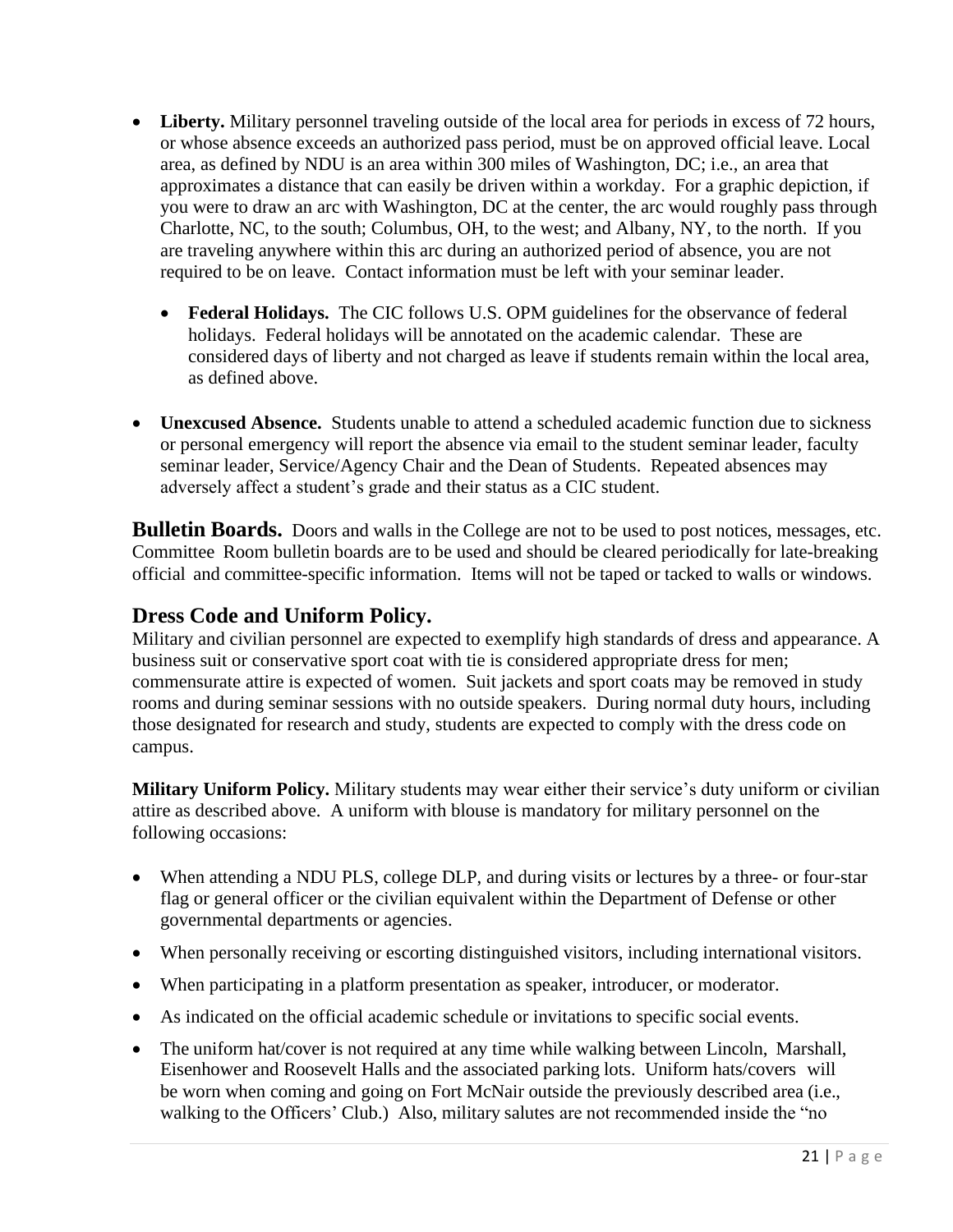hat/cover" areas listed above but will be rendered when outside these areas.

**Casual Attire.** On occasion, the Chancellor may authorize an exception to the aforementioned dress code. Casual attire will be appropriate only when specified in advance. Prescribed casual attire during these occasions will be slacks and open-collared shirts for men and commensurate attire for women. Jeans, shorts, and T-shirts will not be allowed unless authorized for specific events. When the College is on Winter Break or a formal holiday, a relaxed dress policy will be put into effect during business hours. "Relaxed dress" is defined as slacks (no jeans/shorts) and open neck shirt with collar. Regular academic days when no classes are scheduled are NOT considered holidays; therefore, appropriate uniform or civilian attire will be worn.

**Name Tags.** All personnel are required to wear an NDU issued nametag on uniforms and civilian attire at all times. Name tags with a white background are provided to students; faculty/staff name tags have a gray background. Even though some uniforms, such as the USMC and USAF pullover sweaters do not specify name tags, always wear a name tag. Report the loss of a name tag to the operations office. The CIC Office of Student Services (Room 145) coordinates the issue, repair, correction, and replacement of nametags. New nametags can also be requested for promotions. Please submit your request to the CIC OSS one month prior to promotion.

**Tobacco Policy**. The use of any type of tobacco product is not permitted in any NDU building or at the main entrances of campus buildings. Smokers should use authorized smoking containers/cans to extinguish their cigarettes and/or cigars.

- Smoking Area Locations. Designated smoking areas for Fort McNair campus buildings are:
	- o Marshall Hall (Bldg. No. 62) South Side of Building
	- o Eisenhower Hall (Bldg. No. 59) South Side of Building
	- o Davis Hall (Bldg. Nos. 17 & 21) South Side of Bldg. No. 21
	- o Grant Hall (Bldg. No. 20) North Side of Building
	- o Roosevelt Hall (Bldg. No. 61) East Side of Building
- Containers for smokers' use. Use authorized containers at these locations to extinguish cigarettes and/or cigars.
- Smokeless tobacco has the same prohibitions as for any other tobacco product.

**Alcohol Policy.** In accordance with NDU policy, the consumption of alcoholic beverages on NDU property at any time requires specific prior approval – in writing – from the NDU Chief Operating Officer. Request approval via e-mail to the Dean of Administration at **Russell.Quirici@ndu.edu** at least 10 business days in advance of the requested date. The routine storage of any alcoholic beverage in Marshall Hall and Lincoln Hall (seminar/study rooms, offices, lockers, etc.) is not authorized. Alcohol Use in the CIC Student lounge 'Hopps' is allowed 15 minutes after a student's last class for the day.

### **Food and Beverages Consumption and Storage Policy**. Consumption of food products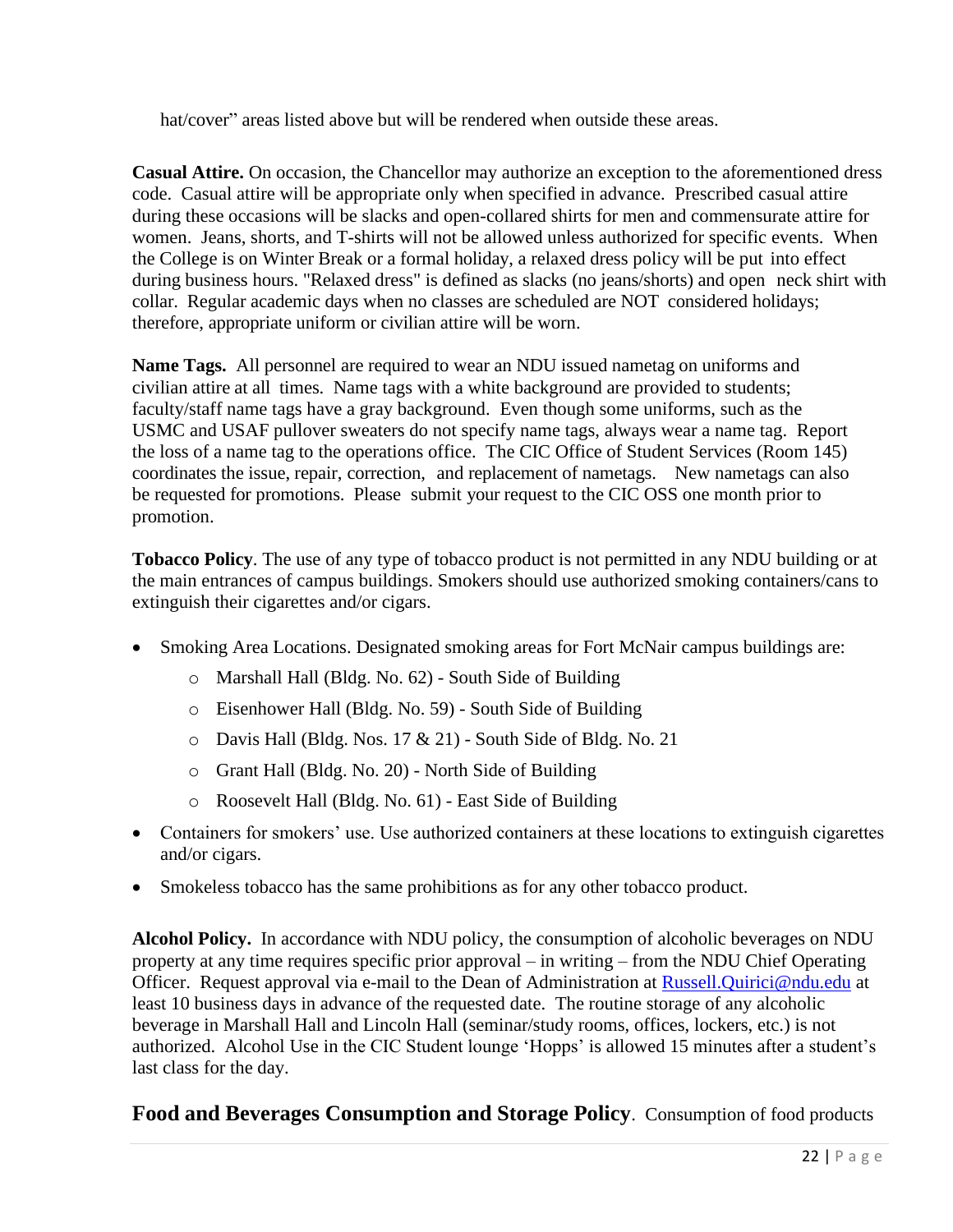is permitted in the CIC student lounge (located outside room MH185A), student study rooms, and in common areas of Lincoln and Marshall Halls in support of college, department, and studentsponsored events. Consumption of food products during classroom instruction is with the permission of the instructor and should not interfere with the learning environment of other students and faculty members. The spitting of seeds, shells, and pits is prohibited in the seminar rooms and common areas of Lincoln and Marshall Halls. Consumption of these food types is permitted in the student rooms as long as it does not disturb other persons in the room. Food preparation and storage is permitted in the seminar room when class is not in session, and temporary food storage is permitted in refrigerators. Food or beverages are NOT allowed in Lincoln and Hopper Auditoriums at any time.

### **Duty Hours**

The University and Colleges operate on a five-day work week, Monday through Friday, except holidays. Normal duty hours for faculty and staff are 0800 to 1630. Students must attend all official activities directed in the calendar or by other administrative instructions. This requirement includes seminars, discussions, conferences, electives, and briefings. Unlike traditional colleges where student attendance is an individual choice, a student's assignment to CIC equates to their official appointed place of duty/work and requires strict compliance with the college schedule.

### <span id="page-26-0"></span>**LOST and FOUND**

- **Lost Articles.** Report or turn in lost/found articles to the Office of Student Services (MH Room 145)
- **Stolen Articles.** If an item is suspected to have been stolen, first check to ensure that it has not been turned as a lost and found item. If the item is not there, notify the NDU Security Office (685-3834) and the Fort McNair Military Police (MP) (202-685-3196) to initiate a report. After the MP's initial report, the case will be turned over to the Joint Base Myer/Henderson Hall Military Police (703- 696-3343) for an investigation if item(s) were valued in excess of \$50. After the investigation has been completed, a claim can be made against the government. Government claims require evidence of monetary value of loss with DD Form's 1842 and 1844 when filing at the Fort Myer Claims Office (703-696-0761). In general, the government will not pay a claim unless the property was secured at the time it was stolen.

**Reveille/Retreat**. On Fort McNair, reveille is played at 0630 (6:30 a.m.); retreat, at 1700 (5:00 p.m.). The proper military courtesies for those who are outdoors when either reveille or retreat is played are as follows:

- Uniform. Individuals in uniform (of any type, including PT, with or without head gear) will stop, face the flag pole at the north end of the post (i.e., near the main gate), and render a hand salute until the completion of the music.
- Civilian attire. Individuals in civilian attire will stop, face the flag pole, remove their head dress, and then stand at attention with their right hand over their heart until the completion of the music.
- Vehicle. If in a vehicle, stop the vehicle. All personnel exit; stand at attention; and based on their attire, comply with the above. The only exceptions to dismounting the vehicle are handicapped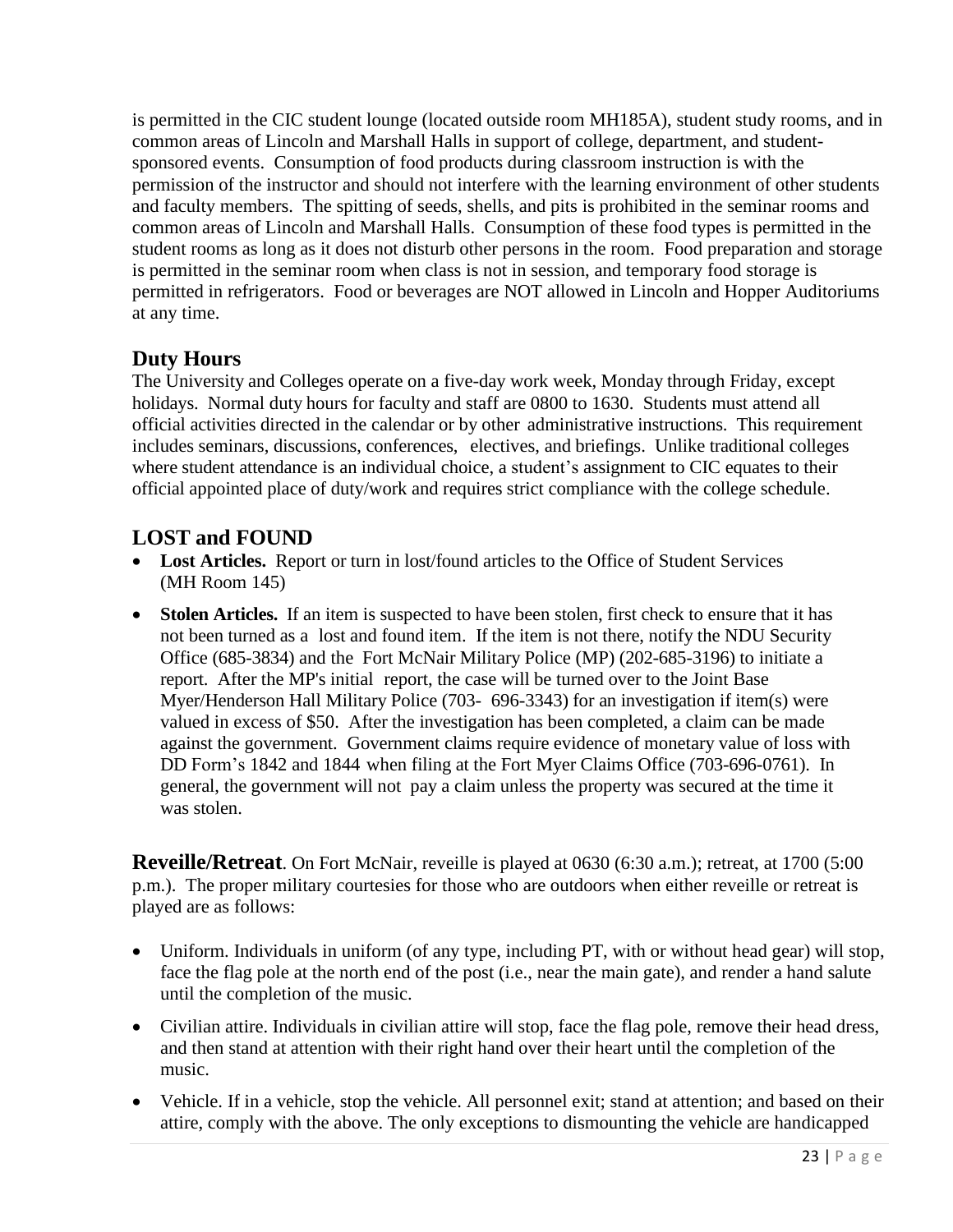individuals, or if the vehicle is a bus or troop truck. In the case of the latter two, the vehicle commander dismounts and renders the proper courtesy.

**Army Courtesies.** The other US Armed Services have slight differences in some portions of these courtesies; but since Fort McNair is an Army post, you must comply with the Army regulatory guidance. If you fail to comply with the Army's policy while on post, an MP might correct you. Should that occur, be courteous, thank her or him, and consider it part of your 'joint' education.

**Student Travel.** Travel vouchers for student travel performed as an integral part of the education program will be handled by the CIC travel coordinator. CIC student travel will be arranged using the Defense Travel System (DTS) or non-DTS (manual orders) for all TDY assignments. The group lead or group faculty lead for each program will determine what method of travel to use when arranging group travel.

- **Direct deposit/non-DTS travel.** Those traveling under non-DTS (manual orders) only, should submit a standard form SF1199A, "Direct Deposit Sign-up Form" with their travel vouchers. Defense Finance and Accounting Service (DFAS) Rome, NY (DFAS Rome) processes NDU travel claims. Although you may have established direct deposit for travel at your last duty station, and your pay has been established for direct deposit, it is recommended you still complete the SF1199A and attach it to the completed travel voucher (DD1351-2, "Travel Voucher or Subvoucher") the first time you travel on NDU orders.
- **Reservations.** For all individual travel, travelers must create airline reservations thru DTS. Do not make reservations offline directly with Carlson Wagonlit Travel. DTS is directly linked to the financial management system. If your reservations are not created thru DTS, funds will not be obligated for the airline tickets. Travel without the proper obligation of funds is a violation of DoD financial management rules, the JTR and JFTR. Additionally, when reservations are not booked thru DTS approving officials, such as department chairs/program managers, deans, and associate deans, there is no way of verifying the flights booked are in compliance with JTR/JFTR and current government travel policy. As a traveler, you may not believe this affects you; however, the practice puts the college at risk of being audited and cited for violation of DoD travel and financial management regulations.
- <span id="page-27-0"></span>• **Special requirements.** If you have special flight requirements or need assistance from Carlson Wagonlit Travel with your reservations, you should enter remarks in the "CTO Comments" section of the DTS travel request.

### <span id="page-27-1"></span>**Textbooks**

Throughout the year, students may be issued core and elective course texts. In most cases, the books are for students to keep. Once issued, replacement of lost or damaged books is the responsibility of the individual.

**Government Credit Card**. Department of defense policy (DoD Financial Management Regulation Vol 9, Chapter 1, Government Travel Charge Card Program) stipulates that DoD personnel use the government card to pay for all costs related to official government travel. These costs include travel advances, lodging, transportation, rental cars, meals and other official travelrelated expenses. Government card application forms will be available to all students during inprocessing. Students who have government travel charge cards must transfer their accounts to NDU.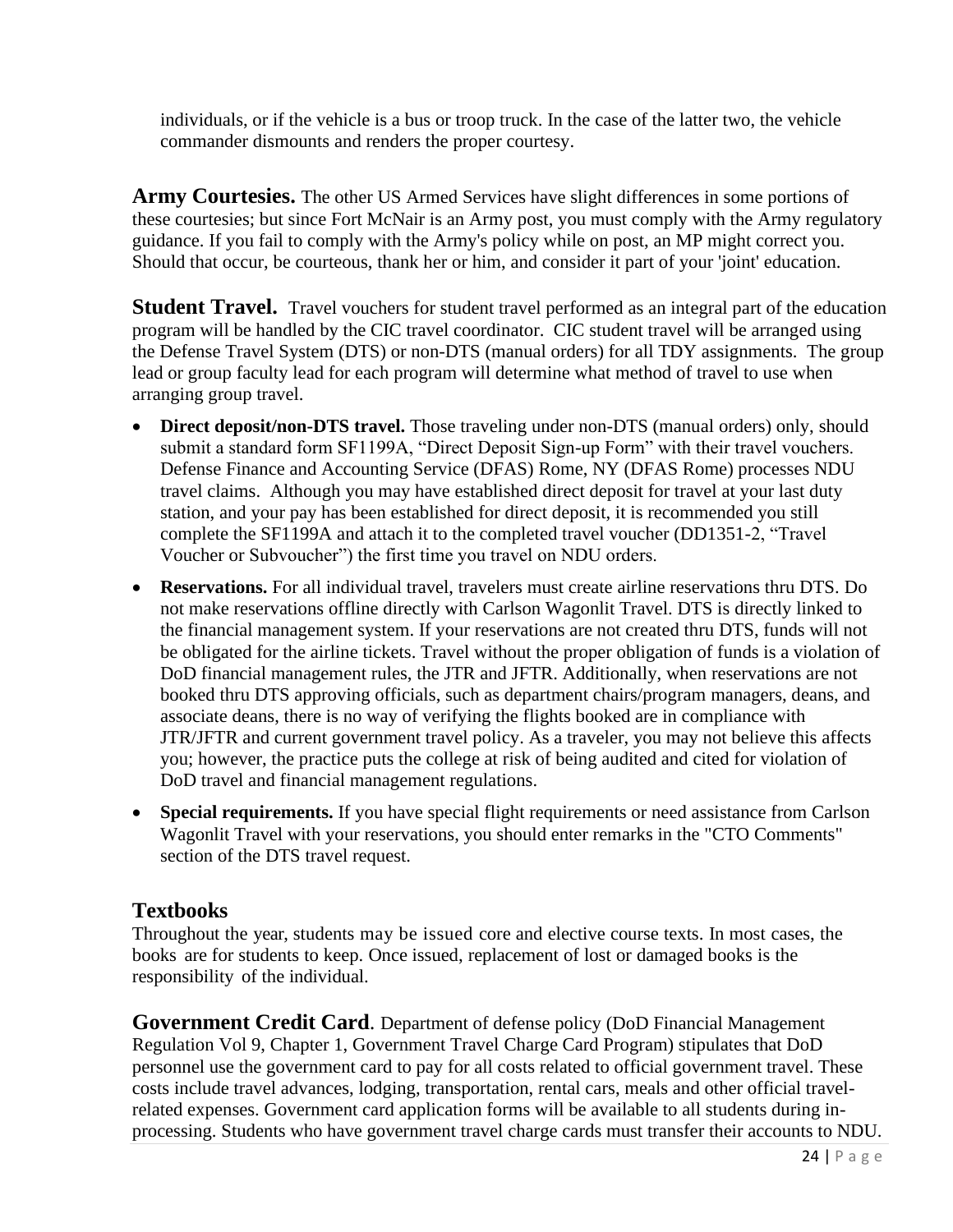Please have the account number of your Citibank government travel card available during inprocessing.

- Insurance. Know your PIN and try your card before you travel. Note that use of government cards provides some insurance coverage for accidents and baggage loss. International fellows and other foreign students will be issued appropriate travel advances upon request through their faculty leader.
- Card limit. Your total government card charge limit and ATM withdrawal limit will be published prior to travel. If, however, you do encounter a payment problem when checking out of a hotel on travel, we recommend that you simply give the clerk a personal credit card. If you have any questions, please contact your faculty lead ASAP.

<span id="page-28-0"></span>**RELEASE of STUDENT EDUCATION RECORDS.** In accordance with the Family Education Rights and Privacy Act (FERPA), the CIC does not release education records without the written permission of the student. Exceptions to this policy are specified in the FERPA which is available in full on the Assessment Program portion of the CIC Intranet homepage: [http://ndunet.ndu.edu/iCollege/index.htm.](http://ndunet.ndu.edu/iCollege/index.htm) Individual evaluation forms for core and elective courses and fall and spring oral exams are deleted from the Blackboard and the student evaluation system three months after graduation. Overall grades and course credits earned for the master's degree are recorded on student transcripts that are available from the NDU Registrar.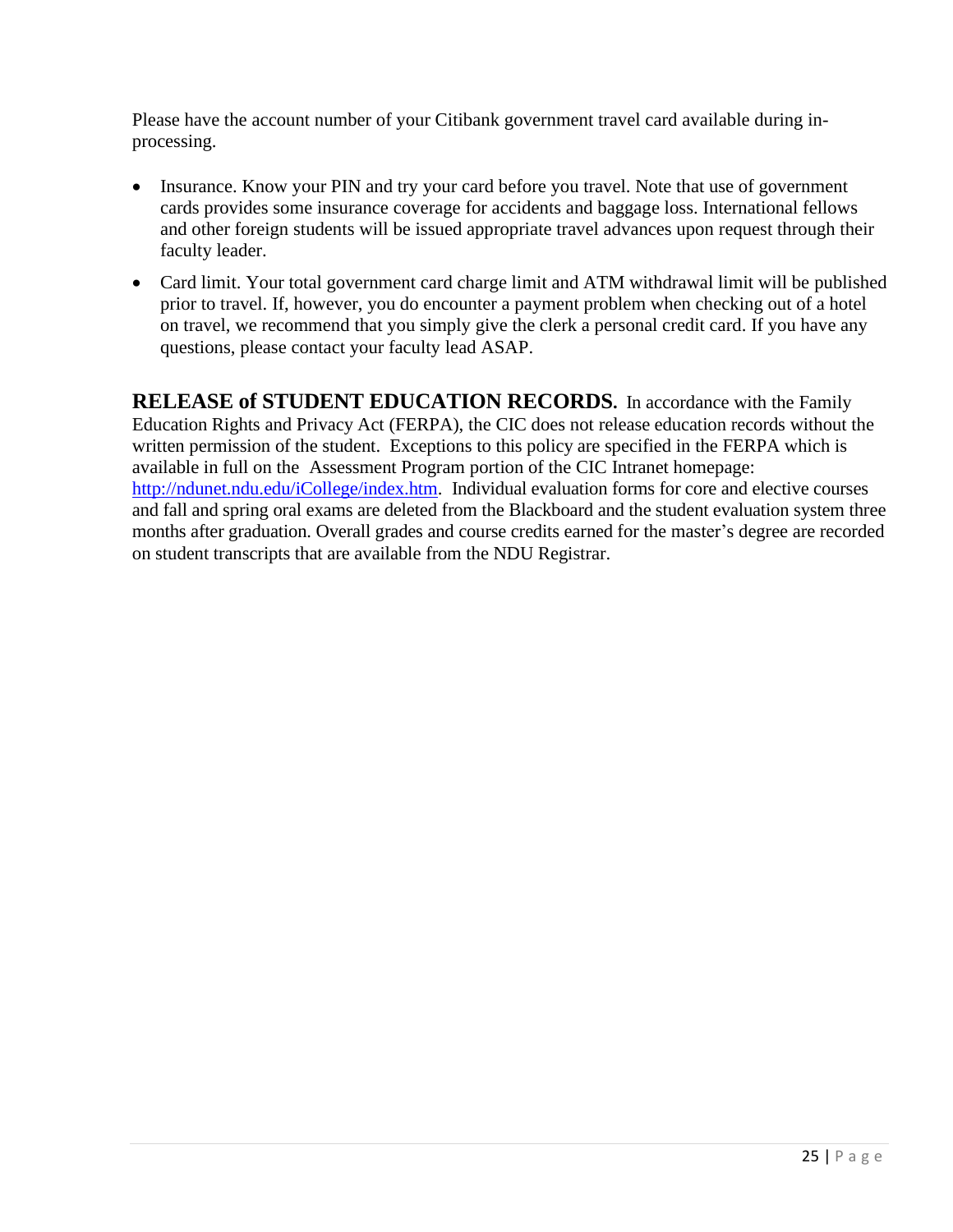## **Chapter 5 Security Matters**

Most U.S. students attending CIC's JPME-II program require a completed TOP SECRET clearance with SCI eligibility prior to reporting to NDU. Periodic reinvestigations should be updated prior to reporting in August if the clearance is within six months of a periodic reinvestigation. Many of the core courses and some of the elective courses and field trips will require SCI access.

**Control of Classified Information.** Classified material may be ordered by the NDU Classified Documents Center (CDC), Room 316, Marshall Hall. Classified materials are received, controlled, and transferred by the CDC. Classified material received by an individual should be taken to the CDC.

DoD Instruction 5200.1 requires that classified materials be sent to an official address and not to an individual. Therefore, all incoming classified material will be sent to:

> **National Defense University ATTN: CDC Building 62, 300 5 th Avenue SW FOR: Student's Name, Branch of Service, CIC Ft. McNair, DC 20319-5066**

Individuals originating classified papers are responsible for controlling and safekeeping them in approved Government Service Administration approved containers. Students may request a storage container from the CDC manager. The material will be secured in the main classified vault at 1545 daily and when not in use during normal working hours. The classified material control system will be used only for material in final format and of lasting value.

The originator of classified material, pictorials, graphics, or text intended for reproduction will ensure that all such material is placed under local control by the NDU Classified Material Control Officer. The appropriate document control form must be attached to classified material submitted to the NDU Information Management Directorate. On completion of reproduction, the originator assumes control for the original and copies from the Information Security NCO in the Security Receiving Center. Reproduction of classified material on college copiers is not authorized, but a classified material capable copier is available in the CDC.

**Classification and Marking.** Students originating materials requiring security protection will process the material through their faculty advisor who will coordinate classifying authority with the appropriate department chairman. The NDU Security Directorate, located in Suite 198, Marshall Hall, provides additional assistance in proper marking and downgrading instructions pursuant to DoD Instruction 5200.1R and Executive Order 12958.

**Blackboard Connect.** Blackboard Connect mass notification system gives us the ability to reach the NDU community in minutes—whether it is a time-sensitive situation, event outreach, or attendance notification. It is the most efficient way to keep your campus or community more secure, informed,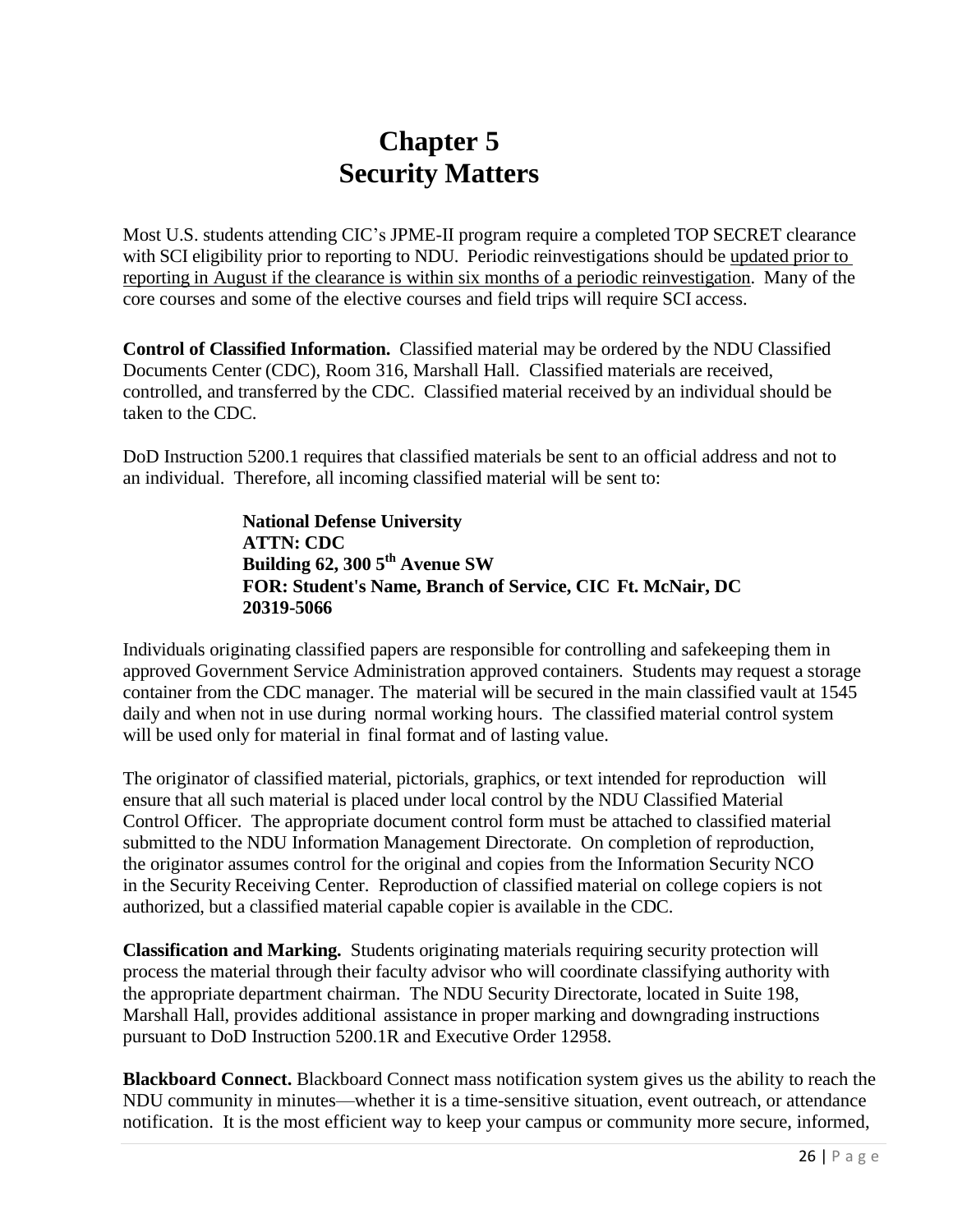and involved by allowing leadership to send time-sensitive notifications via voice messages, e-mails, and text messages. Blackboard Connect service will help provide a safer environment; enhance emergency preparedness; and keep students, faculty, and staff better informed. Blackboard Connect service can simultaneously deliver one prerecorded message to a maximum of four phone numbers, two e-mail addresses, and one text message per person. With Blackboard Connect, leaders can communicate quickly during an unforeseen event.

- Updating your information. It is the student's responsibility to keep their contact information current. Phone numbers and e-mail addresses can be added or updated by filling out the registration form and sending it to [Security@ndu.edu.](mailto:Security@ndu.edu) Please include a primary (preferred) telephone number, an alternate telephone number and e-mail addresses that you would like to be entered in the system.
- Delivery notes. When a student receives a call from NDU, his/her caller ID will display the number, "(202) 685-4700." For e-mails, the ID or originator will be, "National Defense University [<email@Blackboardconnect.com>](mailto:email@Blackboardconnect.com)." When listening to messages, students should listen for background noise that will cause the system to "stop and start," and that may affect delivery. (The system has been deliberately calibrated, to detect whether the call has been answered by a live voice or an answering machine.). If possible, students should move to a quiet area or press the "mute" button on their phone to listen to messages. While listening, parts of messages can be repeated by remaining on the line and pressing the asterisk ("\*") key.
- Personal information. Personal information will be maintained in the strictest confidence. More information about Blackboard Connect services can be obtained by visiting [www.ntigroup.com,](http://www.ntigroup.com/) or contacting Deb Scavone, Director of Security, National Defense University, at (757) 443-6326.

**NDU security badge**. Anyone entering any of the NDU buildings is required to wear an authorized badge. To enter most facilities, you must wave your badge in front of the access control terminal and enter the last four of your SSN. To exit most NDU facilities, the badge must be waved in front of the access control terminal to exit the building. When passing an internal security checkpoint, security badges should be displayed for viewing by security guards. Badges must be displayed at all times within any NDU building.

- Badge tips. After departing NDU, badges should be removed from public view to avoid publicizing NDU affiliation. Keep it in a safe location that will also serve as a convenient reminder to bring it when returning to NDU. In securing badges, the same protection should be afforded to them as it is to wallets or credit cards. If badges are lost, the facts and circumstances must be reported immediately to the NDU security office, at (202) 685-2134.
- Badge colors. Badge colors designate particular levels of security clearances. Listed below are explanations of the badge colors most commonly used:
	- o White no clearance
	- o Green secret clearance
	- o Red top secret clearance
	- o Red with white stripes top secret clearance with SCI
- Limited use. Joint Base Myer-Henderson Hall (JBM-HH) does not recognize or use the NDU security badge as identification and, instead, requires a common access card (CAC), driver's license, or passport to enter any JBM-HH installation. This means that the gate guards will not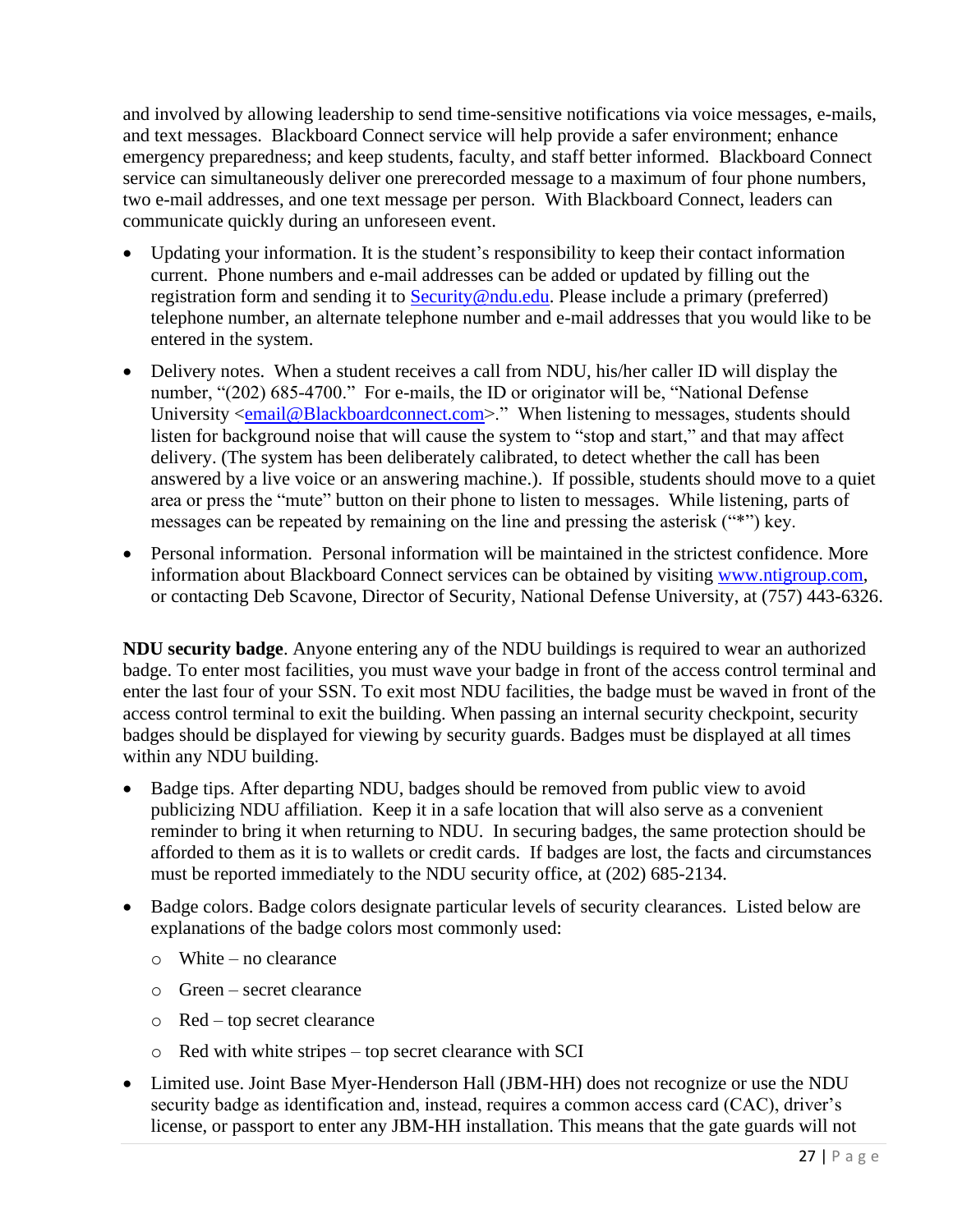accept the NDU badge as ID to gain entry to the NDU campus. Be prepared to present your driver's license, passport, or CAC.

#### **Security for Lectures and Seminars.**

Students will be admitted to the auditorium for classified lectures, seminars, etc. only if wearing an NDU security badge. NDU Security Directorate personnel responsible for assisting staff with checking the badges of individuals entering a classified lecture can issue a one-day temporary security pass if the badge is temporarily misplaced. A government issued photo ID must be presented in order to be issued a temporary badge. Temporary badges must be returned to the security guard before departing the building in the evening.

Attendance at the CIC core curricula lectures is limited to students, faculty, and staff of NDU. The Dean of Students and Dean of Faculty retain approval authority for attendance by non-NDU personnel.

Students normally will not take notes during classified lectures. If note taking is necessary in support of research papers or other assignments, students should receive prior permission from the lecturer (non-attribution policy) and ensure that classified notes (including the next 10 blank pages of notepaper immediately under the handwritten notes) are properly marked and stored in the NDU Classified Documents Center.

**Building Security.** University buildings are monitored by closed circuit television (CCTV) and are secured by an electronic locking system that is controlled and activated by a security badge reader located on the inside and outside of the entrance doors to Marshall Hall, Eisenhower Hall, and Roosevelt Hall to include the tunnel and handicap entrances to the Roosevelt annex.

All NDU personnel are issued a security badge that allows access through these doors. The activating device is positioned at each door. In order to enter the building, locate the slim, grey Lenel card reader on the interior and exterior of the doors, swipe or place the security badge on top of the card reader. When the reader starts to blink, enter the individual "PIN." If the PIN is entered correctly, the LED will flash green and the door will unlock for entry. Doors remain unlocked for five seconds. If not opened within five seconds, the door will re-lock and the PIN entry step must be repeated. When exiting a building, swipe or place the proximity card on the card reader and the doors will release. No "PIN" is required when exiting.

If there is a problem with the devices during working hours, please notify the NDU Security office at (202) 685-2134 and relate the problem with the reader card. An NDU security officer may be able to resolve the problem immediately. If not, a new card will have to be issued by the NDU Security Office in Marshall Hall. After duty hours (1700-0700), call the Security Control Center guard, (202) 685-3767/68 for assistance. These numbers are posted on the reverse side of the security badge.

**Note:** All CIC personnel are responsible for securing their personal effects and valuables. For students, this policy means ensuring that committee rooms are properly locked when the rooms are unoccupied.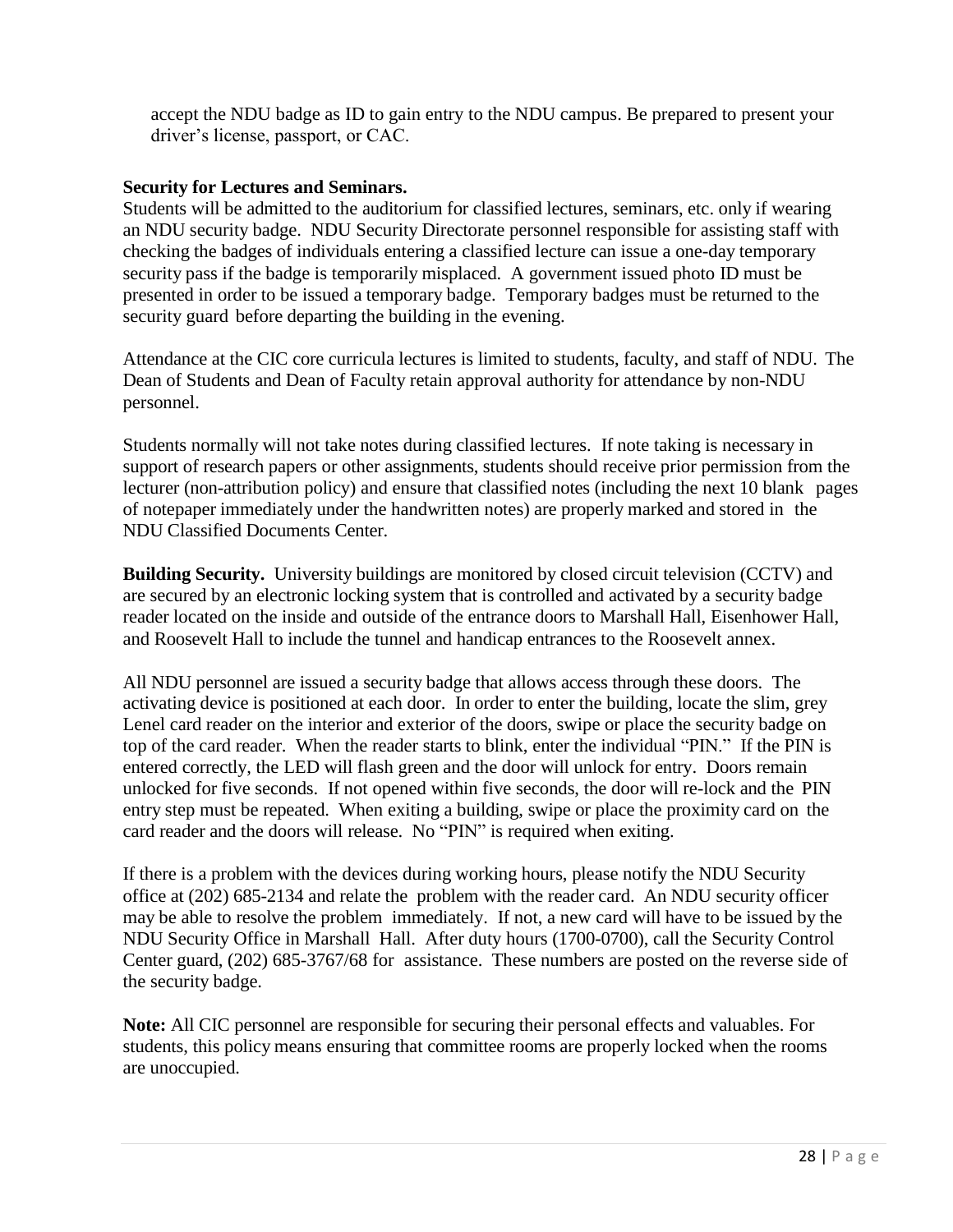### **Public information.**

- Public affairs. The NDU Vice President for Strategic Communications is the designated public affairs action officer for information requests generated by, or on behalf of, the public and the news media. Official interviews (in which NDU personnel represent the university) must be arranged through the NDU Public Affairs Office and the CIC Dean of Administration. The NDU Public Affairs Office can be reached at (202) 685-3140.
- Security review procedures. Information in any form concerning plans, policies, programs or operations of the federal government proposed for publication or release to the public must be submitted through the appropriate chain of command for administrative review. The point of contact at CIC is the Dean of Faculty at (202) 685-4414. Additional information can be found in the NDU handbook, section 5.61, "Security Review." Four complete copies, including photographs, charts,
- Freedom of Information and Privacy Acts. All information requirements are governed by the applicable provisions of the Freedom of Information Act (FOIA) and Privacy Act. Contact the Office of the General Counsel at (202) 685-3945, for further information.
- Release and publication of student research papers. Student research papers prepared in response to official requirements of the university are subject to security review and release procedures established in NDU Regulation 360-1. They are the property of the U.S. Government except as indicated in this section. Research papers are treated generally as privileged communications and are not normally intended for public release. The Director of Research and Writing will consider the release of information contained in these papers on an individual basis, in accordance with the provisions of the Freedom of Information Act.
- Papers cleared for release. Unclassified student research papers cleared for release or publication outside the government are considered to be in the public domain. They may not be restricted subsequently by copyright or other claim; and, no royalty, fees or other remuneration may be received for their publication or reproduction. Papers will include a conspicuously placed disclaimer that identifies the views and opinions as those of the author and not necessarily those of NDU, DoD, or the U.S. Government.
- Thesis credit. Once cleared for release, a copy of a student research paper may be offered to a civilian university or college for thesis credit with the approval of the NDU president or his/her designated representative (usually the college Chancellor).

### **Media contact**.

In the event any NDU element or person receives a media request, promptly forward the following information to the Assistant Vice President for University Relations (AVP-UR) via e-mail, memo or phone call:

- o Name of reporter
- o Name of organization
- o Type of medium (print, TV or radio)
- o Reporter's phone number
- o Nature of request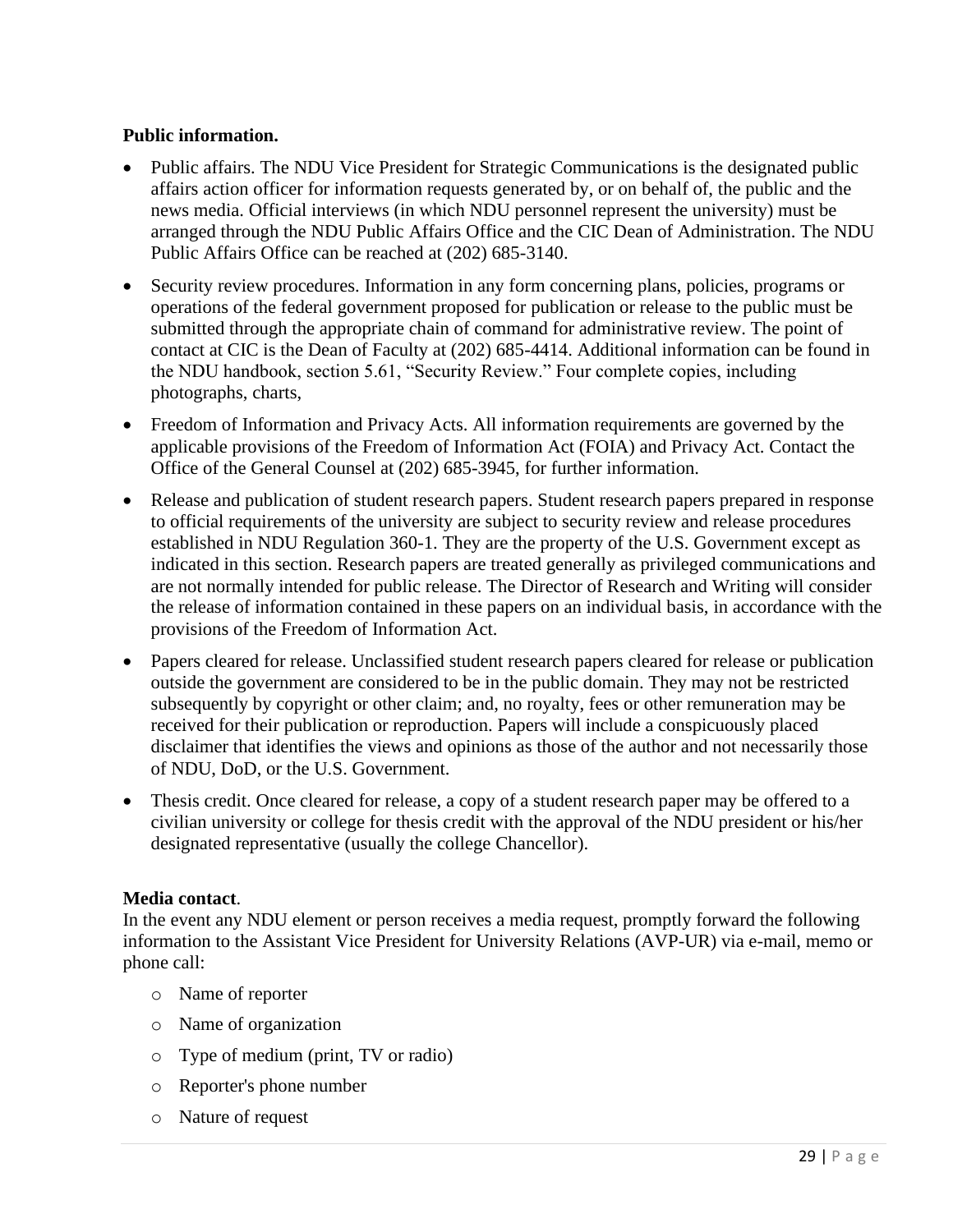- o Expected date of publication or broadcast (if known)
- Notification required. If the request results in an immediate interview without an opportunity to contact the AVP-UR, then notification may be made after the fact. Otherwise, the AVP-UR should be advised of any pre-arranged media contact before it takes place.
- Disclaimer. Before any interview begins, the reporter should be told that "THE VIEWS EXPRESSED ARE PERSONAL ONES AND DO NOT NECESSARILY REFLECT THE OFFICIAL POLICY OR POSITION OF THE NATIONAL DEFENSE UNIVERSITY, THE DEPARTMENT OF DEFENSE, and OR THE U.S. GOVERNMENT."
- After-action report required. Following any contact with the media, NDU personnel are required to provide an after-action report to the NDU AVP-UR (via e-mail or written document). The report should include all elements of paragraph 1 above, as well as any sensitive questions/responses, according to NDU Reg. 360-1, Paragraph 4e.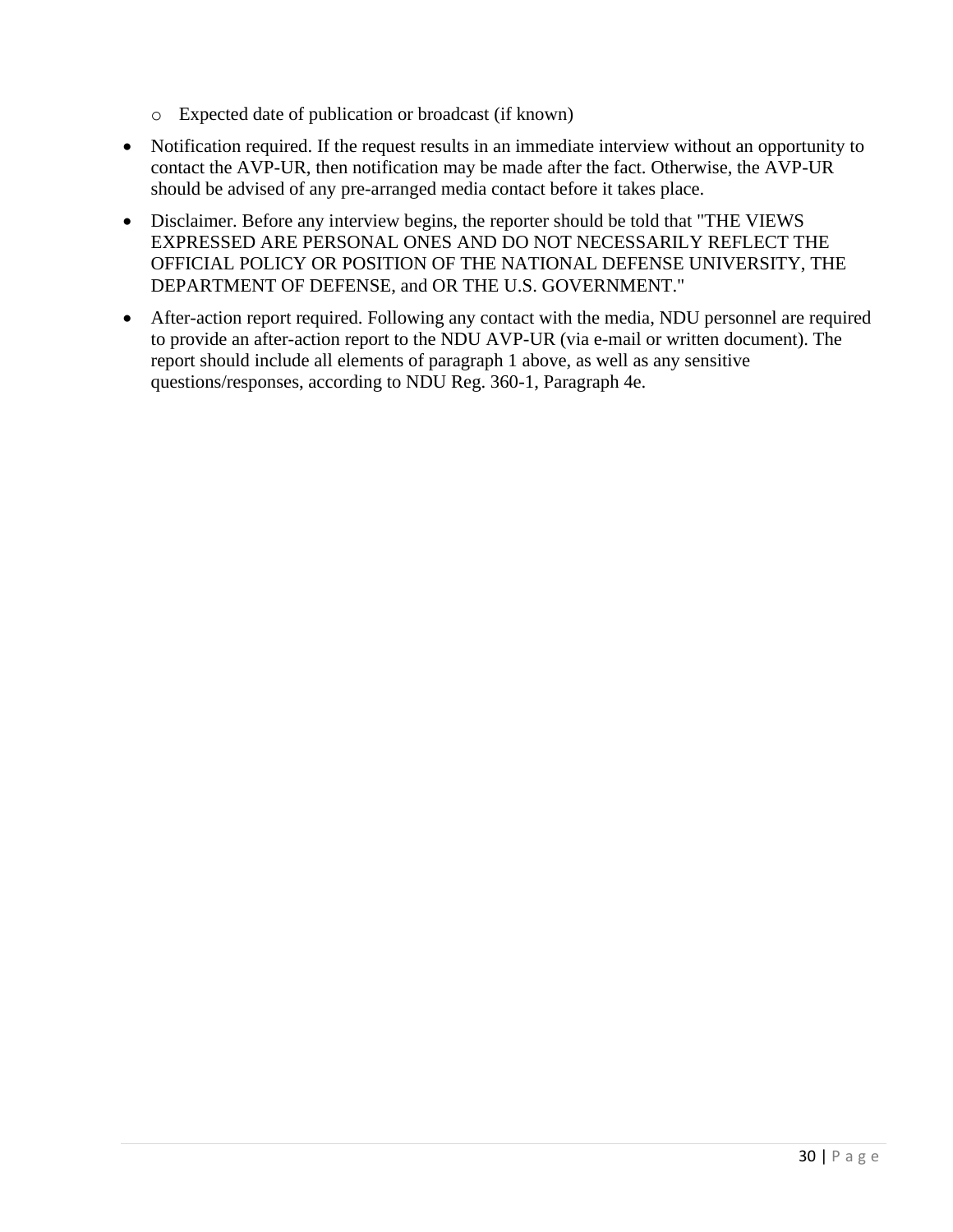## **Chapter 6 Campus Facilities and Services**

<span id="page-34-2"></span><span id="page-34-0"></span>Post Privileges. The University extends all possible courtesies and privileges to civilian students, except when precluded by regulation. Civilian students are restricted as noted in the AAFES and Medical sections. Civilian students are eligible to use all athletic facilities on Fort McNair including the basketball and tennis courts.

**AAFES (Army/Air Force Exchange System).** The Exchange operates the following facilities at Fort McNair:

- Service Station/Mini-Mart. Building 43; 0800-1700; Monday-Friday. Note
- Civilians may not purchase tobacco or alcohol at AAFES.

**PERSONNEL and PAY MATTERS.** The National Defense University Human Resource Directorate provides administrative and personnel services to military and civilian students during the academic year. Personnel representatives from each branch of service are located in Lincoln Hall in the NDU HRD Office to assist with records maintenance, pay, verification of employment for mortgage lenders, leave, etc. The University does not have disbursing facilities; however, assistance in the preparation of travel claims is provided during in-processing. Personnel must make arrangements for direct deposit of payments. The Security Directorate provides security services and issues NDU Identification cards and CAC cards and is located in Room 199, Marshall Hall.

### **Service Finance Offices.**

- **Army** Building 202, Fort Myer, VA, (703) 696-3522
- **Navy** Personnel Support Detachment, Building 92, Anacostia, Military Pay (202) 433-2038; Travel (202) 433-8543 or (202) 685-0609 **Note:** Per PSD policy, Navy personnel shall coordinate with the Navy NDU HRD representative prior to contacting PSD.
- **Air Force** District of Washington, Washington, DC, Financial Services Desk (877) 729-2339
- **Marine Corps** HQ BN, Henderson Hall, Building 29, Arlington, VA, Pay Section (703) 693-7429 and Travel Section (703) 614-7171; Hours: Monday-Friday, 0730- 1630; Office closes at 1330 on Thursday.
- **Coast Guard** HQ's, Washington DC, Personnel Services (202) 372-4036 and Work Life (800) 872-4957
- **Civilians -** Personnel and pay matters should be arranged directly with your parent agency before arrival at CIC. The NDU Resource Management Office handles vouchers for travel performed as part of the educational program.

### <span id="page-34-3"></span><span id="page-34-1"></span>**NDU LIBRARY**

The NDU library, located in Marshall Hall, has a talented staff ready to assist with research, recommend the best resources, and improve individual information seeking skills. The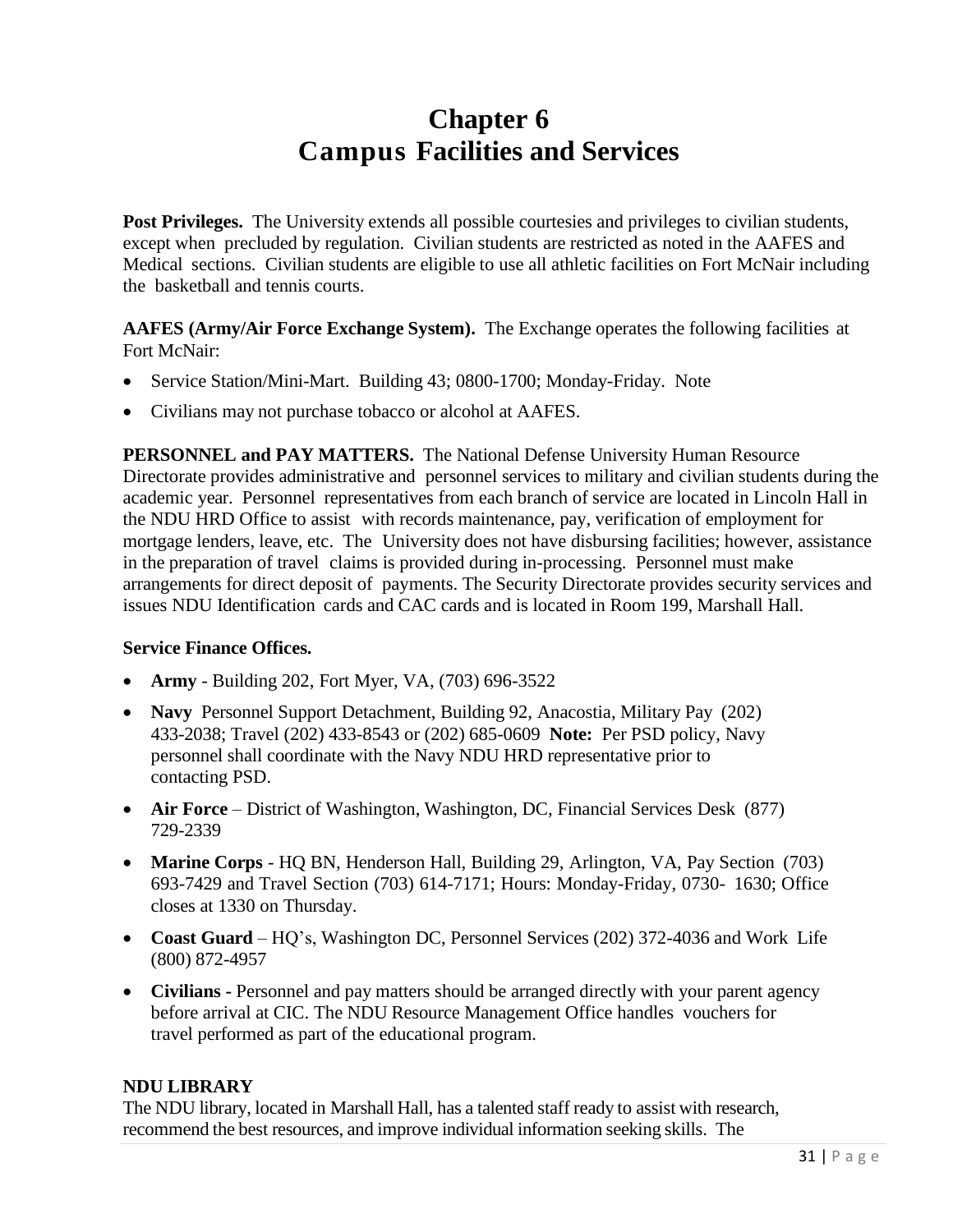library is a dynamic place to work collaboratively and to explore extensive academic military collections.

- **Services.** The library is customer-oriented with high levels of in-person service. Students receive an in-depth orientation, attend library classes, and receive reference and research assistance. Increasingly, librarians work with faculty to ensure that the library classes focus on conducting research specifically about the subject matter being taught in the curriculum. The librarians teach many research classes to students, such as "How to Conduct Research in National Security Strategy," "How to Conduct Research in Military Strategy & War Studies," and "How to Conduct Research in Global and Regional Security." The librarians also teach how to use the citation software RefWorks to students and faculty.
- **Collections:** Because of the University's diverse knowledge needs, the library has deep and extensive collections that support NDU's teaching and research missions, especially in the areas of national security strategy and policy, international relations, military strategy and operations, and joint matters as well as many others. The library houses over 500,000 print, audio and visual resources which include classified documents, maps, and government documents. The library offers over 170 databases with more than 50,000 fulltext online journals, newspapers, dissertations, eBooks, and market reports.
- **Special Collections, Archives and History.** Located on the upper level of the library, Special Collections, Archives and History is the repository for personal papers, student papers, academic and local history, historical photographs, maps, prints and artifacts. The personal papers of twentieth-century military leaders, primarily those of former Chairmen and Vice-Chairmen, JCS, and SACEURs are collected: John R. Galvin, Andrew J. Goodpaster, Lyman L. Lemnitzer, Cohn L. Powell, Bernard W. Rogers, and Maxwell D. Taylor. Classic works on military/naval strategy and warfare are represented by early editions of Vegetius, Marshal de Saxe, Frederick the Great, Von Steuben, Jomini, and Mahan. Local history materials on Fort McNair, together with records of the institutional history of National Defense University and its constituent Colleges, are also available for research. Historical exhibitions and local history presentations are arranged through Special Collections.
- **Classified Documents Center (CDC).** The library's Classified Documents Center is located in Marshall Hall, Room 316. Proper clearance and positive identification are required to enter and use materials and services. Online networks (Intelink-TS and SIPRnet), secure meeting spaces, and storage boxes are available. Hours of operation are Monday-Friday, 0730-1600. Call (202) 685-3771 for more information.
- **MERLN:** One-stop Web access provides timely information on military affairs, international relations, and security studies. Of note, MERLN contains the most comprehensive collection of Defense White Papers and national security strategies available on the Web with contributions from more than 70 countries. Merlin also contains the Military Policy Awareness Links (MiPALs) that feature U.S. policy statements on topics such as National Security Strategy, Iraq, Afghanistan, and Homeland Security. Additionally, MERLN hosts the U.S. National Strategy Documents, an in-depth collection that includes National Security Strategies dating from the Reagan Administration to the present day, Military and Defense Strategies, Quadrennial Defense Review reports, and strategies focusing on terrorism, homeland security, cyber security, and weapons of mass destruction.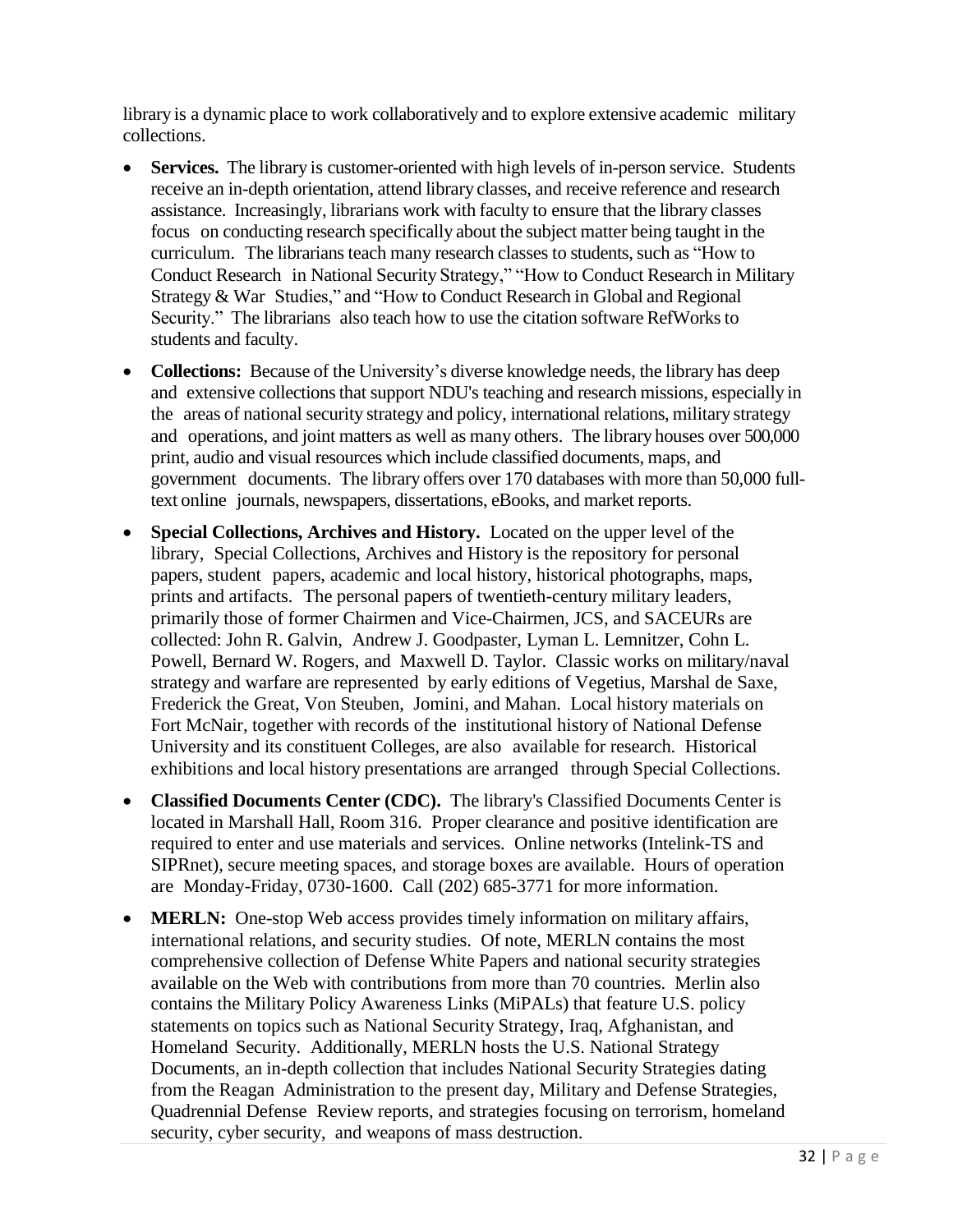- o **Library Intranet:** <http://intranet.ndu.edu/library/index.cfm>
- o **MERLN:** <http://merln.ndu.edu/>
- o **Hours:** Monday-Friday, 0700-1800 with occasional Saturday hours
- o Location: 2<sup>nd</sup> and 3<sup>rd</sup> Floors Marshall Hall
- o **Telephone: (**202) 685-6100
- o **Email:** [NDU-LIBREF@ndu.edu](mailto:NDU-LIBREF@ndu.edu)

### <span id="page-36-0"></span>**HEALTH, FITNESS, and RECREATION**

#### **Health & Fitness Program**.

- Students are encouraged to engage in a personal physical fitness program. A good fitness program will contribute to a healthy learning environment. The university has an outstanding health and fitness directorate which will help students understand, plan, and implement a sound program of health and exercise tailored to fit individual needs.
- The NDU Health and Fitness (H&F) Office provides a wide range of services. The staff includes a doctor, full-time physical therapist, athletic trainer, personal trainer, and nutritionist.
- Executive health assessment. At the beginning of the year, students will be provided an opportunity to participate in a comprehensive health fitness testing program including a sub maximal treadmill stress test and electrocardiogram; cholesterol profile; and flexibility, strength and body fat measurements. This profile will be used to evaluate each student's present level of health and fitness.
- Fitness counseling. Individuals seeking professional guidance and assistance in developing an individual health and fitness program should contact the NDU Health and Fitness Directorate. The staff consists of a military physician, nurse, physical therapist, nutritionist, and athletic trainers who are prepared to assess students' needs and plan individual programs. The physical therapist has a sports medicine background. Massage therapists are available on a pay-per-session basis.
- Wellness activities. The health and fitness directorate plans activities, lectures, advanced studies, and events throughout the year to emphasize the importance of wellness and exercise. A number of these activities are open to family members.

### **Fitness Facilities.**

- NDU maintains fitness centers in Roosevelt Hall (National War College), and Eisenhower Hall (Closed due to building renovations). These centers are equipped with state of the art exercise equipment. The facilities are always open to individuals who have a valid NDU security badge. Jogging routes are posted in all fitness centers. Individuals seeking professional assistance developing an individual health and fitness program should contact the NDU Health/Fitness trainer.
- Lockers. Permanent lockers and towel service are available in the NDU locker rooms for a fee for the academic year. Lockers are given out to students who have paid for towel service on a first-come availability basis. To pay for this service and get your locker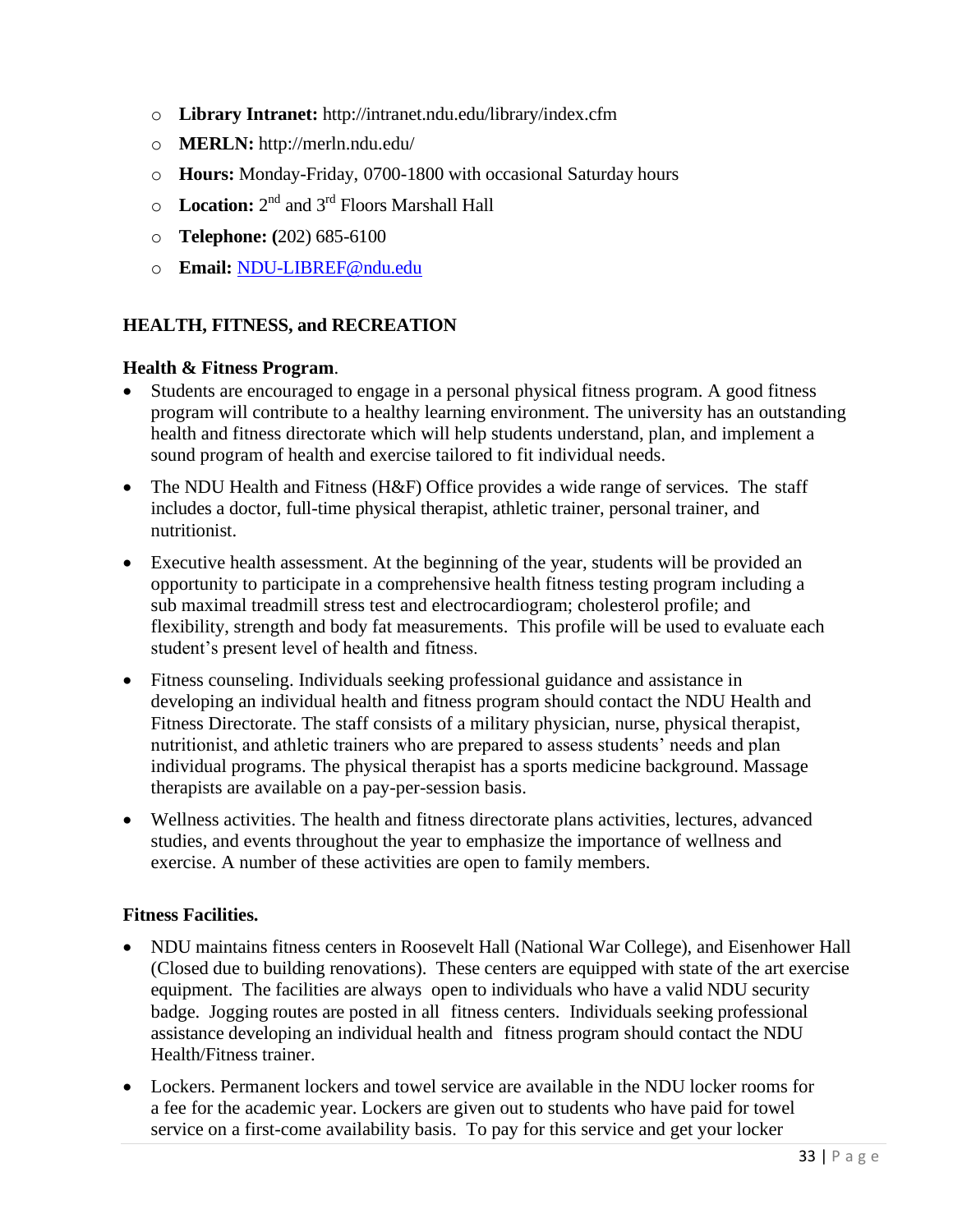assignment, see NDU Health & Fitness.

• Locker rooms. When using the locker rooms, please do not hang wet clothes or towels outside of the locker as it causes a health and safety risk to all that use the locker room. Wet clothes and towels that are outside the lockers will be removed from the locker room on a daily basis. The towel service will collect the wet towels twice a day and refill the shelves with clean towels. Please limit the amount of clean clothes you bring in, since storage space is limited. If you have any questions regarding the locker room policies, please see Tony Spinosa, director of NDU Health & Fitness, at (202) 685-3946.

Other fitness/recreation facilities on Fort McNair available to all military and civilian students are:

- **Fitness Center.** The Fort McNair Fitness Center is located in Building 69. Facilities are available for weight lifting, exercise machines, fitness classes, basketball and volleyball. Hours are Monday-Friday, 0500-2000 and Saturday & Sunday, 1000-1400. The telephone number is (202) 685-3117. **Note:** Personnel must register with the Fitness Center and obtain CAC card access before using facilities.
- **Tennis.** Four hard-surface courts are located adjacent to the Officers' Club. The telephone number for information is (202) 685-3117.
- **Softball.** Two diamonds are located on the parade ground and can be reserved through the Fitness Center at (202) 685-3117.
- **Volleyball.** Two courts are located adjacent to Roosevelt Hall and in the Fitness Center.
- **Basketball.** There is one court in the Fitness Center. The court can be reserved through the Fitness Center at (202) 685-3117.

**Recreation.** The Military District of Washington (MDW) Special Services Equipment Pool maintains a wide variety of camping and sporting equipment (campers, boats, skis, etc.) that is available NDU military personnel on an individual request basis for a nominal fee. Special Services is located in Building 405, Community Center, at Fort Myer. The telephone number is (703) 696-3470. Hours of operation are Tuesday-Friday, 1100-1800 and Saturday-Sunday, 1200- 2000 and closed on holidays.

**Jogging.** Jogging is a popular activity on Fort McNair. During hours of darkness, joggers must wear a reflective vest or belt. In accordance with AR 385-10 (The Army Safety Program) rapid action revision (RAR) issue date: 27 November 2013, Chapter 6, "Public, Family, Off-Duty Recreation and Seasonal Safety," para 6-5, Headphones: "Using portable headphones, earphones, ear, or other listening devices while walking, jogging, running, skating, skateboarding, and bicycling, including pocket bike, MC, or moped, on DOD installation roads and streets, or adjacent to roadways or roadway intersections, is prohibited." Shirts must be worn at all times, and helmets are required for bikers. When jogging off post, photo ID is needed to re-enter Fort McNair.

**Athletic Program.** The CIC has teamed up with CISA for participation in the NDU intramural programs. Everyone is encouraged to participate in all sports, whether it is as a player, coach, cheerleader, or spectator.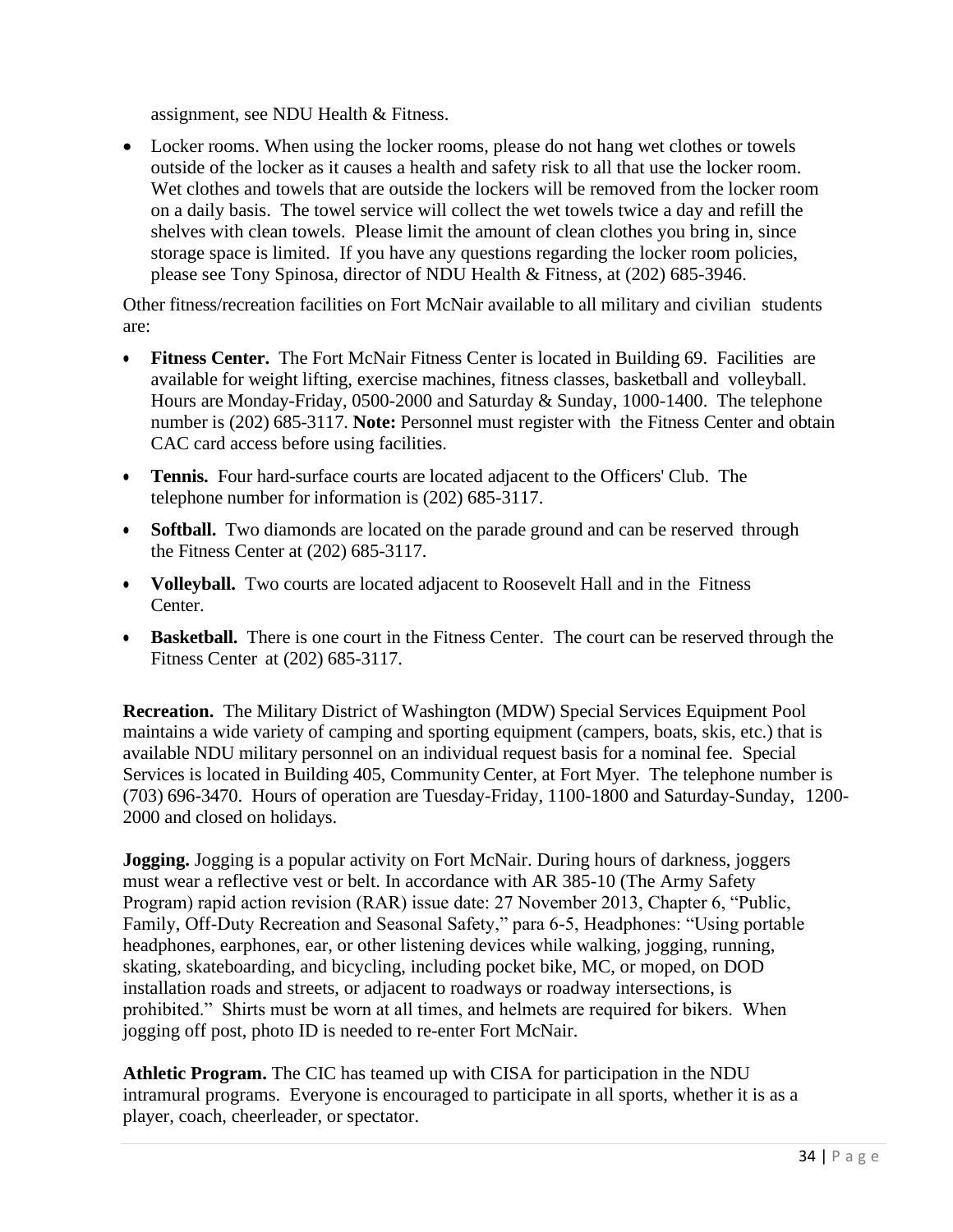<span id="page-38-0"></span>**Visual Aids.** The NDU Graphic Production and Design Branch, Room 183 in Marshall Hall, offers photographic, printing, and graphic services for student projects. Official photos will be scheduled as part of student in-processing but may also be taken on an appointment basis. Students have access to computers with software for most of their classroom requirements.

<span id="page-38-1"></span>**Transportation.** The University does not support individual travel requirements. Transportation to support school activities and education may be requested through the CIC Operations Department, Transportation Coordinator via email [CIC-OPERATIONS@ndu.edu.](mailto:CIC-OPERATIONS@ndu.edu.) Requests should include the following information: date of travel, destination, total passenger count, pick and return time, and the purpose of the trip. Requests must be submitted at least two weeks in advance. These requests are generally supported by government passenger vans which require a student driver and the Fort Myer, "Myer Flyer" bus which is on an "as available" basis and may be super-ceded at any time.

<span id="page-38-2"></span>**Credit Union and ATM.** The Fort McNair branch of the State Department Credit Union, building 41, (703) 706-5128, is opened to members of the State Department, individuals with military privileges and members of DoD working at Fort McNair. Monday-Thursday, 0800-1430; Friday, 0800-1500; and Saturday, 0900-1200. For more information, see **[http://www.sdfcu.org](http://www.sdfcu.org/)**.

- *ATM in Lincoln Hall*. A State Department credit union ATM machine is located in the south end of the atrium of Lincoln Hall, near the cafeteria.
- *ATM near main gate*. Another ATM is on the street between the credit union and beauty shop entrances, near the main gate.

### **FOOD SERVICE**

- Vending machines. Vending machines are available in Eisenhower, Marshall, and Roosevelt Halls. Similar snack foods may be available in the student seminar rooms on the honor system.
- Food trucks: A rotating schedule of food trucks will park in the circle in front of Marshall Hall during lunch hours.

**Health Clinic.** Military students can pick any location within the TRICARE Health Care Program in the National Capital Region for medical care. There is a clinic located on Fort McNair that only serves active duty service members. Family members should enroll in the TRICARE facility of their choice.

**Medical Care**. Routine medical care is available on post at the Fort McNair health clinic, building 58, Monday through Friday, 0645-1500 by appointment only. The contact number is (202) 685-3100. **Note:** To receive care from the Fort McNair Health Clinic, military personnel must have their individual PCM changed to Fort McNair.

- The health clinic holds sick call for military and dependents (over 18 years of age) from 0630-0830 and 1130-1300 Monday-Wednesday and Friday. On Thursdays, the clinic holds sick call from 0630-0830 but closes for training at 1100.
- The clinic offers physicals of all types (i.e. PHAs, wellness exams, retirement and ETS, etc.).
- Allergy and/or immunization shots are given until 1300, Monday-Friday (call ahead for allergy nurse/tech schedule.). There is a 20-minute wait after shots.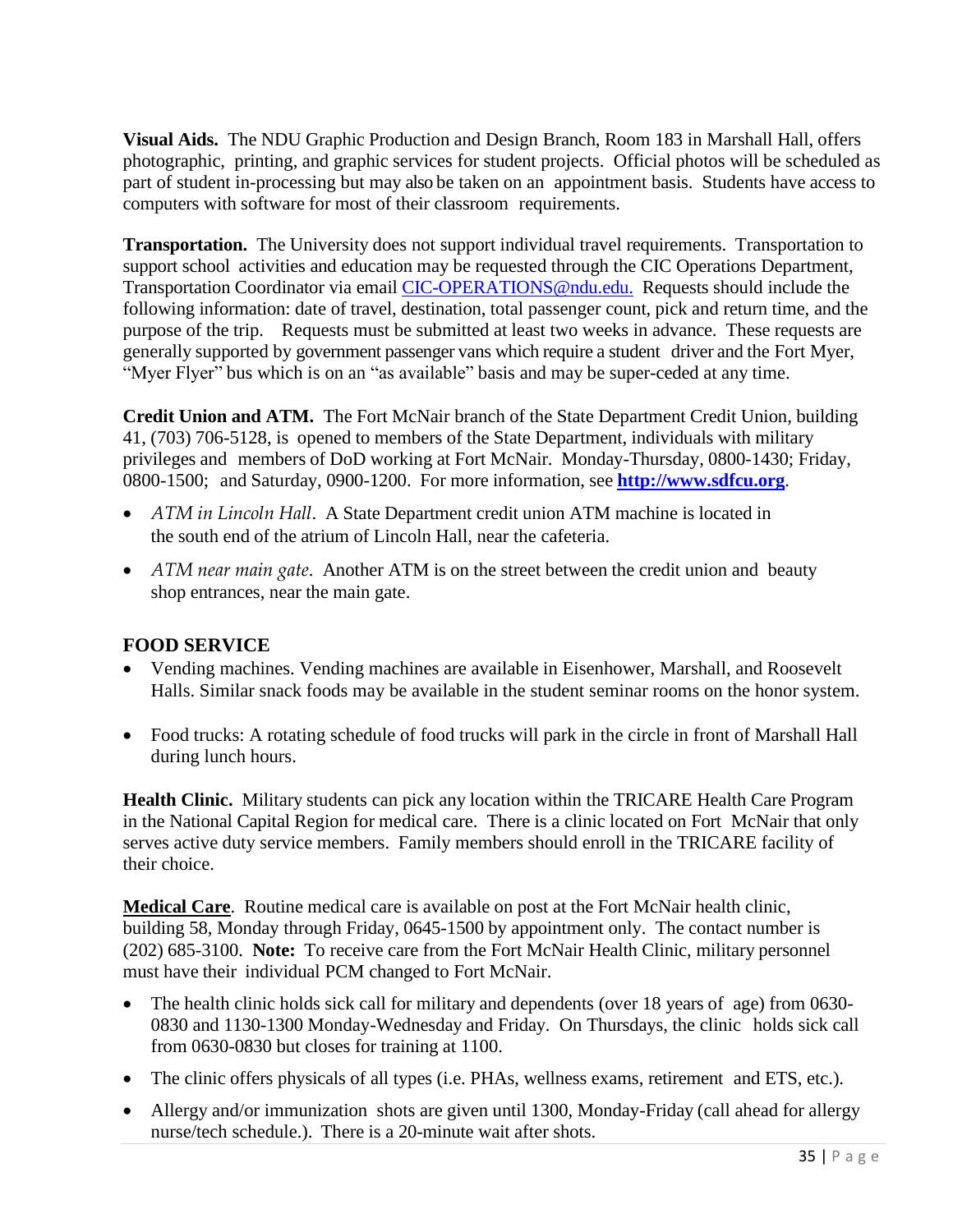- Emergencies are seen anytime during duty hours. Emergency medical treatment is available at other medical facilities during non-duty hours.
- Civilians. Civilian government employees are eligible to use DoD health care facilities for employment-related problems or emergencies occurring while at work.
- Pharmacy. There are no pharmacy, x-ray, or laboratory services at the Fort McNair health clinic. These services may be obtained at any of the military facilities in the metropolitan area.

**Dental Care:** The Pentagon Dental Clinic at (703) 692-8700 serves students at NDU. A clinic representative is available for records turn-in and pick up during NDU in and out processing. The clinic is located on the first floor of the Pentagon, Room MG924. The Clinic holds military sick call from 0700-0900 and 1230-1330. Appointments are scheduled during normal duty hours of 0700-1530, Monday-Friday.

### **LEGAL ASSISTANCE**

Legal assistance is available to military members at:

- • **Army -** Fort Myer, Building 201, (703) 696-0761; 0800-1600 (until 1300 for claims) Fort Belvoir, Building 702, (703) 805-2856; Hours: 0800-1600
- **Air Force -** Andrews Air Force Base, Building 1535, (301) 981-3622; Hours: 0900-1500 Bolling Air Force Base, Building P-20, (202) 767-5297; Hours: 0800-1600
- **Navy** Legal Assistance Office, Washington Navy Yard, Building 200, Room 250, (202) 685-5569; Hours: 0800-1600
- **Marine Corps** Staff Judge Advocate Legal Assistance Office, Henderson Hall, Building 29, Room 301, (703) 614-1266; Hours: 0730-1630
- **Coast Guard** Legal Assistance Office, Coast Guard Headquarters

<span id="page-39-1"></span><span id="page-39-0"></span>**MILITARY RESERVE STATUS:** Students in a military reserve status should arrange for the NDU Human Resources Directorate (NDU/HRD, (202) 685-3576) to submit their diploma for senior professional military education (PME) credit. This documentation normally suffices for service credit. Since we have a blanket waiver from the Office of the Chairman, Joint Chiefs of Staff (CJCS), students will not be excused from CIC activities to pursue Reserve or Guard duties during the academic year, even if their specific unit is activated.

**Post Traffic and Parking Regulations.** Parking areas are designated for student use in universitycontrolled parking lots. The lot at the North end of Lincoln Hall is the primary parking lot for CIC students. Note that all numbered spaces are reserved. Parking regulations are strictly enforced by the Fort McNair Provost Marshal. Vehicles parked in unauthorized areas are subject to ticketing, suspension of post access privileges for 30 days, and/or towing at the owner's expense.

• Reserved carpool spaces. All spaces that are not labeled as reserved are for general use. In parking lots, you may park in designated spaces only--if it is not marked with a line on both sides, it is not an authorized space. All reserved carpool spaces revert to open parking after 1200 noon daily.